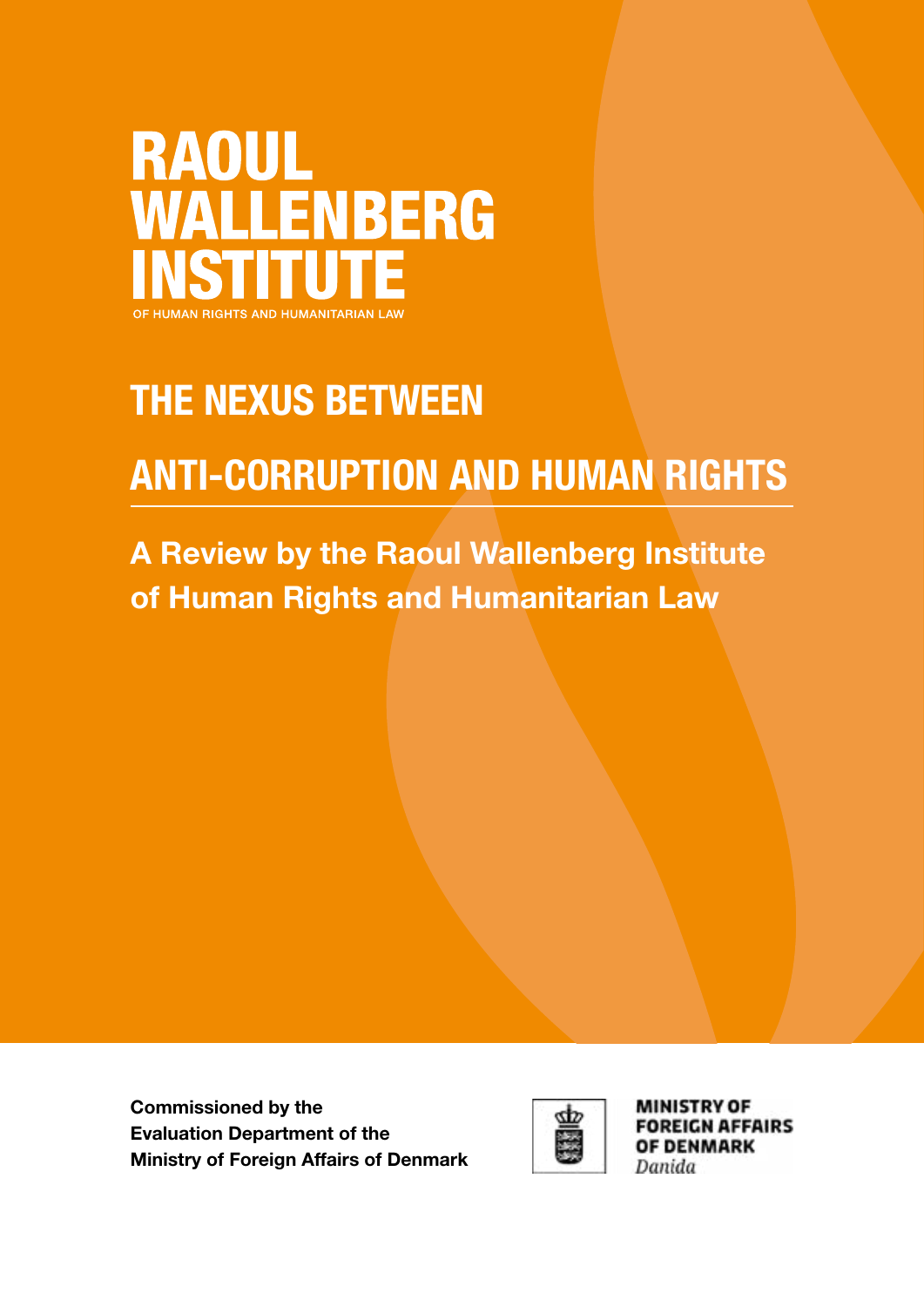#### Foreword

Corruption is a human rights issue. Whichever form it takes, grand or petty, corruption results in states not fulfilling their human rights obligations and in people not enjoying their rights. Then, why is it that anti-corruption practice and human rights practice seem to evolve on parallel tracks, in separate forums and with distinct agendas? How should we understand the "human rights approach to anti-corruption?" Could this approach bring together two movements that have much in common and bring about positive change?

We at the Raoul Wallenberg Institute of Human Rights and Humanitarian Law believe that human rights mechanisms can help in the fight against corruption. The research undertaken for this study has convinced us that the anti-corruption movement should engage with human rights mechanisms at the United Nations, at regional level and at country level. It has also convinced us that the human rights movement should set itself to the task of interpreting human rights principles and norms against corruption. Human rights mechanisms should clarify what the entitlements of rights holders and the responsibilities of duty bearers are when corrupt acts distort governance processes, affecting everyday lives of people globally.

I would like to thank Elaine Ryan (Senior Analyst on Anti-Corruption and Human Rights, RWI), Isis Sartori Reis (Junior Programme Officer, RWI), Mikael Johansson (Acting Director of Programmes and Senior Advisor, Anti-Corruption and Human Rights, RWI) for preparing this study. I would also like to thank Gabriel Stein (Head of Communications, RWI) and Linnea Ekegren (Communications Officer, RWI).

Finally, I am very grateful to the Danish Ministry of Foreign Affairs for the grant that made this research possible.

Morten Kjaerum, Director Raoul Wallenberg Institute of Human Rights and Humanitarian Law

> Published by the Raoul Wallenberg Institute, Lund 2018 ISBN: 978-91-86910-30-3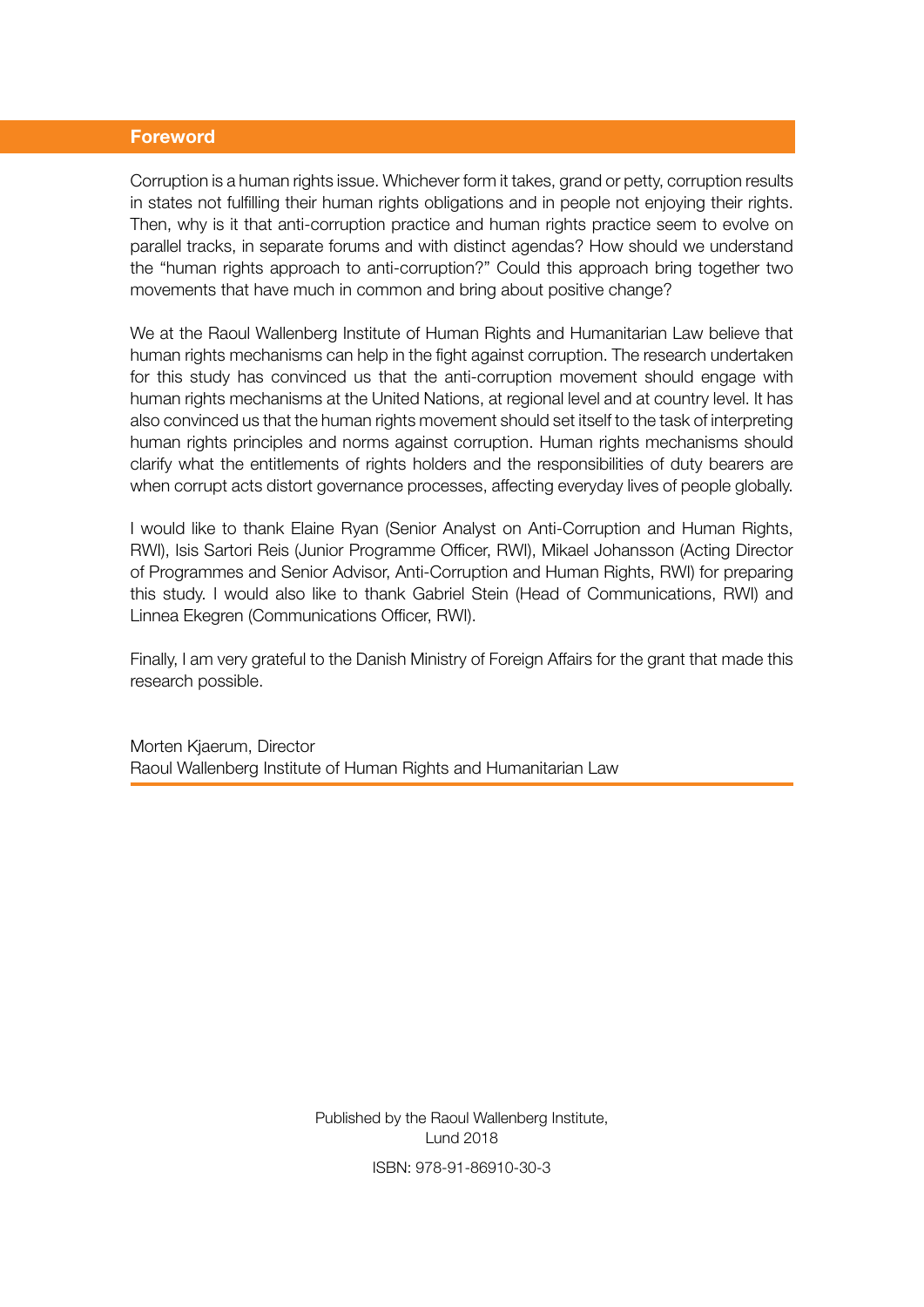#### Executive Summary

This study focuses on translating theoretical discussions about the connections between human rights protection and anti-corruption work into practice. Its intended audiences are anti-corruption specialists wishing to know more about what human rights principles and institutions can bring to their work and human rights specialists wishing to build bridges between human rights practice and anti-corruption work.

To anti-corruption specialists, this study highlights entry points into the existing international human rights system, showing that human rights mechanisms need to be supplied with detailed, expert knowledge about specific corrupt acts, rather than sweeping statements about "Corruption", in order to develop authoritative guidance on how human rights are affected by corrupt practices. It shows how some mechanisms have innovated, pushing discussions far about human rights obligations in relation to wasteful expenditure, illicit financial flows, petty corruption by healthcare providers or corruption in the pharmaceutical supply chain.

This study makes the case for anti-corruption experts to take advantage of existing human rights mechanisms, at the international level as much as at the regional level and country level, providing them with up-to-date, detailed knowledge about various corrupt acts. Doing so has the potential to kick-start crucial discussions about how bribery, embezzlement, favouritism, and nepotism relate to the obligations of human rights duty bearers and the entitlements of rights holders. Anti-corruption experts may not be well-informed about how human rights could be applied in their work and fail to see how treaties and existing mechanisms might be relevant. Hence, this study maps out what is available in a way that is as much didactic as it is analytical. Anti-corruption organisations will be able to use it as a first reference when weighing which human rights mechanisms might be best suited in the pursuit of their work: United Nations human rights treaty bodies, special procedures, regional human rights mechanisms, or national human rights institutions.

To do so, the study highlights the myriad of ways in which human rights mechanisms have dealt with corruption so far, from merely acknowledging its interference with the protection of human rights to looking into how it impedes states from fulfilling their human rights obligations. What is still crucially missing is consistency and detail: discussing generally about corruption and human rights no longer suffices when one could look into how looting of state resources impacts the availability, accessibility, acceptability and quality of public service delivery. This study advocates for testing how human rights law and practice could frame and inform anti-corruption policy-making and programming. States and non-state actors ought to work and put the concept of "a human rights approach to anti-corruption" into practice in order to give it flesh and meaning before it becomes a simple and hollow element of agreed language in resolutions of the United Nations Human Rights Council.

A human rights approach to anti-corruption, this study shows, does not necessarily mean drastically changing current practice. To the contrary, many anti-corruption actors already integrate human rights to some extent, which in and of itself puts into question the posture of those refusing to mention human rights in their anti-corruption, good governance, or poverty reduction actions.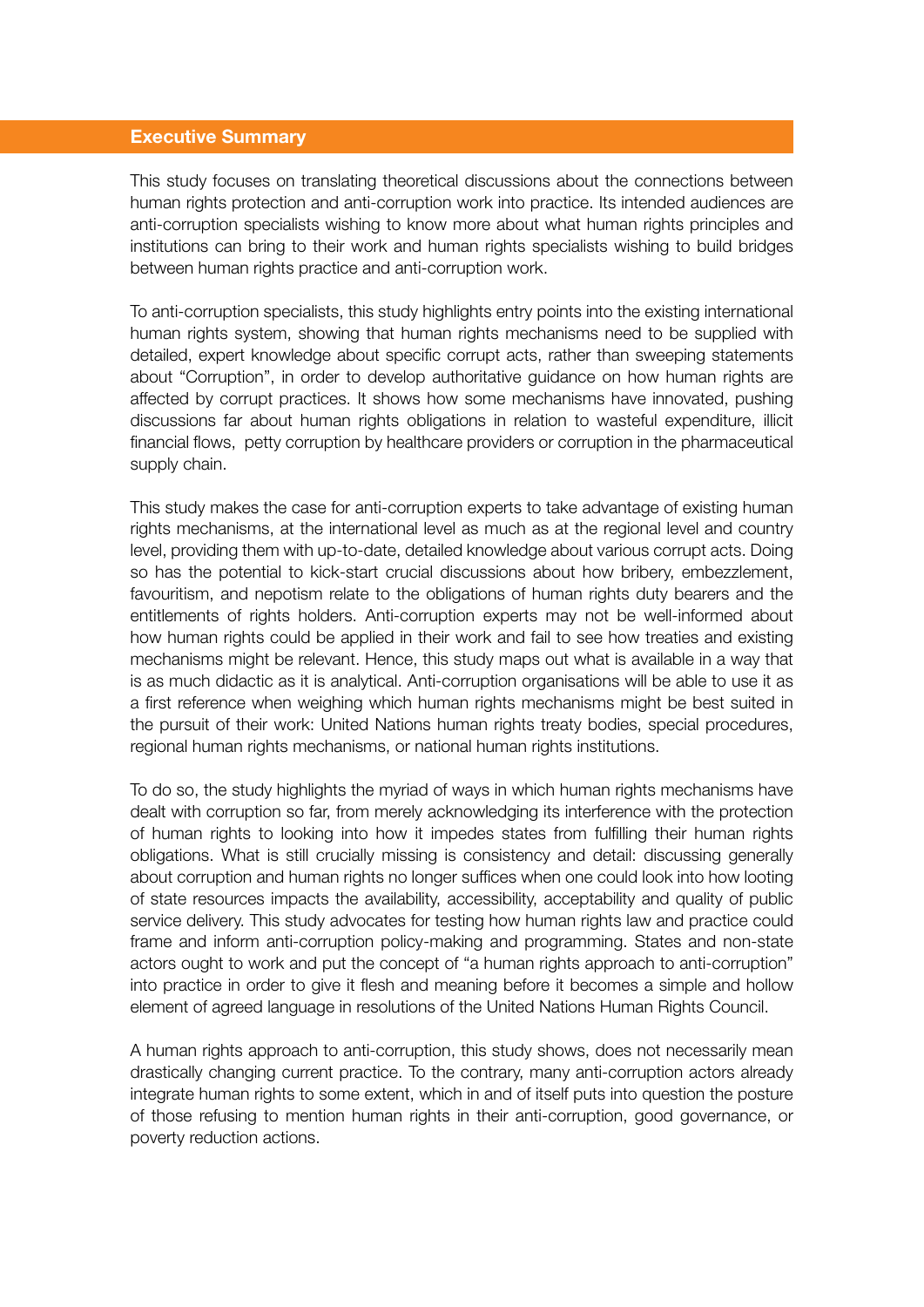This study advocates for more systematic and in-depth examinations by human rights mechanisms of corrupt acts wherever they happen, particularly state review and monitoring mechanisms. At the global level, UN treaty bodies and special procedures can integrate corruption consistently in their work. These mechanisms offer the possibility for anticorruption organisations to provide specific, detailed information, which mechanisms would examine with a human rights lens. These mechanisms have a crucial role to play to establish what duties states have and what rights people have when affected by corruption.

#### Rationale For This Study

The year of 2018 marks the 70th anniversary of the Universal Declaration of Human Rights and the 15th anniversary of the United Nations Convention on Anti-Corruption. These milestones provide the occasion to question whether there is hope to believe human rights work and whether the fight against corruption can ever succeed. But these milestones also provide a timely frame to debate and develop the strategic thinking on how the application of a human rights approach can lead to more effective anti-corruption policies. Supporting such development is the purpose of the present study.

Corruption, the "abuse of entrusted power for personal gain", is the third largest industry in the world and, as such, it bears costs. It diverts funds intended for investment in public services, erodes the rule of law, distorts justice systems, interferes with political processes, and affects the delivery of public services. In other words, corruption bears human rights costs. The image of corruption affecting the rights of the poorest is the first that comes to mind for most – it is often the image of the petty bribes that poor people pay in their everyday lives. Yet, the fact that it is so easy to create this mental picture of the spiral of corruption obscures the ways in which grand corruption affects the human rights of all.

The global context in which this study places itself is one of building bridges between different fields, explicitly engaging human rights as a framework for justice and equality. An example of such a venture is translated into the negotiations and adoption of the Sustainable Development Goals (SDGs) under Agenda 2030. The SDGs had offered hope that the global commitments would reflect explicitly the beginning of a human rights-based development era. In many respects, each of the SDGs implicitly reflects human rights concerns, including the need to reduce inequalities and challenge power imbalances, yet how exactly human rights standards and tools can contribute to the SDGs implementation has to be thought out and experimented. This is an opportunity for the human rights community to engage in an effort to guide SDG implementation and demonstrate how human rights law and international human rights institutions can contribute to achieving the goals of Agenda 2030.

Among the 17 goals, the one that highlights corruption is SDG 16, aiming to "promote peaceful and inclusive societies for sustainable development, provide access to justice for all and build effective, accountable and inclusive institutions at all levels". Within the agreed targets and indicators for SDG16, only target 16.5 explicitly mentions corruption and bribery: "Substantially reduce corruption and bribery in all their forms", while 16.4 implicitly refers to corrupt acts in its mentioning of illicit financial flows: "By 2030, significantly reduce illicit financial and arms flows, strengthen the recovery and return of stolen assets and combat all forms of organized crime". Notably, several other targets of SDG 16 gather several essential elements of anti-corruption and engage directly with human rights: 16.3 calls for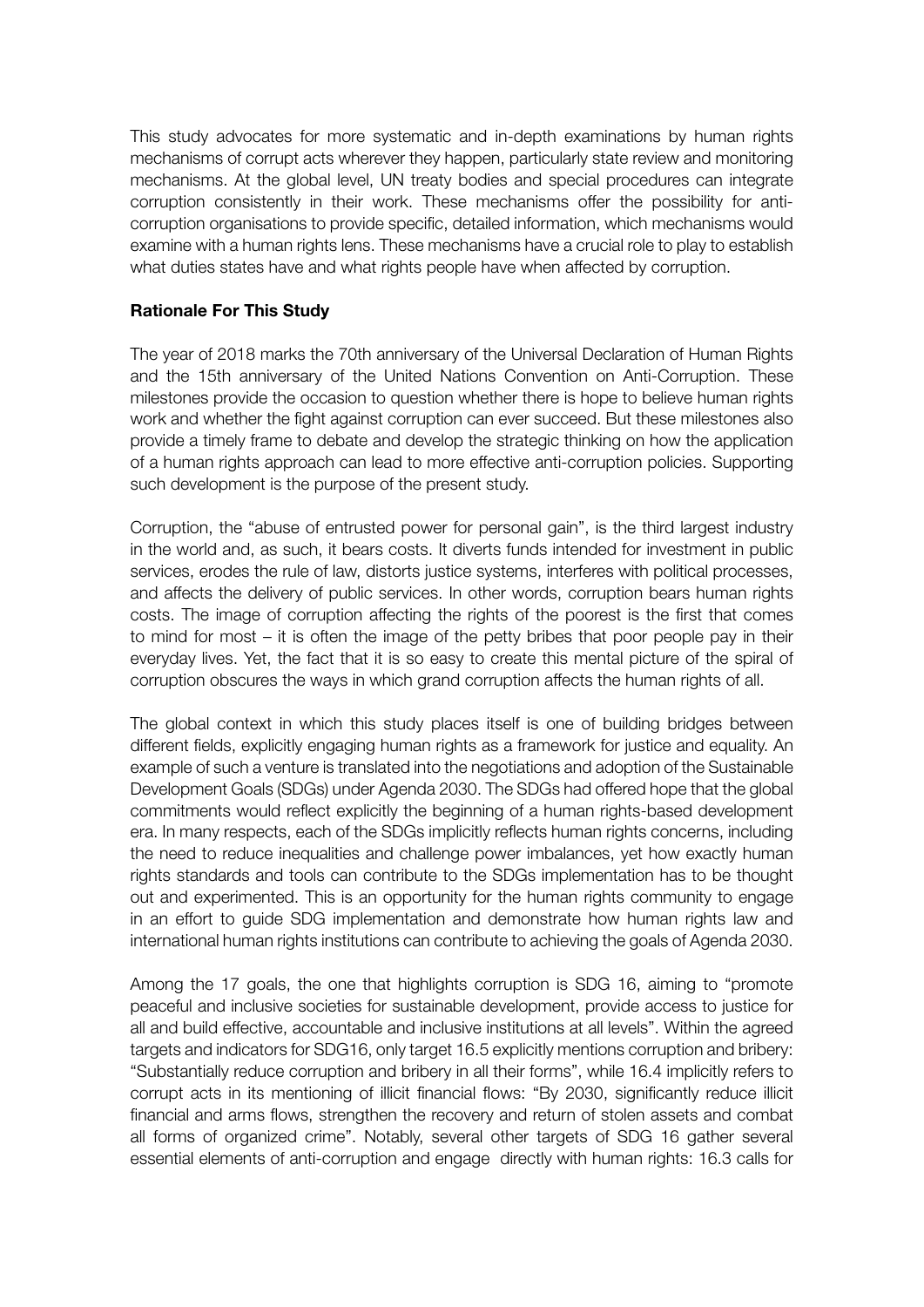promoting "the rule of law at the national and international levels and ensure equal access to justice for all", 16.6 calls for the development of "effective, accountable and transparent institutions at all levels", target 16.7 seeks "to ensure responsive, inclusive, participatory and representative decision-making at all levels", target 16.10 to "ensure public access to information and protect fundamental freedoms, in accordance with national legislation and international agreements". SDG 16 is neither solely about corruption nor framed around human rights objectives. The interaction of both elements sets the background of this study. It is an entry point to argue for the advancement of the nexus between anti-corruption and human rights mechanisms, mostly considering that corruption is a constraint to the achievement not only of SDG 16, but of the 2030 Agenda as a whole.

On a narrower scale, the study departs from the recommendations and discussions held over a roundtable organised by the Raoul Wallenberg Institute in November 2017. The roundtable gathered international anti-corruption and human rights experts, representatives from governments and local authorities, as well as business representatives, national human rights institutions, academics and NGO's. The occasion resulted in a set of recommendations and key points that explore the synergies and possibilities for strengthened cooperation between the anti-corruption and human rights communities, highlighting ways in which human rights can make a more active contribution to anti-corruption policy-making and programming. The discussions revealed across the board agreement that international human rights institutions have an important role to play in anti-corruption, particularly the United Nations human rights machinery.

A clear message from the roundtable was that there is value in applying a human rights based approach (HRBA) to the fight against corruption. The HRBA, because it is peoplecentred and focuses on empowerment, should help tackle corruption like it helps tackle issues that were long seen to be outside the scope of human rights concerns, such as economic policies, economic crises, budgeting and fiscal policies, to name a few.

To support the argument for adopting a HRBA to corruption, the first step is to look at how international human rights institutions have addressed corruption as a cause for human rights violations. That exercise is undertaken by this study, which was made possible with the support of the Ministry of Foreign Affairs of Denmark. To produce a study that can serve as a practical tool, it is also important to keep in mind that the fight against corruption is a long-term process that requires institutional reform as well as change in cultural attitudes to the rule of law in practice. Therefore, the study also provides practical recommendations to strengthen the current mechanisms and institutions.

In order to bring all the above elements together, the study is divided as follows: first, it explains the methodology used, then it presents the mapping exercise of how international human rights institutions have been addressing corruption, followed by a discussion on the application of a HRBA to corruption. The last chapter makes recommendations and the conclusion looks at the challenges ahead.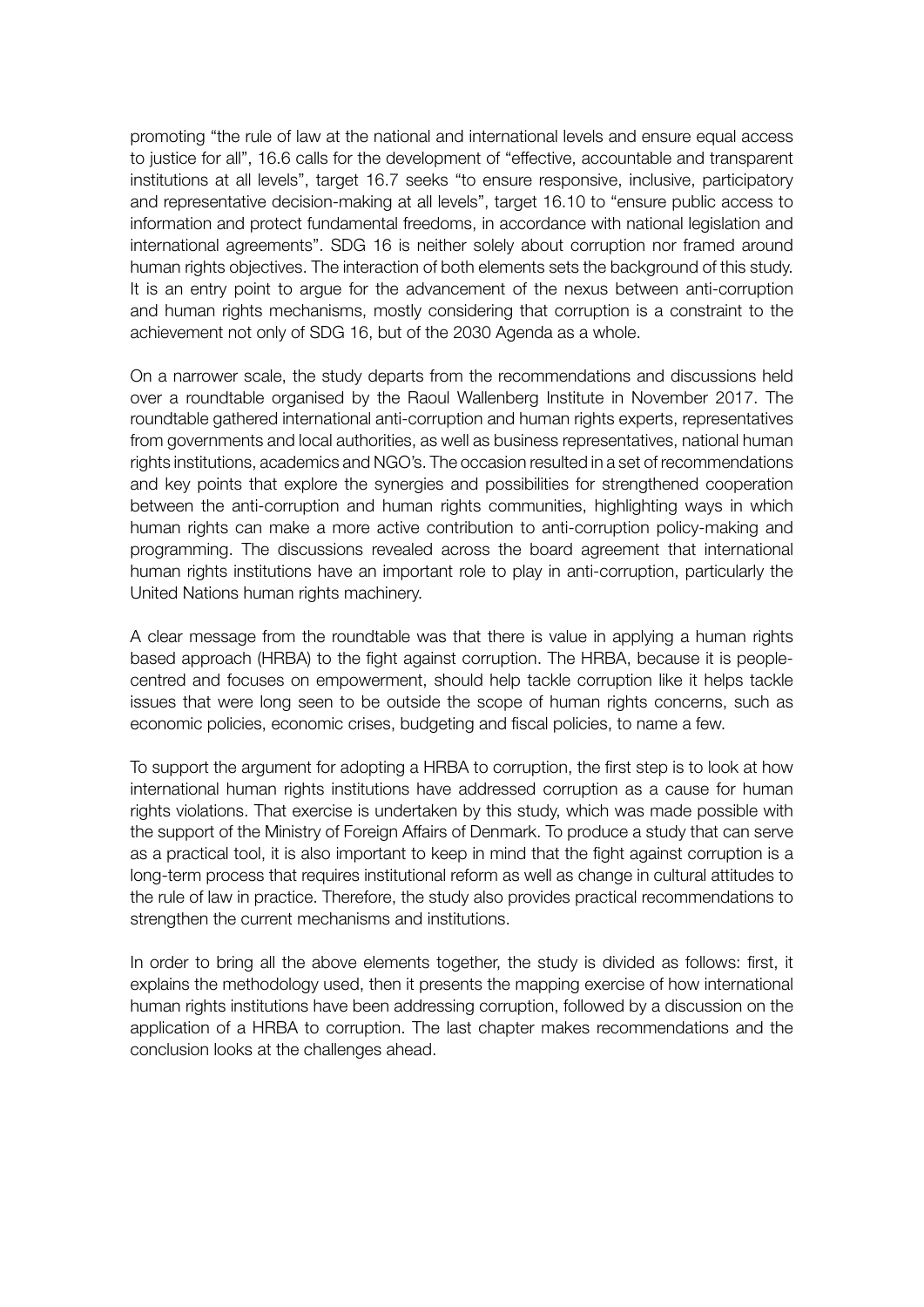#### Methodology

The findings in this study are the result of a desk review of the work of international human rights institutions. At the global level, the review focused on United Nations Human Rights Treaty Body conclusions and recommendations and the Human Rights Council Special Procedures reports.

At the regional level, it focused on judgments of the European Court of Human Rights, observations and recommendations by the European Committee on Social Rights, the European Committee for the Prevention of Torture and Inhuman or Degrading Treatment or Punishment reports, the European Committee on Racism and Intolerance; as well as judgements of the Inter-American Court on Human Rights, and the Court of Justice of the Economic Community of West African States.

In addition, publications by non-governmental organisations working at international and national level were also reviewed, in particular but not exclusively Transparency International (international secretariat and local chapters), the Centre for Civil and Political Rights, the Geneva Academy, UPR Info, Global Witness, Sherpa, Anticor, Open Society Foundation, and Integrity Action. Finally, the desk review included publications by the United Nations Development Programme and the World Bank.

This extensive albeit by no means exhaustive desk review was also complemented with face-to-face interviews or through media interfaces, information requests by email, and discussions in Geneva in February and June 2018.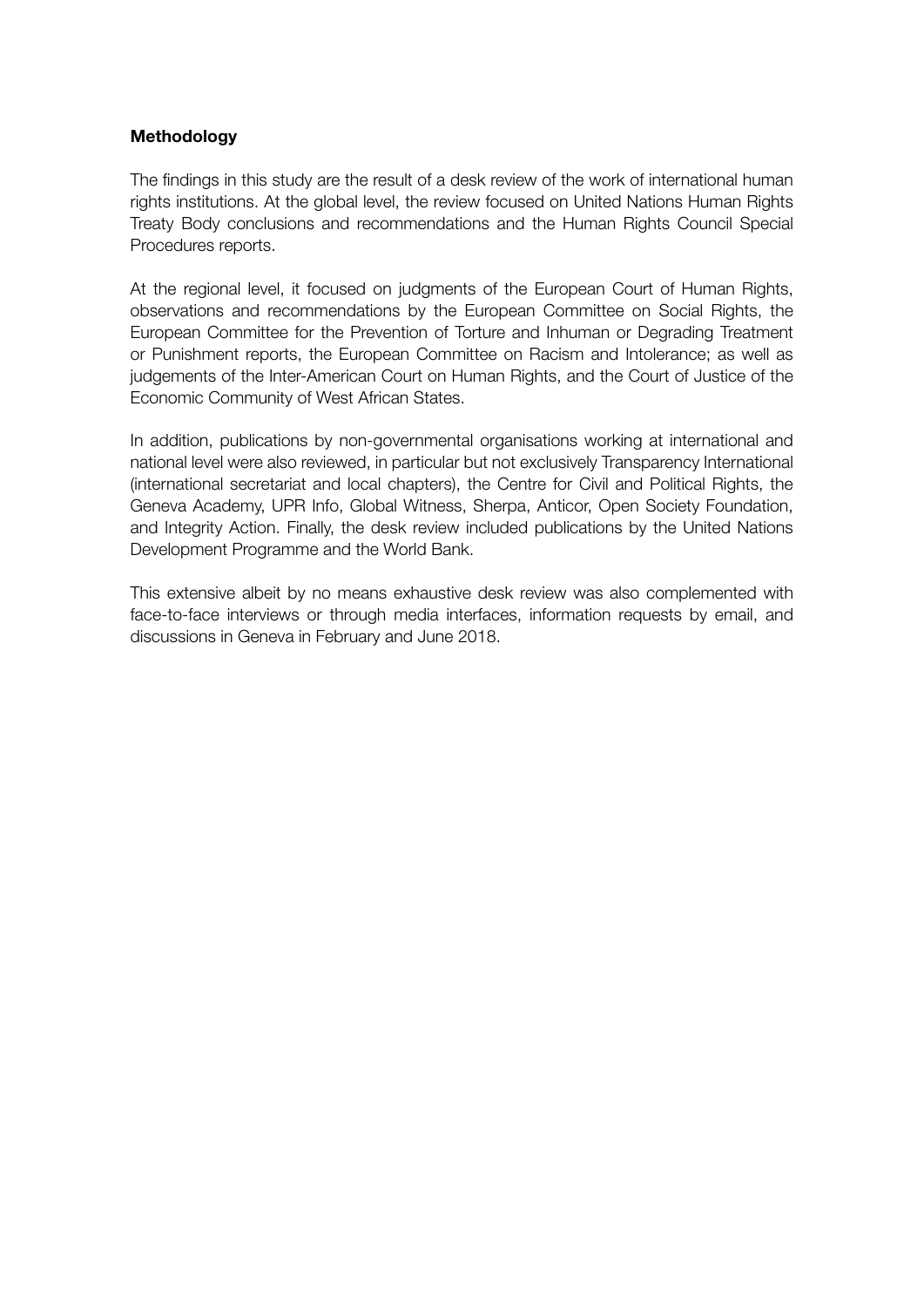# TABLE OF CONTENTS

# Executive Summary

| 1. Human Rights and Anti-Corruption: the State of Play                        | 1  |
|-------------------------------------------------------------------------------|----|
| 1.1 United Nations Human Rights Mechanisms                                    | 1  |
| 1.1.1 Human Rights Treaty Bodies                                              | 1  |
| 1.1.2 Special Procedures                                                      | 5  |
| 1.2 Council of Europe                                                         | 7  |
| 1.2.1 Committee for the Prevention of Torture, European Committee for         | 8  |
| Social Rights, European Committee on Racism and Intolerance                   |    |
| 1.2.2 European Court of Human Rights                                          | 9  |
| 1.3 Inter-American Court of Human Rights                                      | 11 |
| 1.4 National Human Rights Institutions                                        | 11 |
| 1.5 Conclusion                                                                | 14 |
| 2. Current Practices of Integrating Human Rights in the Fight Against         | 15 |
| Corruption                                                                    |    |
| 2.1 Anti-Corruption Practices That Already Integrate Some Components of Human | 15 |
| <b>Rrights Practice</b>                                                       |    |
| 2.1.1 Civil Society                                                           | 15 |
| 2.1.2 UNDP                                                                    | 16 |
| 2.1.3 The World Bank                                                          | 17 |
| 2.1.4 Does the Absence of an Explicit Human Rights Framework Matter?          | 17 |
| 2.2 Anti-Corruption Litigation                                                | 18 |
| 2.3 Conclusion                                                                | 20 |
| 3. Human Rights Based Approach to Anti-Corruption: What Is Still Ahead?       | 21 |
| <b>Practical Recommendations</b>                                              |    |
| 3.1 Treaty Bodies                                                             | 21 |
| 3.1.1 Concluding Observations                                                 | 21 |
| 3.1.2 General Comments                                                        | 22 |
| 3.2 Special Procedures                                                        | 22 |
| 3.2.1 A Mandate For Human Rights and Anti-Corruption?                         | 22 |
| 3.2.2 General Request That All Special Procedures Address Corruption in       | 23 |
| Thematic and Country Reports                                                  |    |
| 3.2.3 Communications                                                          | 23 |
| 3.3 Civil Society Organisations                                               | 23 |
| 3.4 Donor Agencies                                                            | 24 |
| 4. Conclusion                                                                 | 25 |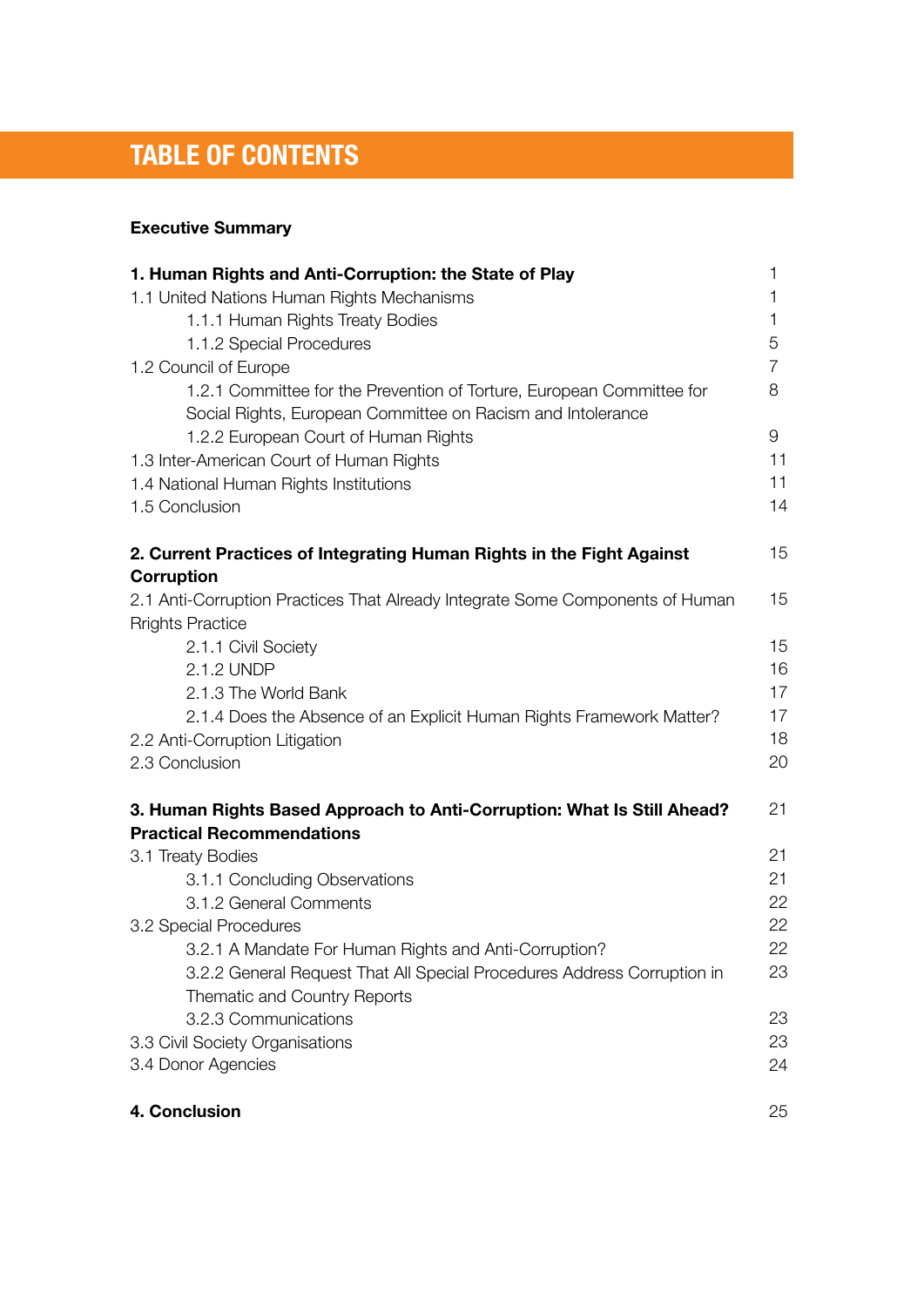#### 1. Human Rights and Anti-Corruption: the State of Play

The concept of a HRBA to anti-corruption is increasingly gaining acceptance. In 2017 alone, the Human Rights Council, the European Parliament and the Inter-American Commission on Human Rights all addressed it in resolutions on corruption and human rights. The Parliamentary Assembly of the Council of Europe, also in 2017, reaffirmed that "the fight against corruption remain[ed] not only a cornerstone of the rule of law but also a key component of a genuine democracy and an essential element in ensuring the protection of human rights"1 . Political acceptance of the need for a HRBA to anti-corruption exists, its relevance is increasingly supported by states and international organisations. Still, political acceptance is not in itself an indicator that what is entailed in practice is clear to all, not even to the actors with a key role to play in giving practical meaning to the phrase.

The first step of this study has been to assess how international human rights institutions have looked at corruption. The aim was to explore the following questions: how do human rights institutions incorporate corruption concerns in their work? Has it been done systematically? Can characteristics or patterns be observed? This section maps out how corruption has been addressed firstly by the United Nations human rights mechanisms, treaty bodies and special procedure, secondly by the Council of Europe human rights bodies, including the European Court of Human Rights, thirdly by the Inter American Court of Human Rights, and lastly by national human rights institutions<sup>2</sup>.

#### 1.1 United Nations Human Rights Mechanisms

At first glance the analysis shows that corruption is considered in and of itself as a contributing factor to human rights violations, but beyond that statement, recommendations for remedial action are very general. Throughout the documents analysed, corruption is as much an issue that states need to address as it is an external explanatory factor of states' limited success in protecting rights. This is akin to the often-cited analogy of corruption as cancer (or disease or malady), popularised in 1996 by the then President of the World Bank, James Wolfenson<sup>3</sup>. The analogy works as a means to demonstrate the seriousness of corruption, but is also highly problematic because of the powerlessness, and the resignation to it that is implied. The uneven and non-systematic nature of the references to corruption should not obscure the fact that in some cases compelling arguments were made, with specific reference to the rights that the mechanisms felt were at stake.

# 1.1.1 Human Rights Treaty Bodies

#### Concluding Observations

The committees that monitor the implementation of the core United Nations human rights conventions play a key role because they are entrusted to examine how state-parties fulfil their obligations, and to adopt authoritative interpretations of the treaty obligations. The first striking feature of the mentions of corruption by the UN human rights treaty bodies in their concluding observations is their vagueness. The Committees tend to express concern that

<sup>1</sup> Council of Europe Parliamentary Assembly (2017) Promoting integrity in governance to tackle political corruption, Resolution 2170, available at: [https://assembly.coe.int/nw/xml/XRef/Xref-XML2HTML-EN.asp?fileid=23930.](https://assembly.coe.int/nw/xml/XRef/Xref-XML2HTML-EN.asp?fileid=23930)

<sup>2</sup> A non-exhaustive internet-based search through documents of the African human rights system did not reveal any comparable primary sources, it was thus left out of this analysis.

<sup>3</sup> Heywood, Paul (2017) Why we need to kill the 'Corruption is Cancer' Analogy, Corruption in Fragile States Series, CDA Perspectives Blog.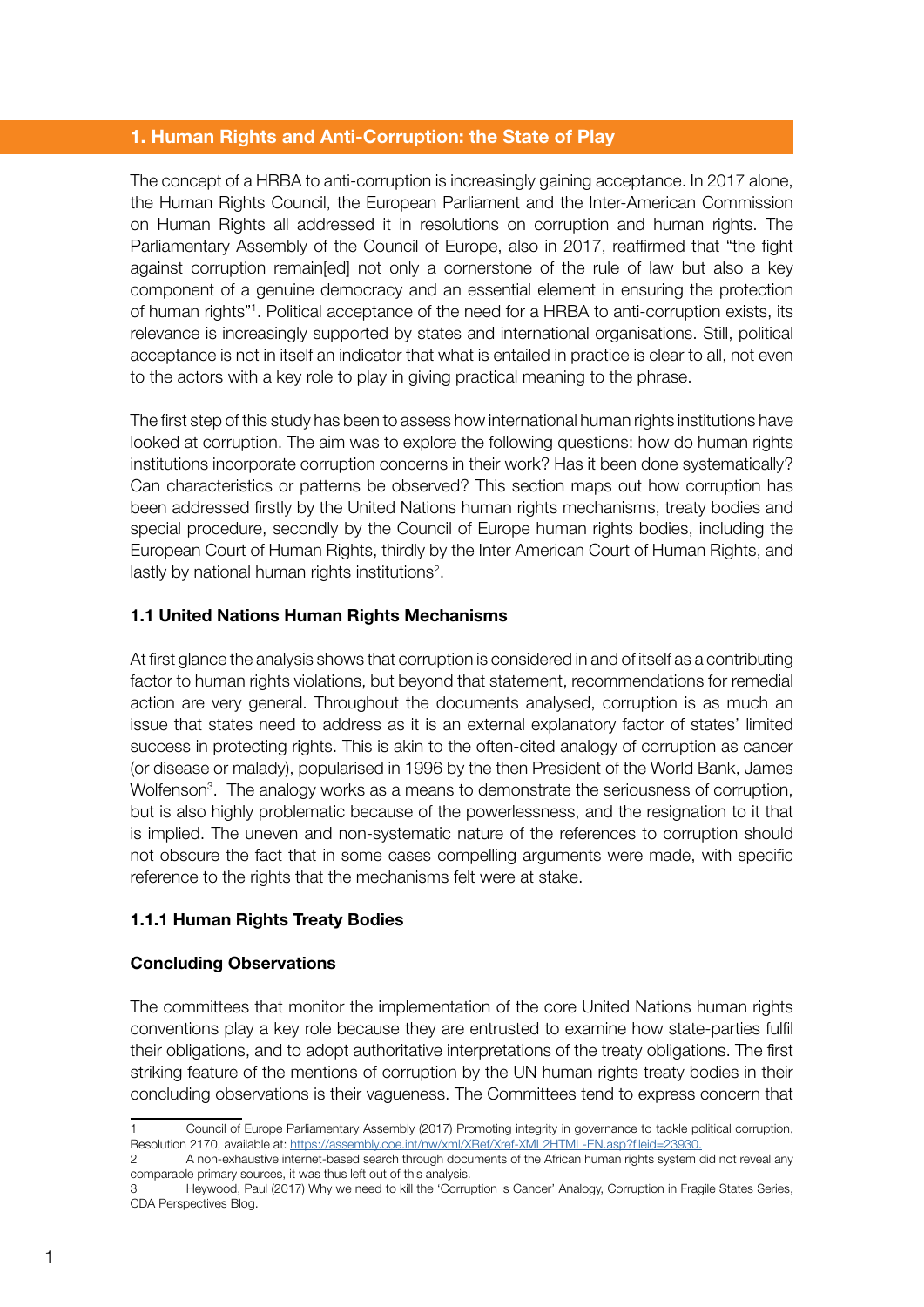corruption is widespread, that it is endemic, that it is persistent, or that a State is highly vulnerable to corrupt practices. It is also noticeable that corruption is seldom the central element of the paragraph, and quite often is an addition to a sentence in the middle or towards the end of much longer paragraphs. Very few of the references to corruption detail what type of corrupt practice is of concern to the Committees and lack reasoning about the links between the corrupt act in question and the human right affected.

#### [CRC/C/HRV/CO/3-4 \(Committee on](http://docstore.ohchr.org/SelfServices/FilesHandler.ashx?enc=6QkG1d%2fPPRiCAqhKb7yhsp7zGar7lD0FuXla4BEx9U7ftQDq0TPw1CFHNLPEe8G%2ffFTZ010rcpvYIzR2qbB51Nlb19f1Z1nUbN1ZkNCIN89jPGKrfbBi%2bAXB7aQiE313)  [the Rights of the Child, 2014\)](http://docstore.ohchr.org/SelfServices/FilesHandler.ashx?enc=6QkG1d%2fPPRiCAqhKb7yhsp7zGar7lD0FuXla4BEx9U7ftQDq0TPw1CFHNLPEe8G%2ffFTZ010rcpvYIzR2qbB51Nlb19f1Z1nUbN1ZkNCIN89jPGKrfbBi%2bAXB7aQiE313)

(f) Take all necessary measures to prevent and combat corruption.

Box 1

[CERD/C/BGR/CO/19 \(Committee](http://docstore.ohchr.org/SelfServices/FilesHandler.ashx?enc=6QkG1d%2fPPRiCAqhKb7yhsnxd3KrJ7ubMiyH8u7xW4OqGrQ%2bW8Lut8HBAmPZv%2fnvdRIS3Hf5OfIMLTUZ%2bSZA8MI%2bUAM2gSswR8mt%2bsvuemp67R15HRWqXaIgqiPTdc3Nq) [on the Elimination of Racial](http://docstore.ohchr.org/SelfServices/FilesHandler.ashx?enc=6QkG1d%2fPPRiCAqhKb7yhsnxd3KrJ7ubMiyH8u7xW4OqGrQ%2bW8Lut8HBAmPZv%2fnvdRIS3Hf5OfIMLTUZ%2bSZA8MI%2bUAM2gSswR8mt%2bsvuemp67R15HRWqXaIgqiPTdc3Nq) [Discrimination, 2009\)](http://docstore.ohchr.org/SelfServices/FilesHandler.ashx?enc=6QkG1d%2fPPRiCAqhKb7yhsnxd3KrJ7ubMiyH8u7xW4OqGrQ%2bW8Lut8HBAmPZv%2fnvdRIS3Hf5OfIMLTUZ%2bSZA8MI%2bUAM2gSswR8mt%2bsvuemp67R15HRWqXaIgqiPTdc3Nq)

[...] the Committee is aware of the efforts the State party must make, in particular to enhance the independence of the judiciary and eliminate corruption.

Box 2

# [CMW/C/KGZ/CO/1 \(Committee on](http://docstore.ohchr.org/SelfServices/FilesHandler.ashx?enc=6QkG1d%2fPPRiCAqhKb7yhsszuxc2b6EcdIVHEGVpVZkqwr2xcOa6KegaPwVEaN1DoTHjqa8kly9tkQ0qc38S6kDkDv2TqjwIC%2bIednvt%2b4yVJ7RTqF24kgnXrcWnOfnHR)  [Migrant Workers, 2015\)](http://docstore.ohchr.org/SelfServices/FilesHandler.ashx?enc=6QkG1d%2fPPRiCAqhKb7yhsszuxc2b6EcdIVHEGVpVZkqwr2xcOa6KegaPwVEaN1DoTHjqa8kly9tkQ0qc38S6kDkDv2TqjwIC%2bIednvt%2b4yVJ7RTqF24kgnXrcWnOfnHR)

#### **Corruption**

While welcoming the progress achieved by the State party in combating corruption, the Committee is concerned that the level of corruption remains high.

Box 3

# [E/C.12/BDI/CO/1 \(Committee on](http://docstore.ohchr.org/SelfServices/FilesHandler.ashx?enc=4slQ6QSmlBEDzFEovLCuW2ORKSh2OIndGp8hWONqCS1yqjUDmk1hhIIrrI9FSEoXpp%2bGi99gnpubDX2kSf%2fGMSL7qHPktX5PrIL7AaHmEaWR9RP2dl2%2fEKvX0zlSSrmx)  [Econo](http://docstore.ohchr.org/SelfServices/FilesHandler.ashx?enc=4slQ6QSmlBEDzFEovLCuW2ORKSh2OIndGp8hWONqCS1yqjUDmk1hhIIrrI9FSEoXpp%2bGi99gnpubDX2kSf%2fGMSL7qHPktX5PrIL7AaHmEaWR9RP2dl2%2fEKvX0zlSSrmx)mic, Social and Cultural Rights, 2015)

#### **Corruption**

11.The Committee is concerned that, despite the efforts deployed, corruption continues to be widespread in the State party at all levels and is an obstacle to the enjoyment of economic, social and cultural rights (art. 2, para. 1).

Box 4

# [CCPR/C/CPV/CO/1 \(Human Rights](http://docstore.ohchr.org/SelfServices/FilesHandler.ashx?enc=6QkG1d%2fPPRiCAqhKb7yhsikAvgdSEJcWV%2buCW8f6BEgBNChwNRi0j%2bsRzXcpayJmqIRbDOUFizORLDTRa3QWUf3YmYJSNmydhxxUO613kAN7rihKsZb22y2%2fhnU%2bnj3k)  [Committee, 2012\)](http://docstore.ohchr.org/SelfServices/FilesHandler.ashx?enc=6QkG1d%2fPPRiCAqhKb7yhsikAvgdSEJcWV%2buCW8f6BEgBNChwNRi0j%2bsRzXcpayJmqIRbDOUFizORLDTRa3QWUf3YmYJSNmydhxxUO613kAN7rihKsZb22y2%2fhnU%2bnj3k)

15. The Committee is concerned at the lack of information on the appointment and promotion of judges, as well as the procedures for disciplining judges in the State party. The Committee is also concerned at reports that judges are underpaid, which could expose them to grave risks of bribery and corruption, particularly in light of the emergence of drug trafficking groups that might interfere with the administration of justice (art. 14).

Box 5

#### Examples of treaty body recommendations

The imprecision that surrounds corruption in the Committees' concluding observations is problematic because the audience is not informed on why or how, according the Committee, the issue has been or should be tackled upfront from a human rights perspective. Yet, concluding observations are crucial. As the core document on a state's review of its human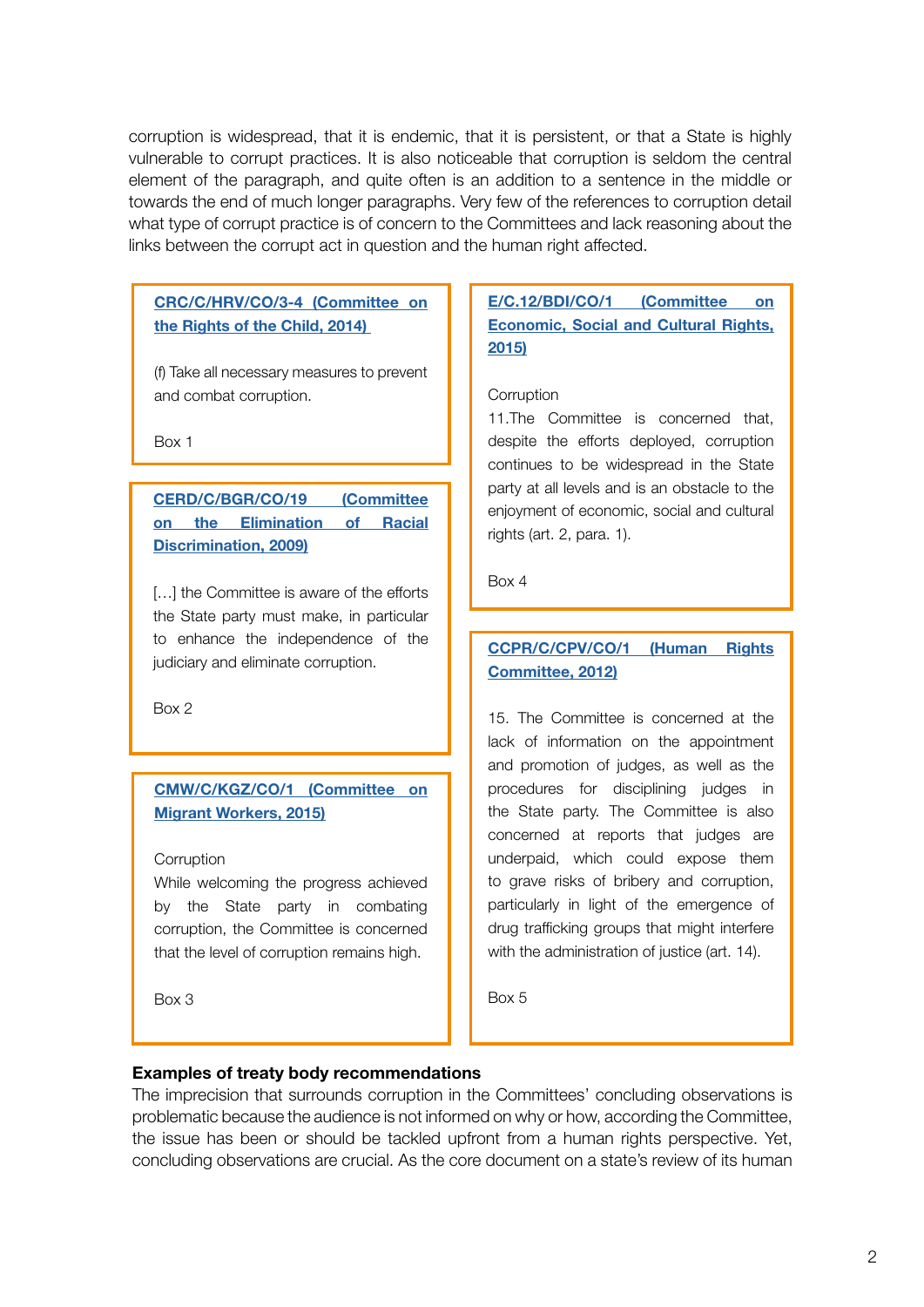rights record, they can then serve as a basis for civil society organisations, parliamentary Committees, and national human rights institutions for example, to push for action or reforms at domestic level and for advocacy work at the international level. In that sense, anti-corruption civil society organisations and national anti-corruption agencies could also use concluding observations in their work, for advocacy purposes to influence national policy making, but also to monitor change, progress and recurring violations.

The most specific references to corruption in concluding observations reveal what issues are most likely to be of concern to the Committees. For instance, corruption in places of detention is mentioned by the Human Rights Committee (CCPR), Committee on the Elimination of Discrimination against Women (CEDAW), and Committee against Torture (CAT). Corruption in the justice system is mentioned by the CCPR, CEDAW, CAT and Committee on the Rights of the Child (CRC). The Committee on Economic, Social and Cultural Rights (CESCR) and CRC express concern about corruption in health and education sectors, while CEDAW raises concerns in relation to access to health services and to employment in the public service. CRC also mentions corruption in labour inspectorates in one state review, and has, since 2015 adopted recommendations that mention corruption in relation to budget allocations.

Taken together, all of these references show how corruption in its many forms affect all human rights, they reveal how broad and varied connections between corruption and human rights are. Unfortunately because of the nature of state by state reporting, only a handful of persons are likely to read through a high enough number of reports to be able to observe that phenomenon, and each reference to corruption is unlikely to be connected to others still. For example, the most present concern relates to corruption in the judiciary – bribe-taking by police and the officials in judicial systems, detrimental effects on access to justice and access to remedies, political influence over and lack of independence of judges and prosecutors – and corruption in places of detention. Concerns over petty corruption thus seem to be more prevalent than concerns over grand corruption, but does that mean that the Committees are more concerned about petty corruption than they would be about grand corruption? Or that there has been, historically, more information and awareness about how petty corruption affects human rights?

Some remarkable developments can also be identified in the most recent reports. First the CEDAW Committee, taking a wider approach to women's human rights in recent years has started to ask state parties to report on financial secrecy legislation<sup>4</sup>. In its examinations of Switzerland and Barbados in 2016 and 2017, the Committee queried the two state–parties' financial secrecy laws and policies in relation to the states' extra-territorial human rights obligations not to negatively impact other states' capacity to *"mobilise maximum available resources for the fulfillment of women's rights"*. In other words, the Committee is of the view that when some states chose to keep banking secrecy legislation, they might have a responsibility when other states are unable to allocate funds for the fulfillment of women's rights, and the link between the former and the latter group of states is that funds are diverted from the latter states' budgets and hidden where banking secrecy allows it.

Second, a noticeable evolution in the CRC's approach to State parties' budget allocations reveals how the Committee has refined its approach to corruption: from 2008 onwards the Committee has started recommending that states take measures against corruption *"in*

<sup>4</sup> CEDAW representative, 11 June 2018.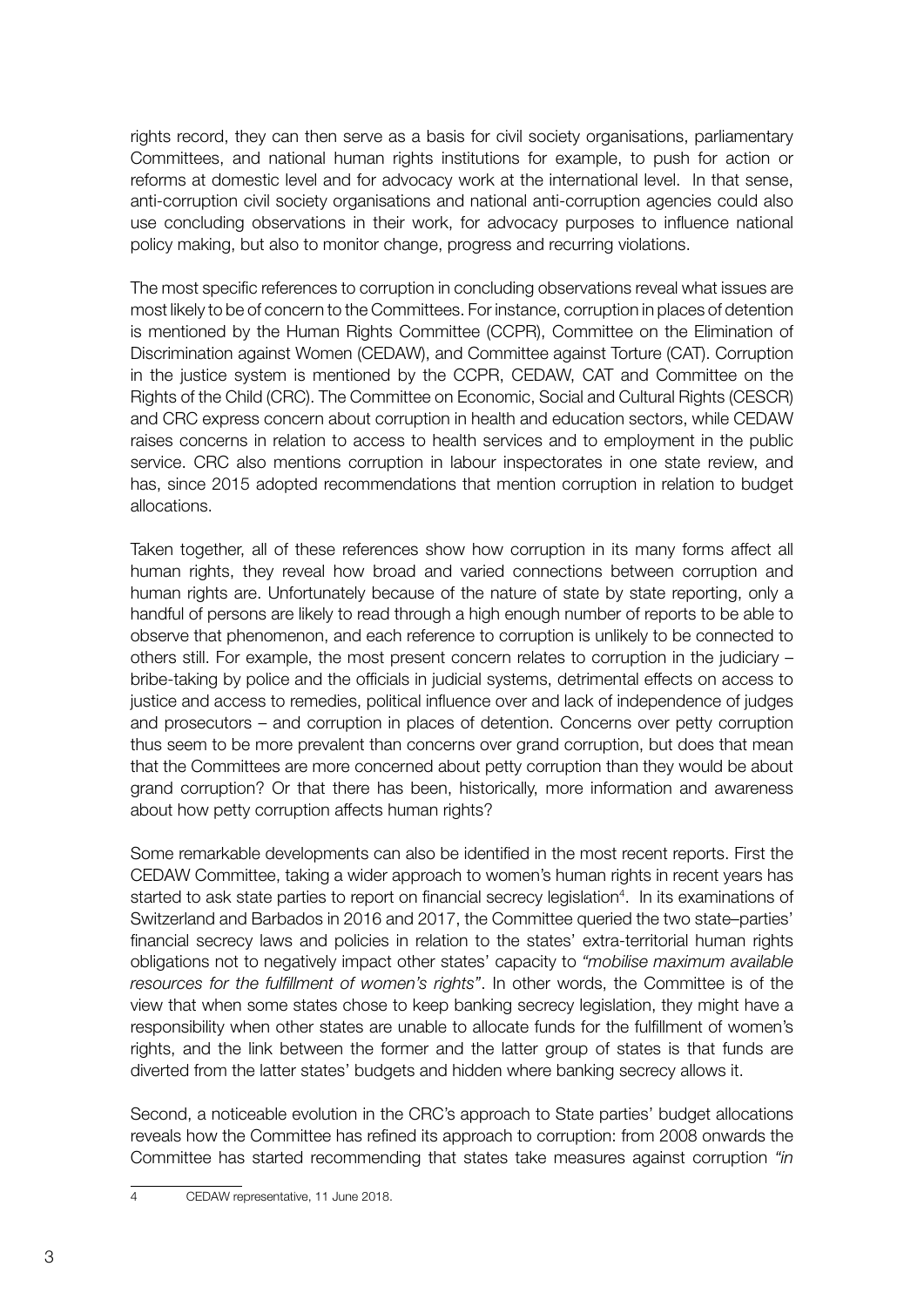*light of the day of general discussion in 2007 on "Resources for the rights of the child responsibility of States" and with emphasis on articles 2, 3, 4 and 6 of the Convention" 5 .* Progressively, the recommendations increase in precision, linking to budgets for education, health-care and justice. Following the adoption of general comment No. 19 (2016) on public budgeting for the realization of children's rights, the Committee further refines its recommendations, mentioning in particular wasteful and irregular expenditure, overpricing of contracts and irregular public procurement (see boxes 6-8).

Third, in recent concluding observations, the CESCR has started developing standardized recommendations to States on intensifying efforts to combat corruption. These include: (a) Raise awareness among the general public and government officials on the need to combat corruption; (b) Strengthen the enforcement of anti-corruption laws and combat impunity, particularly involving high-level officials; (c) Strengthen the capacity of the judiciary, including to ensure the effective protection of victims of corruption, their lawyers, anti-corruption activists, whistle-blowers and witnesses; (d) Improve public governance and ensure transparency in the conduct of public affairs.

#### [CRC/C/LSO/CO/2 \(Committee on the](http://docstore.ohchr.org/SelfServices/FilesHandler.ashx?enc=6QkG1d%2fPPRiCAqhKb7yhsn01wl4stjuALhVy3RP4w5dlgtiq%2bTrlVWG%2bj8JZoohovKzIBsQxbuxJL%2fR4nr3Tc14%2f2r1EUHvvxI5c%2fNqSGVVZTYI%2fnf8pCJTmtEhEQ%2buV) Rights of the Child, 2018)

#### Allocation of resources

(c) Taking note of target 16.5 of the Sustainable Development Goals, on substantially reducing corruption and bribery in all their forms, take immediate measures to combat corruption and strengthen institutional capacities to effectively detect, investigate and prosecute corruption.

#### [CRC/C/ARG/CO/5-6 \(Committee on](https://tbinternet.ohchr.org/Treaties/CRC/Shared%20Documents/ARG/INT_CRC_COC_ARG_31364_E.pdf)  the Rights of the Child, 2018)

#### Allocation of resources

(d) Ensure, including through the eradication of corruption in public procurement processes and overpricing of contracts for the provision of public goods and services, that funds allocated to all programmes supporting the realisation of children's rights at the national, provincial and local levels are fully and efficiently spent.

Box 6

#### Box 7

#### [CRC/C/COD/CO/3-5 \(Committee on the Rights of the Child, 2017\)](http://docstore.ohchr.org/SelfServices/FilesHandler.ashx?enc=6QkG1d%2fPPRiCAqhKb7yhsslb8EdPYmy%2faKZ7pL61o%2f1TZVRQVFuLBcE4wVjVr4nOM1k2QgoSA6%2fx%2f7s6q7GhHL4cq6Jhv5TJD4h2Pb9iFDS4tjBnZK2j3AXlA8XH4dQ4)

#### Allocation of resources

10. With reference to general comment No. 19 (2016) on public budgeting for the realization of children's rights, the Committee recommends that the State party set up a budgeting process that includes a child rights perspective and specifies clear allocations to children in the relevant sectors and agencies, including specific indicators and a tracking system to monitor and evaluate the adequacy, efficacy and equitability of the distribution of resources allocated to the implementation of the Convention, including by:

(f) Strengthening audits to increase the transparency and accountability of public expenditure across all sectors and reduce wasteful and irregular expenditure, including that related to corruption, in order to mobilize the maximum available resources for the implementation of the rights of the child;

Box 8

<sup>5</sup> Committee on the Rights of the Child (2016) Concluding observations on the combined third to fifth periodic reports of Bulgaria, CRC/C/BGR/CO/3-5.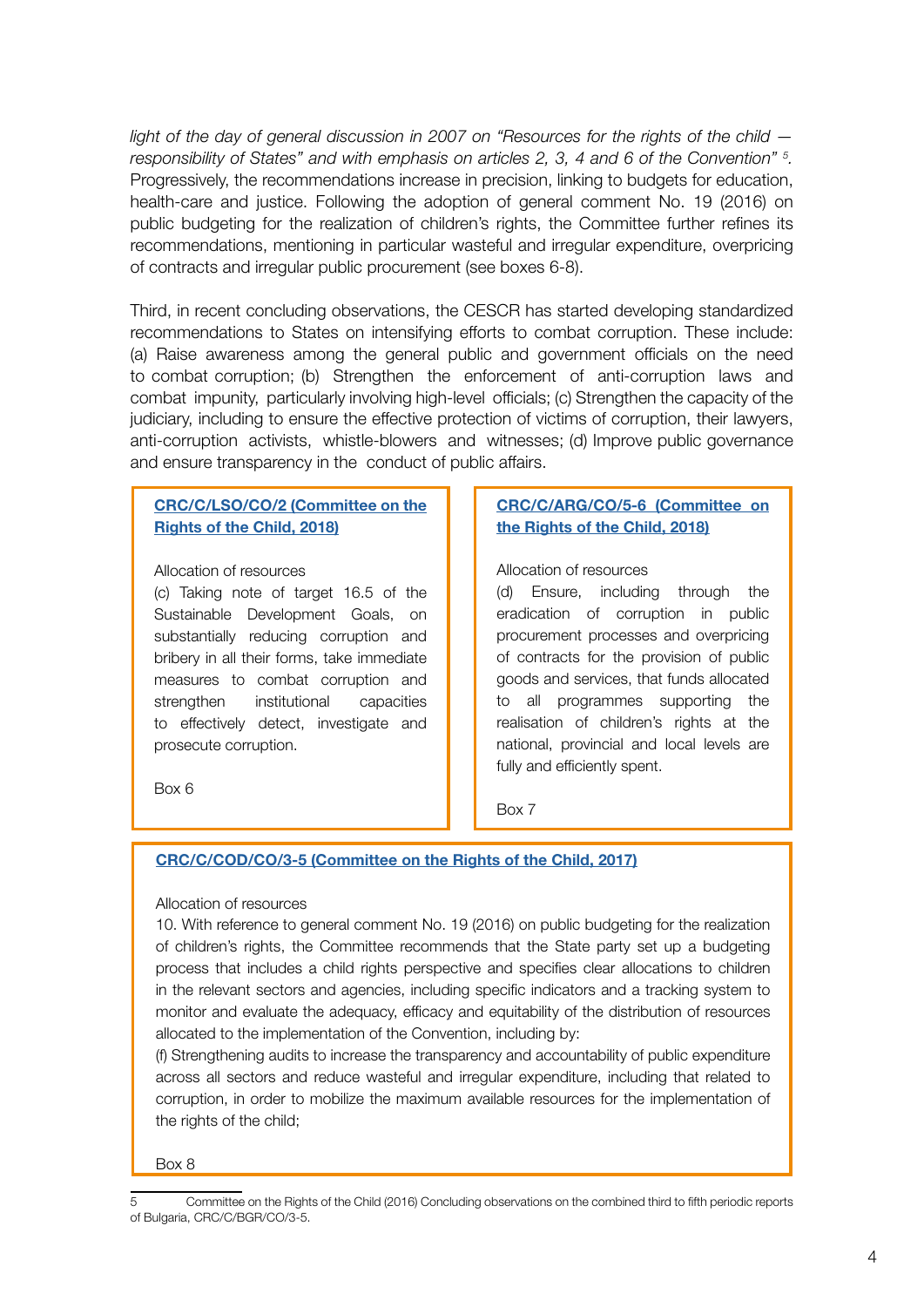#### Individual Complaints

Of the core treaties, the International Covenant on Civil and Political Rights (ICCPR), the International Covenant on Economic, Social and Cultural Rights (ICESCR), the Convention against Torture and Other Cruel, Inhuman or Degrading Treatment (CAT), the Convention on the Elimination of All Forms of Racial Discrimination (CERD) and the Convention on the Elimination of All Forms of Discrimination against Women (CEDAW) include the possibility for individuals to submit complaints to the Committees. Jurisprudence by the Committees is accessible through the database on the website of the Office of the High Commissioner for Human Rights. A keyword search through the database indicates that corruption is mentioned in only 80 cases in total<sup>6</sup>, 52 of which were examined by the CCPR, 27 by CAT and 2 by CEDAW.

This jurisprudence, however, does not help determine how the Committees view corruption. Indeed, in most cases, complainants were facing or had faced judicial proceedings on corruption charges when they appealed to the CCPR regarding violations of their right to fair trial, or they claimed that they had had to bribe public officials in series of events that had led to their fleeing their state of origin and claiming refugee status in another state, and later faced deportation from the latter. However, none of the complaints submitted concerned the acts of corruption, therefore none of the Committees examined whether corrupt acts had violated the rights of complainants.

# 1.1.2 Special Procedures

United Nations Special Procedures – special rapporteurs, independent experts and working groups – also address or mention corruption in their reports in varying degrees of specificity. Corruption is predominantly mentioned by the Special Rapporteur on the independence of judges and lawyers and the Special Rapporteur on torture and other inhuman or degrading treatment or punishment in their country reports, while the most recent thematic report has been done by the Special Rapporteur on the right to health and is entirely dedicated to corruption and the right to health.

As a general observation, when corruption is mentioned by special rapporteurs in their concerns and observations, it is one in a list of several concerns. This not only diminishes the importance given to corruption, it also has the consequence of not indicating how corruption impacts on the right in question.

[A/HRC/4/25/Add.3 \(Special Rapporteur on the Independence of Judges, 2007\)](https://documents-dds-ny.un.org/doc/UNDOC/GEN/G07/126/73/PDF/G0712673.pdf?OpenElement) 

4. […] during his visit, SR Independence of Judges noted that the judicial system is in an alarming state, especially in view of the following: - gaining access to justice is very difficult for the majority of the population because of corruption, a lack of financial resources, the geographical remoteness of the courts and transport problems, and a lack of awareness of appeal mechanisms.

Box 9

<sup>6</sup> Out of a total of 2619.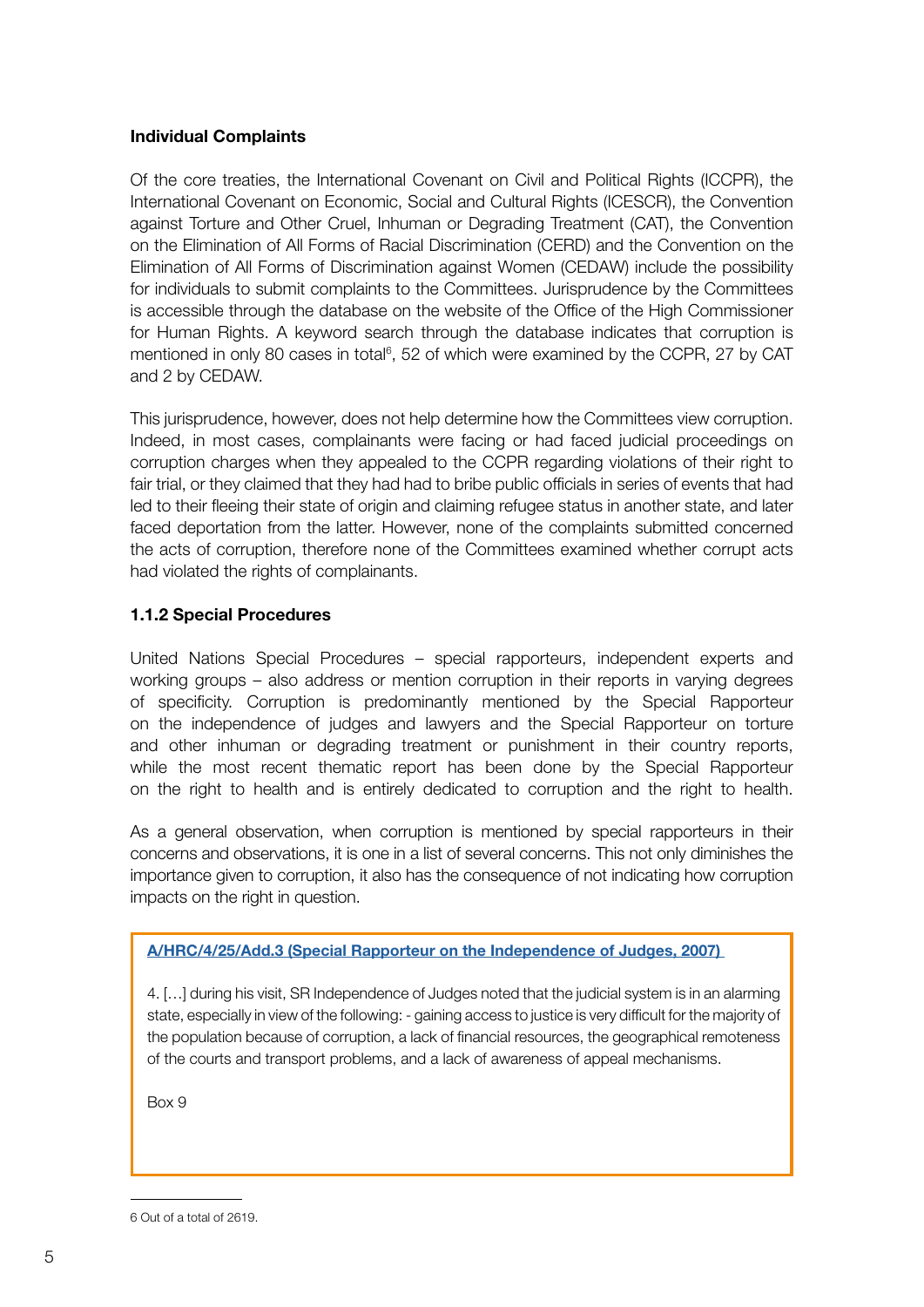# [A/HRC/23/43/Add.2 \(Special](https://documents-dds-ny.un.org/doc/UNDOC/GEN/G13/126/79/PDF/G1312679.pdf?OpenElement) [Rapporteur on](https://documents-dds-ny.un.org/doc/UNDOC/GEN/G13/126/79/PDF/G1312679.pdf?OpenElement) the Independence of Judges, 2013)

110. All allegations of corruption in the judiciary should be roperly investigated under clear and transparent rules, set beforehand, and with respect for fundamental guarantees of fair trial and due process of the accused.

Box 10

# [A/HRC/20/18/Add.2 \(Special](https://documents-dds-ny.un.org/doc/UNDOC/GEN/G12/133/48/PDF/G1213348.pdf?OpenElement) Rapporteur on Trafficking, 2012)

72. […] Furthermore, corruption in law enforcement, particularly at the provincial and local levels, is deep rooted and has diluted the efficacy of Government policies and programmes in combating human trafficking. As a result, many trafficked persons are not properly identified, leading to cases of wanton arrest, detention and deportation throughout the country.

Box 11

For example, the Special Rapporteur on the independence of judges and lawyers evokes "corruption and regular executive interference in the work of the judiciary"7 ; "corruption within the country, including in the judicial system"<sup>8</sup>; "corruption [and] undue influence and interference on the part of the public and private sectors"9 , but it is never clear how the observations can be used by civil society and other stakeholders for advocacy or campaigning for change at national level. The only specific recommendations, in fact, link corruption to the lack of adequate salaries (DRC 2008), which in many respects is a very reductive approach to anti-corruption.

The contexts in which corruption is addressed are by far and large linked to law enforcement: the special rapporteurs on the independence of judges and lawyers, contemporary forms of slavery and trafficking in persons, and for the working group on arbitrary detention address corruption in the justice system; the Special Rapporteur on torture addresses corruption in prisons. This denotes an overwhelming concern for forms of petty corruption. The mentions of corruption in relation to economic and social rights are few but more specific. The Special Rapporteur on extreme poverty makes recommendations regarding anti-corruption agencies, laws on access to information and the protection of whistle-blowers, and on tax collection and tax evasion. The special rapporteurs on the right to food and on adequate housing evoke corruption of local officials, particularly in relation to access to land and real estate.

Finally, the 2018 thematic report by the independent expert on foreign debt on illicit financial flows and by the Special Rapporteur on the right to health on corruption and the right to health are most valuable contributions to spelling out a human rights approach to anticorruption. Regarding illicit financial flows, the independent expert details how human rights provide a framework for asset recovery, in particular. Meanwhile, the Special Rapporteur on the right to health, makes compelling arguments for the use of human rights as a normative framework and a legally binding imperative to address corruption, detailing how human

Report of the Special Rapporteur on the independence of judges and lawyers on her mission to Tunisia, A/ HRC/29/26/Add.3, 2015.

<sup>8</sup> Report of the Special Rapporteur on the independence of judges and lawyers on her mission to Romania, A/ HRC/20/19/Add.1, 2009.

<sup>9</sup> Report of the Special Rapporteur on the independence of judges and lawyers, Addendum, Mission to Mexico, A/ HRC/17/30/Add.3, 2011.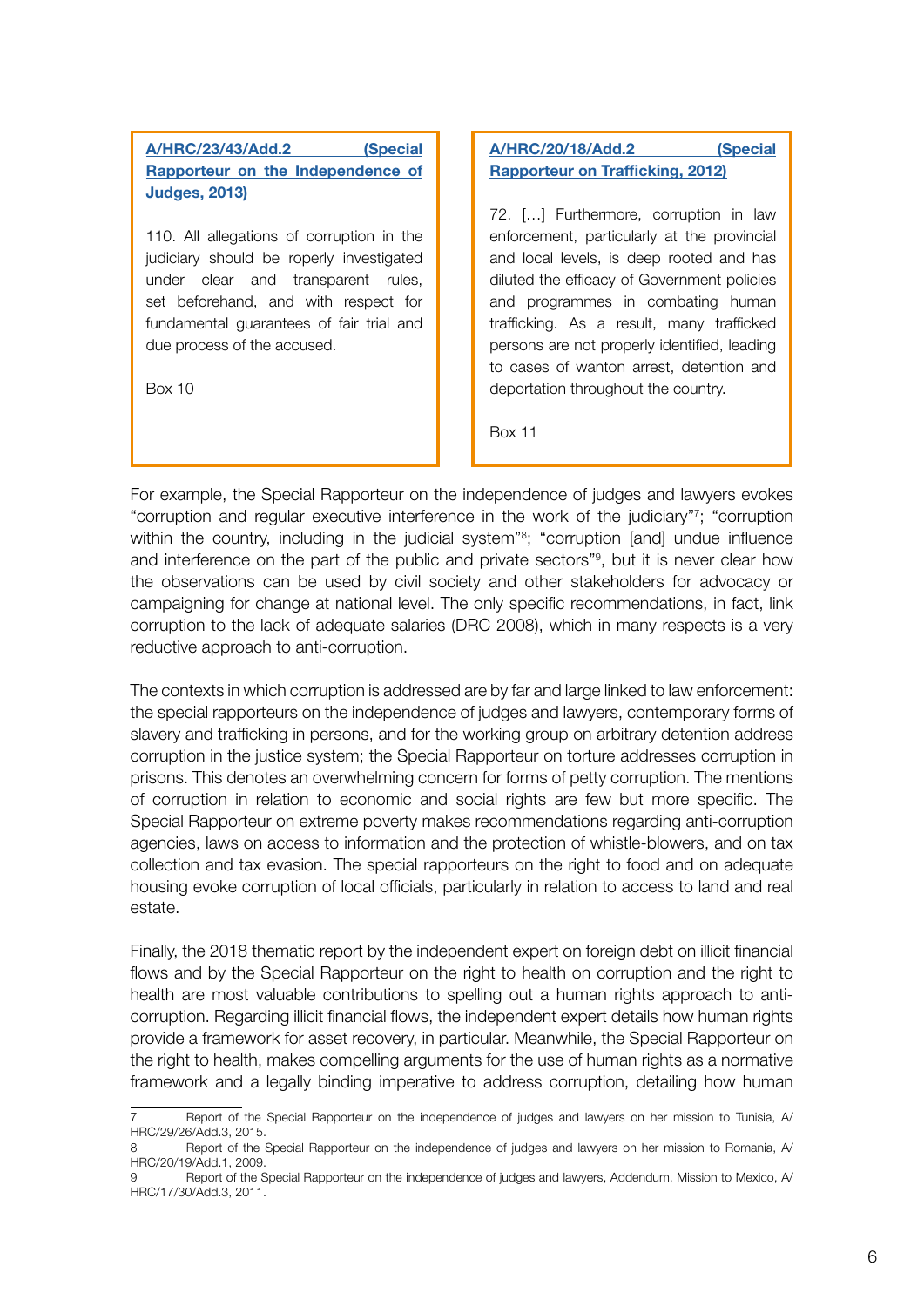rights give rise to "obligations that provide a framework for action for duty bearers, as well as a framework of reference for monitoring and accountability"<sup>10</sup>. The Special Rapporteur demonstrates how various corrupt practices – from petty corruption by health care providers to corruption in the pharmaceutical value chain – make health care less available, accessible, acceptable and of lesser quality, thus using the criteria of the Committee on Economic, Social and Cultural Rights to assess whether human rights obligations are fulfilled. The Special Rapporteur recommends the adoption of the right to health "as a standard in anticorruption laws and policies aimed at regulating the health sector"11.

[A/HRC/28/60 \(Independent Expert on the effects of foreign debt and other related](http://www.undocs.org/A/HRC/28/60) [international financial obligations of States on the ful](http://www.undocs.org/A/HRC/28/60)l enjoyment of all human rights, particularly economic, social and cultural rights, 2015)

"43. […] In [the Independent Expert's] estimation, respect for and adherence to the human rights principles of transparency, accountability and participation is a critical factor in ensuring the prudent use of repatriated illicit funds. He further endorses the view that "decisions over resources allocation cannot be made behind closed doors, but publicly and openly, with due attention to civil society's demands. In some cases, lack of transparency and participation in the allocation decisions can end up in the use of the recovered assets to ends different from those sought by human rights principles" (A/HRC/19/42, para. 30). As the study by the High Commissioner underscored, since "recovered resources are not foreseen or public income included in the budget, States must allocate them in accordance with their obligation to devote the maximum of available resources to the fulfilment of economic, social, and cultural rights" (ibid., para. 28)."

#### Box 12

The working group on business and human rights addresses corruption in its recent country visits in general terms and not with a standard reference, which allows it to tailor its recommendations to each country. For example, in relation to Mongolia12, it points to the absence of anti-corruption policies; in relation to Brazil<sup>13</sup> it evokes corporate lobbying and political financing; and with regards to Mexico it mentions investigative journalism<sup>14</sup>. The statement issued at the end of the working group's visit to Kenya, which states: "Corruption has a strong connection to human rights; it reduces the capacity of the government to deliver basic social services, it hinders the access to effective remedies and hampers the observance of safeguards to protect environment and health"15, also indicates the determination of the working group to continue to address corruption in its work with a strong human rights angle.

#### 1.2 Council of Europe

This section focuses on European regional human rights mechanisms, using the database of the European Court of Human Rights (HUDOC) available through the website of the

<sup>10</sup> Right of everyone to the enjoyment of the highest attainable standard of 137 physical and mental health, A/72/137, 2017.

<sup>11</sup> Supra, para 29-36 and 87.

<sup>12</sup> [Report of the Working Group on the issue of human rights and transnational corporations and other business en](https://documents-dds-ny.un.org/doc/UNDOC/GEN/G13/126/21/PDF/G1312621.pdf?OpenElement)[terprises – visit to Mongolia, April 2013](https://documents-dds-ny.un.org/doc/UNDOC/GEN/G13/126/21/PDF/G1312621.pdf?OpenElement), A/HRC/23/32/Add.1

<sup>13</sup> [Report of the Working Group on the issue of human rights and transnational corporations and other business en](https://documents-dds-ny.un.org/doc/UNDOC/GEN/G16/096/43/PDF/G1609643.pdf?OpenElement)[terprises on its mission to Brazil, May 2016,](https://documents-dds-ny.un.org/doc/UNDOC/GEN/G16/096/43/PDF/G1609643.pdf?OpenElement) A/HRC/32/45/Add.1

<sup>14</sup> [Report of the Working Group on the issue of human rights and transnational corporations and other business en](http://www.refworld.org/docid/593aaf054.html)[terprises on its mission to Mexico, April 2017](http://www.refworld.org/docid/593aaf054.html), A/HRC/35/32/Add.2

<sup>15</sup> [Statement at the end of visit to Kenya by the United Nations Working Group on Business and Human Rights,](https://www.ohchr.org/EN/NewsEvents/Pages/DisplayNews.aspx?NewsID=23356&LangID=E) Nairobi, 11 July 2018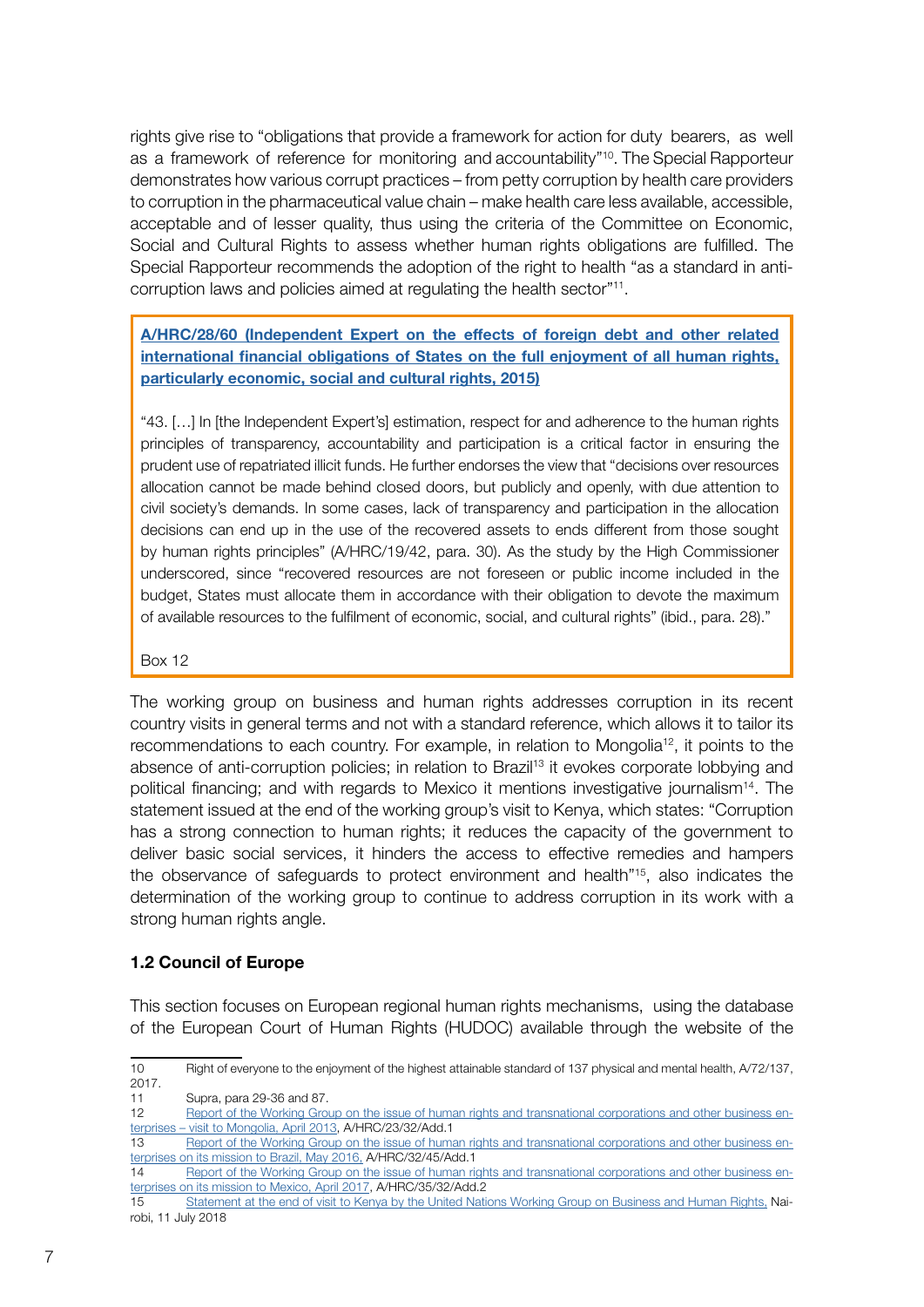Council of Europe. Reports of the European Committee for the Prevention of Torture and Inhuman or Degrading Treatment or Punishment (CPT), European Committee on Racial Intolerance (ECRI) and European Social Charter (ESC) and judgements of the European Court of Human Rights were surveyed. As with United Nations human rights mechanisms, an overall impression of a lack of systematic or detailed approach prevailed.

#### 1.2.1 Committee for the Prevention of Torture, European Committee for Social Rights, European Committee on Racism and Intolerance

The three Committees monitoring the application of the European Convention for the Prevention of Torture and Inhuman or Degrading Treatment, the European Social Charter and the European Convention on Human Rights in relation to racism and intolerance respectively, each have their own mandate and working methods, but for the purpose of this study they can be looked at together because all three have addressed corruption in their state reports in similar ways.

ECRI has the broadest range of issues in which corruption is a concern – administration of justice, law enforcement, police, access to public services, public education, health care systems, labour inspections, asylum application and refugee status determination procedures – and it is mentioned usually as an element of contextual information rather than as the issue scrutinized by the Committee. The CPT, with its narrower mandate, focuses on corruption in places of detention, but addresses corruption in a strikingly general and non-systematized manner. For example, it has recommended to "oppose all forms of corruption"16, to "eradicate the problem of corruption"17, to "take decisive action to combat the phenomenon of corruption in all prisons"18, or even to "deliver the clear message that those having abused their position in order to obtain money from persons deprived of their liberty or their relatives will be subject to criminal proceedings"19.

The European Committee for Social Rights has referred to corruption in relation to two issues only: corruption of law enforcement agencies and child trafficking in the case of Moldova, and corruption in the health sector in the cases of Romania, the Slovak Republic, Albania and Lithuania (see boxes 13-14). These are the only specific mentions of corruption. In the case of Romania the Committee distinguishes grand and petty corruption by invoking corruption in public procurement and informal payments. With these recommendations, the European Committee for Social Rights stands out by using language from anti-corruption practitioners, even if this is done without detailed recommendations attached.

<sup>16</sup> European Committee for the Prevention of Torture and Inhuman or Degrading Treatment or Punishment, Visit Report of 2013, [Ukraine](https://hudoc.cpt.coe.int/eng#{"sort":["CPTDocumentDate Descending,CPTDocumentID Ascending,CPTSectionNumber Ascending"],"CPTSectionID":["p-ukr-20131009-en-15"]}), CPT/Inf (2014) 15, paragraph 48, article ii

<sup>17</sup> European Committee for the Prevention of Torture and Inhuman or Degrading Treatment or Punishment ,Visit Report of 2011, [Azerbaijan,](https://hudoc.cpt.coe.int/eng#{"sort":["CPTDocumentDate Descending,CPTDocumentID Ascending,CPTSectionNumber Ascending"],"CPTSectionID":["p-aze-20111205-en-5"]}) CPT/Inf (2018) 9, paragraph 15

<sup>18</sup> European Committee for the Prevention of Torture and Inhuman or Degrading Treatment or Punishment, Visit Report of 2012, [Bulgaria,](https://hudoc.cpt.coe.int/eng#{"sort":["CPTDocumentDate Descending,CPTDocumentID Ascending,CPTSectionNumber Ascending"],"CPTSectionID":["p-bgr-20120504-en-5"]}) CPT/Inf (2012) 32, paragraph 13

<sup>19</sup> European Committee for the Prevention of Torture and Inhuman or Degrading Treatment or Punishment, Visit Report of 2010, [Armenia](https://hudoc.cpt.coe.int/eng#{"sort":["CPTDocumentDate Descending,CPTDocumentID Ascending,CPTSectionNumber Ascending"],"CPTSectionID":["p-arm-20100510-en-17"]}), CPT/Inf (2011) 24, paragraph 63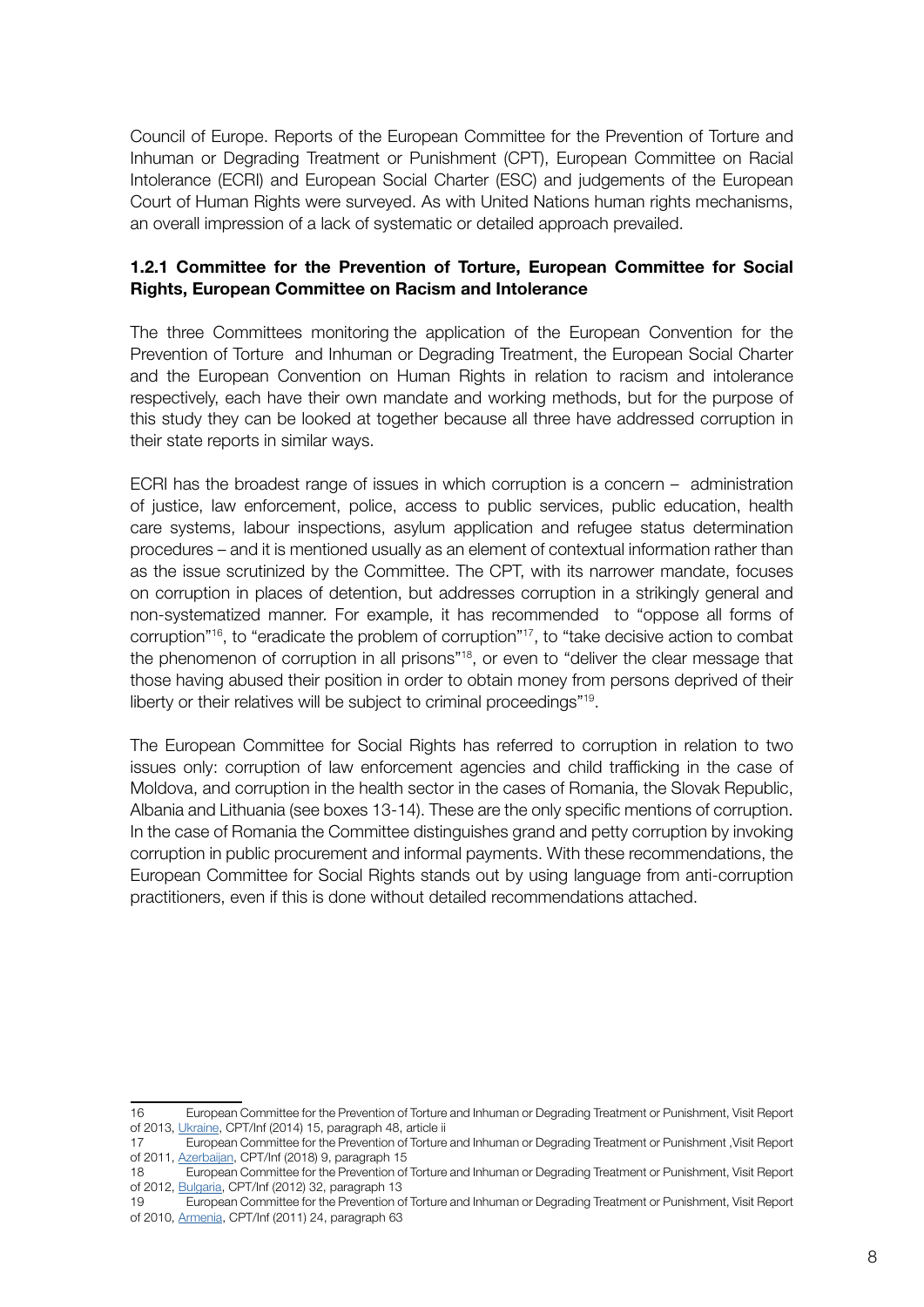# [European Committee of Social Rights](https://hudoc.esc.coe.int/eng#{%22ESCDcIdentifier%22:[%222015/def/MDA/7/10/EN%22]}) – Conclusions 2015, Moldova

In its previous conclusion the Committee noted that corruption played a key role in child trafficking and that the enforcement of anti-trafficking provisions remained weak, partly due to corruption among law enforcers. The Committee also notes from the report of the Governmental Committee to the Committee of Ministers (TS-G) that the Governmental Committee urged the Government to take the necessary measures to combat corruption among senior Government officials. In this connection the Committee also notes from the report of GRETA that as confirmed by representatives of public bodies and NGOs corruption remains one of the most significant structural problems faced by the Republic of Moldova and there are allegations that corruption among law enforcement officials is contributing to trafficking.

# [European Committee of Social Rights –](https://hudoc.esc.coe.int/eng#{%22ESCDcIdentifier%22:[%222017/def/ROU/11/1/EN%22]}) Conclusions 2017, Romania

It further notes from the EU Commission Report on Progress in Romania under the Co-operation and Verification Mechanism (Technical Report 2015) that "corruption in the health sector appears to be widespread. The practice of informal payments is still frequent, especially in smaller towns or villages, and therefore is difficult to eradicate. According to a survey performed by the Ministry of Health and the Association for Implementing Democracy in Romania in February 2014, more than two thirds (68%) consider that the level of corruption in the public health system is high and very high, and one fifth of people admitted giving informal payments. In the area of health, corruption is addressed on two levels: higher level corruption– in the field of public procurement – and petty corruption in the field of informal payments for medical services." The Committee asks for information on concrete measures and actions taken to tackle this phenomenon in the next report.

Box 13

Box 14

# 1.2.2 European Court of Human Rights

As a supranational court, The European Court of Human Rights rules on individual complaints in which applicants allege violations of their rights under the European Convention on Human Rights. The very nature of individual cases implies that the Court will examine events, acts, and policies with the applicant's rights in mind, therefore the approach will inevitably differ from that of a state report.

Despite the fact that the word corruption appears in a vast number of judgements, allowing the Court to evoke a myriad of contexts in which corrupt practices take place, and to identify many stakeholders in corrupt practices, the case-law gives only broad indications on important aspects of corruption from a human rights perspective. The scope of individual cases means that the court relies on what is submitted to it by the complainants and the State party concerned in its reasoning. So far, it appears that the court has not examined any cases where complainants argued that their rights were violated by corruption directly, thus the court has never examined that issue upfront.

In most cases surveyed, corruption was mentioned in judgements because applicants had found themselves accused of corruption, and argued before the court that their right to a fair trial had been violated. In these cases, most recently in [Telbis and Viziteu v. Romania](https://hudoc.echr.coe.int/eng#{%22itemid%22:[%22001-184058%22]})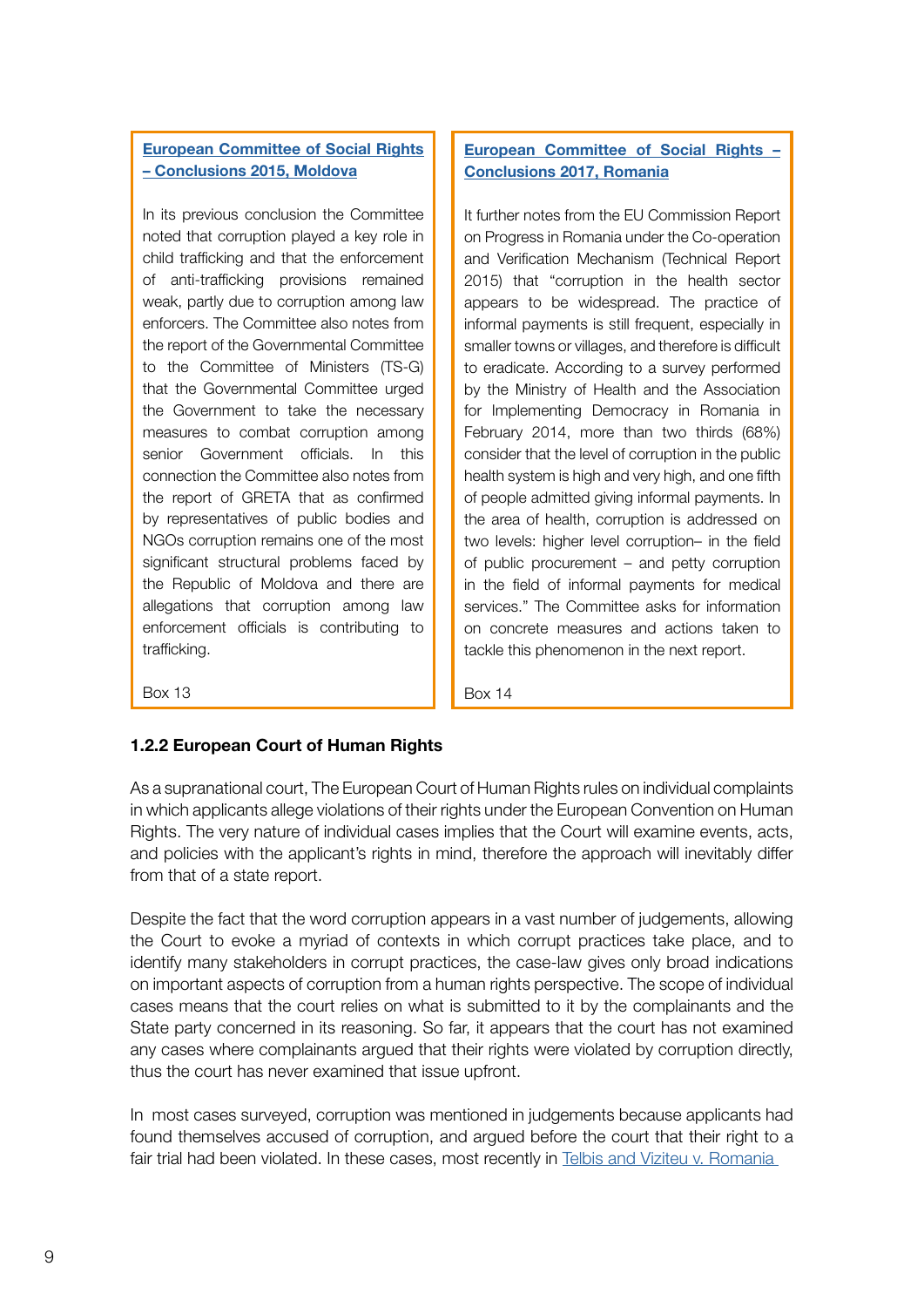of 26 June 2018, the court acknowledges that states enjoy a wide margin of appreciation with regards to policies aimed at prevention and eradication of corruption in the public service – in that case in the health care system. The court adds that the applicant's bribetaking as a public servant "involved damages to the State social security budget"<sup>20</sup>, and that confiscation of the applicant's assets "was effected in accordance with the general interest"21. In this and previous judgements, the court has addressed common elements of states' anticorruption policies such as investigations, prosecutions, or asset confiscation measures. In others, one can distinguish contexts related to corruption: public demonstrations against corruption, publication by media or stories alleging corruption, public figures and politicians prosecuted in grand corruption trials that are alleged to be politically motivated. In other cases, complainants fight deportation after failing to be recognised as refugees and argue that widespread corruption will put them at risk of having their rights violated, citing third party reports as evidence, but the court does not examine the issue of corruption itself.

From a human rights perspective, the protection of whistle-blowers seems to be the only aspect of high relevance that the Court has dealt with in detail. In Heinisch v. Germany (2011) and in [Guja v. Moldova \(2008\)](https://hudoc.echr.coe.int/eng#{"itemid":["001-85016"]}), the court established criteria to decide whether whistleblowers were effectively protected. In addition to ample case-law on journalists' freedom of expression and the protection of journalistic sources, the court has thus developed meaningful jurisprudence that could find use beyond the specific cases it was built on and beyond the state parties of the convention.

#### [CASE OF HEINISCH v. GERMANY, 2011](https://hudoc.echr.coe.int/eng#{%22itemid%22:[%22001-105777%22]}) (Application no. 28274/08)

37. […] It invited all member States to review their legislation concerning the protection of "whistle-blowers", keeping in mind the following guiding principles:

6.1.1. the definition of protected disclosures shall include all bona fide warnings against various types of unlawful acts, including all serious human rights violations which affect or threaten the life, health, liberty and any other legitimate interests of individuals as subjects of public administration or taxpayers, or as shareholders, employees or customers of private companies;

6.1.2. the legislation should therefore cover both public and private sector whistle-blowers ..., and

6.1.3. it should codify relevant issues in the following areas of law:

 6.1.3.1. employment law – in particular protection against unfair dismissals and other forms of employment-related retaliation; ...

6.2.2. This legislation should protect anyone who, in good faith, makes use of existing internal whistle-blowing channels from any form of retaliation (unfair dismissal, harassment or any other punitive or discriminatory treatment).

6.2.3. Where internal channels either do not exist, have not functioned properly or could reasonably be expected not to function properly given the nature of the problem raised by the whistle-blower, external whistle-blowing, including through the media, should likewise be protected.

6.2.4. Any whistle-blower shall be considered as having acted in good faith provided he or she had reasonable grounds to believe that the information disclosed was true, even if it later turns out that this was not the case, and provided he or she did not pursue any unlawful or unethical objectives."

Box 15

 $1<sub>0</sub>$ 

<sup>20</sup> [Telbis and Viziteu v. Romania,](https://hudoc.echr.coe.int/eng#{"itemid":["001-184058"]}) 26 June 2018, para 74.

<sup>21</sup> [Telbis and Viziteu v. Romania,](https://hudoc.echr.coe.int/eng#{"itemid":["001-184058"]}) of 26 June 2018, para 80.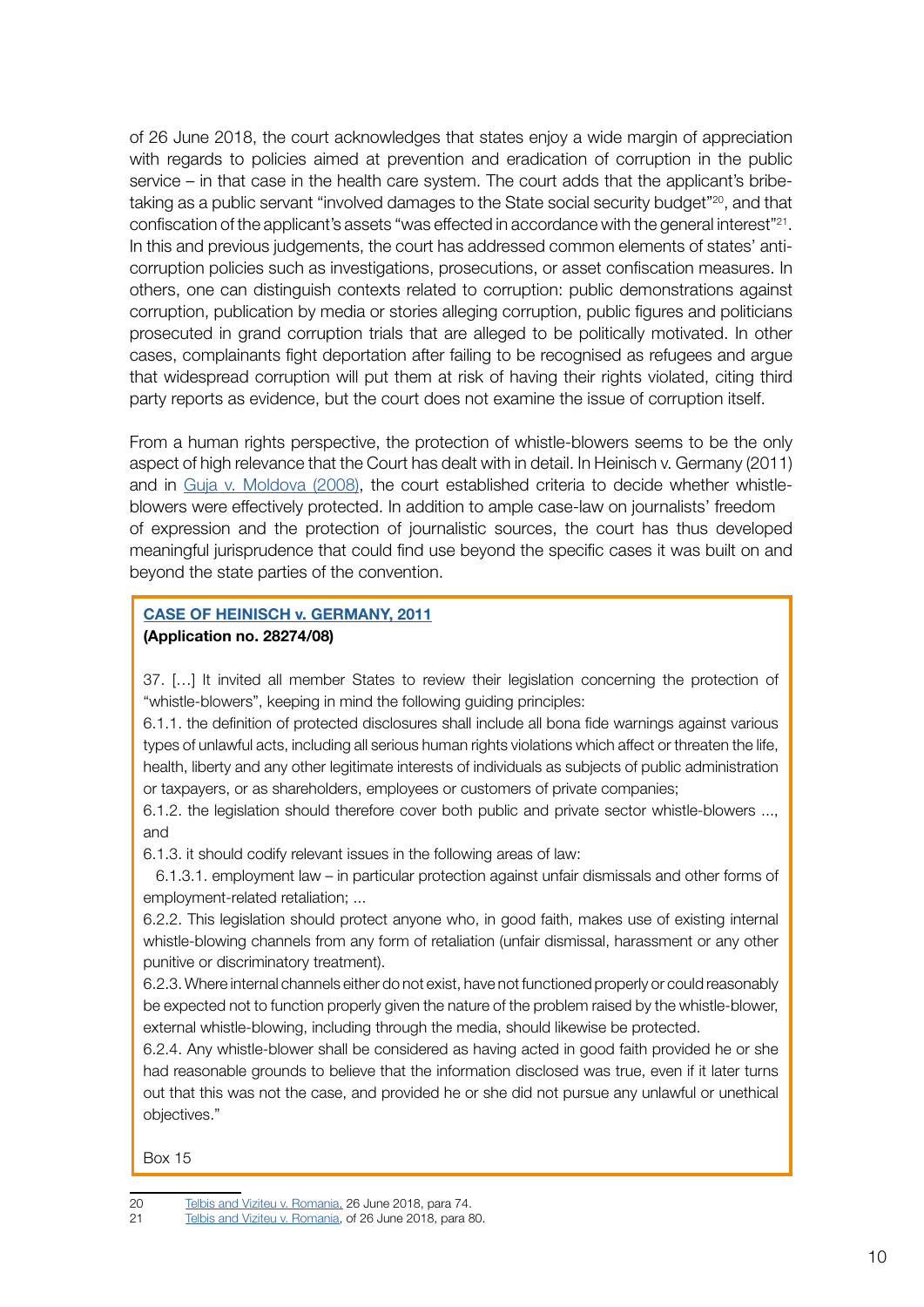#### 1.3 Inter-American Court of Human Rights

The Inter-American Court of Human Rights (IACHR) rules on individual cases of allegations of violations of the Inter-American Convention on Human Rights. *Nash Rojas et al* have studied the jurisprudence in detail of the IACHR in relation to corruption<sup>22</sup>. The findings of this study are similar to what has been observed so far with regards to other human rights mechanisms: corruption is discussed in multiple scenarios but the IACHR has no systematic, comprehensive approach to it. Relative to the total number of cases dealt with by the IACHR, a few deal with corruption – *Nash Rojas et al* count ten cases in which complainants were subjected to corrupt acts $23 -$  and as with the judgements of the ECHR there are, arguably, two ways to assess this jurisprudence. On the one hand, there is a basis confirming that the court recognizes that corruption affects the enjoyment of human rights. In *Tibi vs Ecuador* the IACHR examines generalized corruption in a place of detention. In *Nadege Dorezma vs Dominican Republic,* it examines incidents of extortion of trafficking victims by military personnel. However, in neither cases does the court address directly whether the corrupt acts violated human rights. In *Memoli vs Argentina*, the IACHR reaffirms the need to defend those who expose corruption, in this case the freedom of expression of journalists who exposed cases of fraud. In *Valle Jaramillo vs Colombia*, the Court rules that the status of a human rights defender includes those denouncing corruption, and in *Kawas Fernandes vs Honduras* it extends it to defenders of the environment<sup>24</sup>.

The IACHR also deals with cases of state capture and generalized corruption in land registration, in cases involving indigenous populations. In *Communidad Xakmok Kasek vs Paraguay, in Communidad Sawhoyamaxa vs Paraguay,* or in *Communidad Indigena Yakye Axa vs Paraguay,* the IACHR addresses the fact that corruption has disproportionate impacts on groups facing discrimination. Corruption in the administration of land registration and land restitution is recognised, in these cases in particular, as a contributing factor to the violation of collective rights25. On the other hand, as *Nash Rojas et al* note, the IACHR never addresses corruption as a systemic problem, therefore it never discusses a comprehensive human rights approach to corruption. Nevertheless, it must be emphasised it is not really possible for the court to do so on the basis of individual cases, nor does the court has a mission to do so.

#### 1.4 National Human Rights Institutions

National human rights institutions (NHRIs), defined by the UN as bodies "established by a Government under the constitution, or by law or decree, the functions of which are specifically designed in terms of the promotion and protection of human rights"26, are increasingly seen as an essential link between the local and international spheres within the global human rights regime. Since the adoption of the Vienna Declaration and Programme of Action by the World Conference on Human Rights in 1993, the UN has promoted NHRIs. It has assisted the development of independent NHRIs, designed to protect and promote human rights, ensure compliance with human rights treaties, investigate abuses and conduct public

<sup>22</sup> Nash Rojas, Claudio, Pedro Aguiló Bascuñán, María Luisa Bascur Campos, and Matías Meza-Lopehandía (2014) *Corrupción y Derechos Humanos: Una mirada desde la Jurisprudencia de la Corte Interamericana de Derechos Humanos,*  Centro de Derechos Humanos, Facultad de Derecho, Universitad de Chile.

<sup>23</sup> Idem, pp.49-50.

<sup>24</sup> Tibi vs. Ecuador (2004) ; Nadege Dorezma vs Dominican Republic (2012) ; Memoli vs Argentina (2013) ; Kawas Fernandes vs Honduras (2009).

<sup>25</sup> Communidad Xakmok Kasek vs Paraguay (2010), Communidad Sawhoyamaxa vs Paraguay (2006), Communidad Indigena Yakye Axa vs Paraguay (2005).

<sup>26</sup> UN Centre for Human Rights (1995) in Linos Katerina and Tom Pegram (2017) 'What works in Human Rights Institutions?' The American Journal of International Law, vol 112 no. 3, pp 2, footnote 5.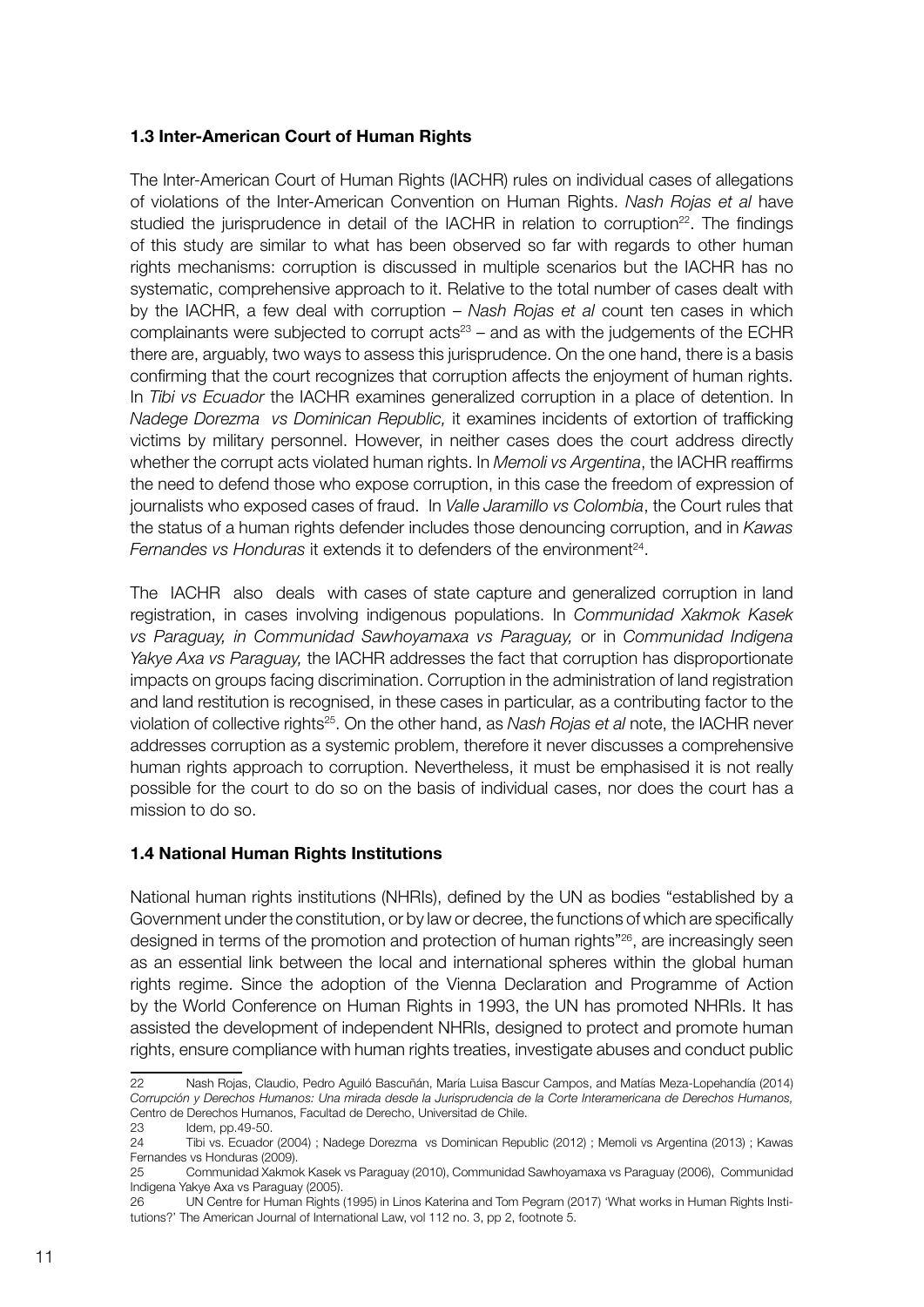enquiries, advise governments and parliaments and examine legislation<sup>27</sup>. There are now 120 NHRIs globally, with varying mandates, varying degrees of independence, as well as levels of funding. Sepúlveda Carmona offers the most recent survey and analysis of the role these institutions can play in the fight against corruption<sup>28</sup>. This section gives a few examples of what some NHRIs have addressed in their work in the recent years<sup>29</sup>. As it is within their mandate to conduct research on human rights issues, several NHRIs have used their reports to expose the negative impacts of corruption on human rights. Peru's Public Defender, for example, looked at the impact of corruption on the enjoyment of the right to education<sup>30</sup>. In its 2012 annual report, the Uganda Human Rights Commission dedicates an entire section to the impact of corruption on human rights, including by listing incidents and linking each one to the human rights affected.

| <b>Date</b>        | <b>Report (Author,</b><br>Article, newspaper)                                                             | <b>Allegations</b>                                                                                   | <b>Likely impact</b><br>on human<br>rights                         |
|--------------------|-----------------------------------------------------------------------------------------------------------|------------------------------------------------------------------------------------------------------|--------------------------------------------------------------------|
| January 5,<br>2012 | Steven Candia and<br>Simon Masaba LC<br>bicycle scandal Asian<br>Tycoon dead New<br>Vision, pg 1 and 3    | One of the directors<br>of the company at<br>the centre of the<br>UGX 4.7 billion LC<br>bicycle died | Right to an<br>adequate<br>standard of<br>living                   |
| January 6,<br>2012 | Richard Wanambwa,<br>No report yet as UPE<br>probes uses Shs 7<br><b>Billion Daily Monitor</b><br>at pg 1 | <b>UGX 7 Billion spent</b><br>to make public find-<br>ings after 25 months<br>of existence           | Denial of social<br>services                                       |
| January 6,<br>2012 | Anne Mugisa<br>Government asked<br>to recover UGX<br>24 billion from<br>Basajabalaba New<br>Vision pg 1   | Government used<br>this money as a bad<br>loans bail-out for<br>the business man in<br>2004          | Violation of<br>the right to<br>accountability<br>for public funds |

Source: The 15th Annual Report of the Uganda Human Rights Commission to the Parliament of the Republic of Uganda (2012)

In Ghana, the Commission on Human Rights and Administrative Justice has a mandate that covers human rights and anti-corruption. It is mandated to investigate complaints of violations of fundamental human rights and freedoms, corruption and abuse of power. It also reaches out to communities to disseminate knowledge on human rights and corruption through public education and awareness-raising campaigns. Teaching government officials, business professionals, and citizens about their rights and concretising the linkage between corruption and human rights is considered a first step to prevent violations and promote integrity31.

31 Raoul Wallenberg Institute (2017) Report: Corruption and Human Rights how to become mutually r

einforcing? Roundtable, 13-14 November 2017, available at: [http://rwi.lu.se/publications/anti-corruption-human-rights-be](http://rwi.lu.se/publications/anti-corruption-human-rights-become-mutually-reinforcing/)[come-mutually-reinforcing/.](http://rwi.lu.se/publications/anti-corruption-human-rights-become-mutually-reinforcing/)

<sup>27</sup> Linos Katerina and Tom Pegram (2017) 'What works in Human Rights Institutions?' The American Journal of International Law, vol 112 no. 3, pp 1-61.

<sup>28</sup> Sepúlveda Carmona, Magdalena, (2017) 'The Role of National Human Rights Institutions in the Fights Against Corruption' Liber Amicorum – In honour of a Modern Renaissance Man, His Excellency Gudmundur Eiriksson, O.P. Jindal Global University, Universal Law Publishing, pp415-429.

<sup>29</sup> An exhaustive review would not have been possible for the purpose of this study, in particular due to difficulties in accessing information and due to language barriers. This section draws on Sepúlveda Carmona, supra, supplemented by information available [here](https://www.ohchr.org/EN/Issues/CorruptionAndHR/Pages/CopilationBestPractices.aspx) and a selected desk review of websites in English and French.

<sup>30</sup> Peru in Compilation of best practices of efforts to counter the negative impact of corruption on the enjoyment of all human rights, available at: [https://www.ohchr.org/EN/Issues/CorruptionAndHR/Pages/CopilationBestPractices.aspx.](https://www.ohchr.org/EN/Issues/CorruptionAndHR/Pages/CopilationBestPractices.aspx)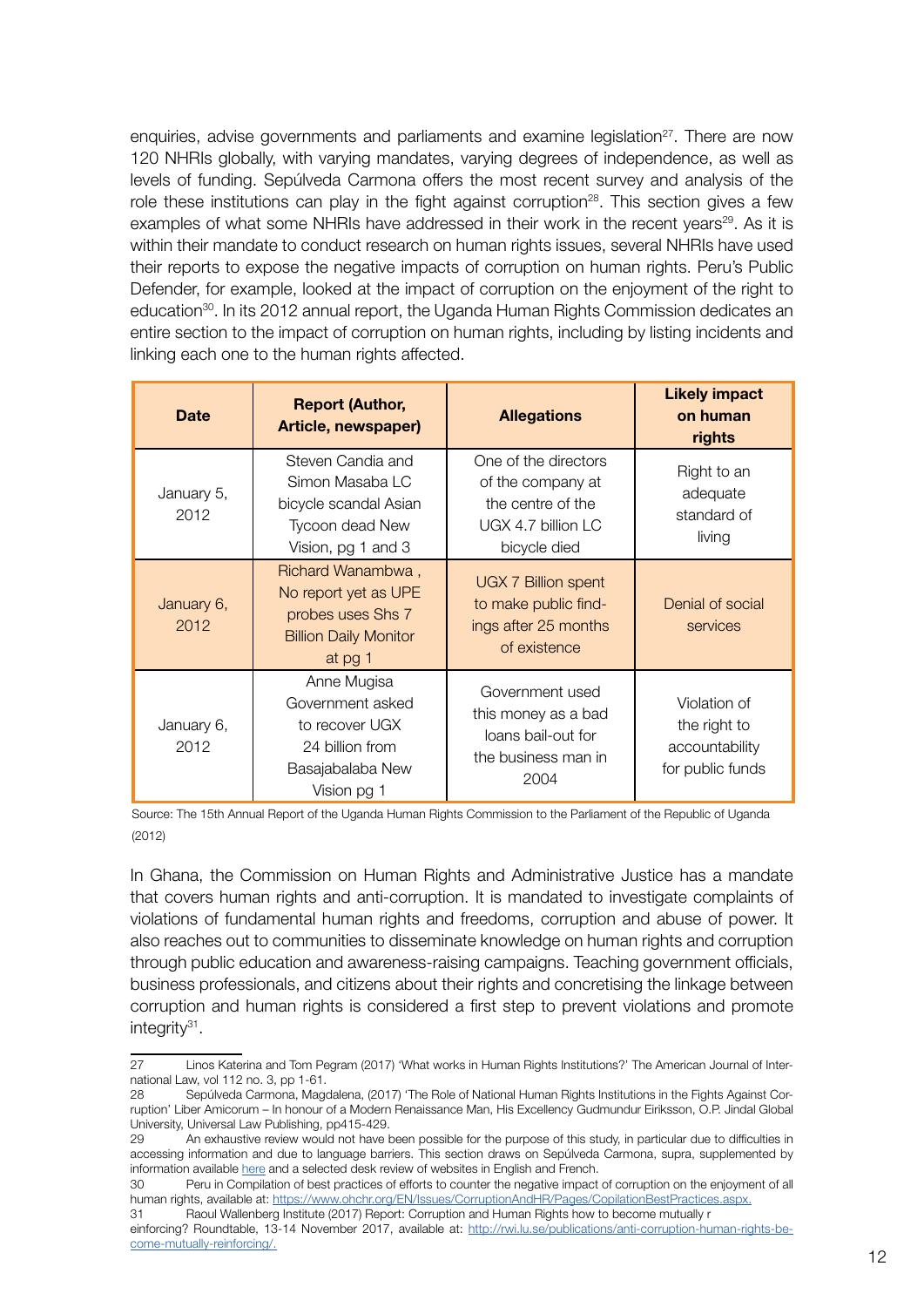Kenya's National Commission on Human Rights (KNCHR) also used its mandate to investigate and expose human rights issues when it published landmark reports detailing illicit enrichment of public officials between 2006 and 2013. The KNCHR exposes the plunder of public budgets to purchase luxury vehicles, the use of public buildings and resources to organise political campaigns, the illegal acquisition and sale of public land. In these reports, the KNCHR states expressly that corruption impacts negatively on the enjoyment of human rights and employs itself to expose the loss in resources in facts and figures.

The Malaysian Human Rights Commission also evokes corruption in its 2015 report<sup>32</sup>, with clear references to its human rights impact, while the Zambia Human Rights Commission published the conclusions of a conference held in 2012, where anti corruption agencies, African national human rights institutions, civil society organisations, and media representatives met to discuss the strategies for strengthening the relations between each other in the fight against corruption. For example advocating together for the ratification and domestication of international anti-corruption agreements and for the justiciability of economic social and cultural rights<sup>33</sup>.

None of the NHRIs surveyed have addressed corruption in a systematic manner and in a number of cases, it seemed that the institutions have never looked into the issue in any of their publications. However, some NHRIs have brought up corruption in other ways, such as issuing recommendations on legislation. The Irish Human Rights Commission issued recommendations to the Irish government's whistle-blower protection bill in 201234. The South Africa Human Rights Commission (SAHRC) is mandated to compliance with the South African Public Access to Information Act, and through its complaints mechanisms handles cases involving corruption and whistle-blowing. The SAHRC also undertakes human rights-based budget analysis, which uses tools and methods to examine how public funds are generated, allocated and spent, and allows to appraise how public budgets against obligations under the ICESCR, in particular the obligation to use the maximum available resources for the progressive realisation of economic and social rights35. The use of tools to expose wasteful expenditure, under-spending or over-spending of resources – which often hides corrupt practices – and questioning whether and how they affect states' obligations under the ICESCR, is a relatively new method of human rights monitoring but it offers NHRIs, such as the SAHRC, a key role in looking at how corruption affects human rights.

<sup>32</sup> The reports quotes directly a seminal article on corruption and human rights by James Thuo Gathii 'Defining the relationship between corruption and human rights': " Corruption affects human rights in a variety of ways. For example, the rights to food, water, education, health, and the ability to seek justice can be violated if a bribe is required to gain access to these basic rights. Corruption by high-level government officials can siphon millions of dollars of the country's wealth, which in turn handicaps the government from fulfilling its duty to protect, ensure, and respect the rights guaranteed to its people." in Human Rights Commission of Malaysia (Suhakam), 2015 Annual Report, p. 70, available at:<http://www.suhakam.org.my/>

<sup>33</sup> Conclusions of the Stakeholder's conference on Corruption and Human Rights, Lusaka, Zambia, 25-26 April 2012, available at: http://www.hrc.org.zm/

<sup>34</sup> [https://www.ihrec.ie/app/uploads/download/pdf/ihrc\\_observations\\_on\\_the\\_protected\\_disclosures\\_in\\_the\\_pub](https://www.ihrec.ie/app/uploads/download/pdf/ihrc_observations_on_the_protected_disclosures_in_the_public_interest_bill_2012_june_2012.pdf)[lic\\_interest\\_bill\\_2012\\_june\\_2012.pdf](https://www.ihrec.ie/app/uploads/download/pdf/ihrc_observations_on_the_protected_disclosures_in_the_public_interest_bill_2012_june_2012.pdf)

<sup>35</sup> See Mathews, Thandiwe and Daniel McClean (2016) Budget Analysis for Advancing Socio-Economic Rights. Tools and methods used for formulating and analysing government budgeting for the progressive realisation of socio-economic rights, available at: [https://www.sahrc.org.za/home/21/files/2016%20SPII%20SAHRC%20Guide%20to%20Budget%20](https://www.sahrc.org.za/home/21/files/2016%20SPII%20SAHRC%20Guide%20to%20Budget%20Analysis%20for%20Socio-Economic%20Rights.pdf) [Analysis%20for%20Socio-Economic%20Rights.pdf](https://www.sahrc.org.za/home/21/files/2016%20SPII%20SAHRC%20Guide%20to%20Budget%20Analysis%20for%20Socio-Economic%20Rights.pdf)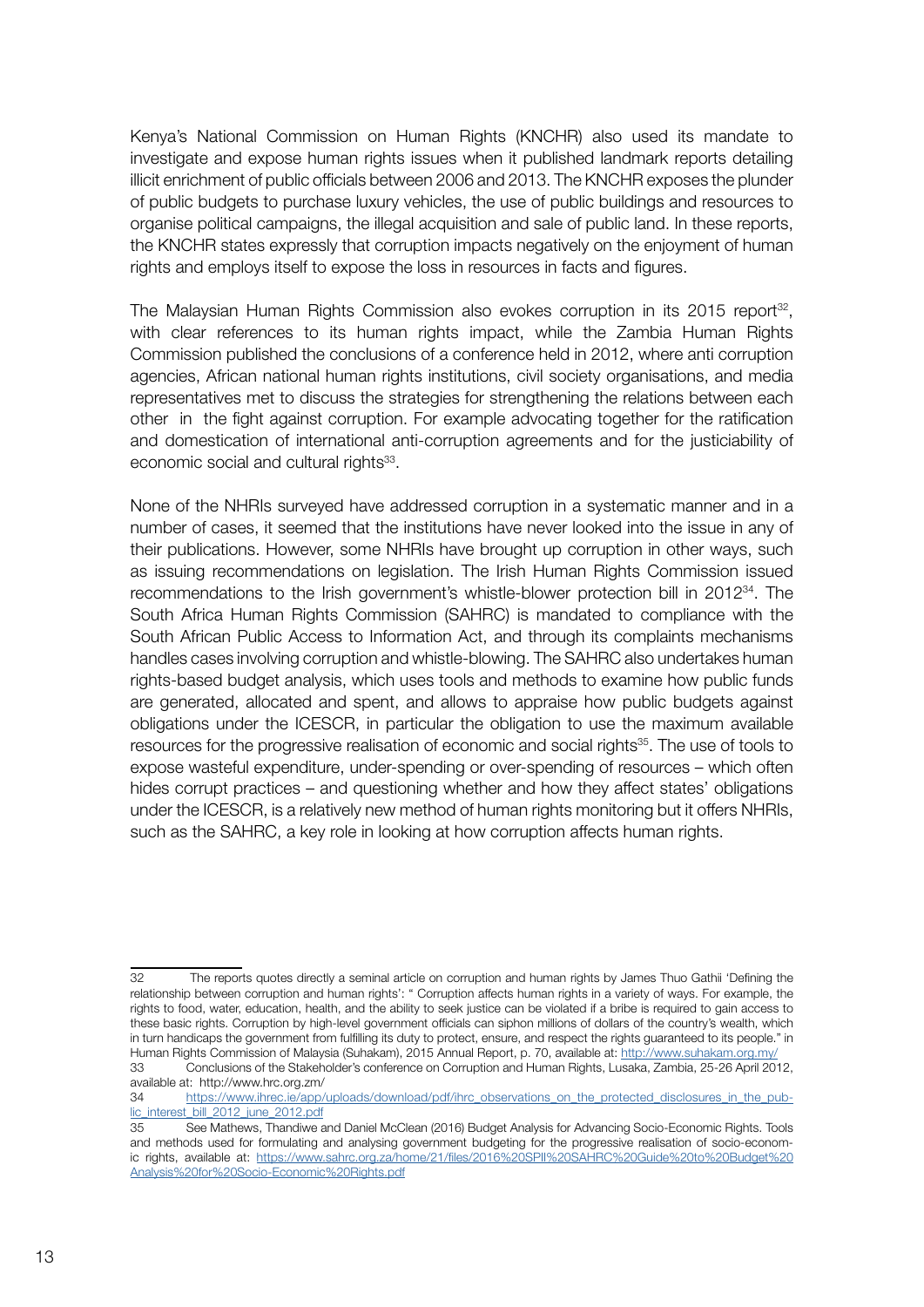#### Kenya National Commission on Human Rights and Kenya Land Alliance, (2013) "Unjust Enrichment. The Making of land Grabbing Millionaires. Kenya Land Alliance. Kenya National Commission on Human Rights" p.5

Corruption is a human rights issue. Its human rights dimensions are today widely acknowledged among human rights defenders who have even called for its classification as a crime against humanity. At its worst, corruption can lead to the violation of the right to life. When a building collapses because corners were cut, when public funds are siphoned away from providing life saving health care, people die. Where this happens on a grand scale there is not much difference between corruption and genocide. By diverting resources away from public use, corruption seriously inhibits the realization of economic, social, and cultural rights. Besides creating sudden and extreme income inequalities, the diversion of these kinds of resources causes massive human deprivations. Corruption also introduces uncertainties into the economic environment that discourages investments which are so critical for economic growth and poverty alleviation. Corruption leads to the infringement of numerous civil and political rights. It perpetuates discrimination by conferring privileges to those with means- where corruption thrives, people are not equal in dignity and rights, they may not, for example, enjoy equal protection before the law as is provided for in the International Convention on Civil and Political Rights. Public land belongs to all Kenyans- when it is corruptly allocated to a privileged few such preferential treatment constitutes discrimination. When corruption is used to finance political contests as it has in Kenya and electoral outcomes are determined through bribes of public land to political clients; citizens' choices are distorted and they do not get the leadership they deserve. Kenya today is one of the most unequal countries in the world. We believe that the unjust enrichment of a few people through land grabbing has greatly contributed to this inequality.

Box 16

#### **Conclusion**

By mapping the engagement of international and national human rights mechanisms on the matter of corruption, one questions is answered while a series of others remains open to discussion. Do human rights mechanisms consider corruption in their work? Resolutely yes, and increasingly so: the multiple human rights bodies surveyed engage with corruption. Despite that, the growing awareness and recognition of the impacts of corruption of human rights still fall short, as too often arguments are general and fragmented.

Undoubtedly, a myriad of factors play a role in this fragmentation, including the personal expertise of mandate-holders, the scope of each human rights instrument against which corruption is discussed, and the fact that corruption, as a concept, covers so many different practices. A higher awareness of how corruption affects the enjoyment of human rights would contribute to the issue being raised more consistently by human rights mechanisms. Still, when these various mechanisms examine specific practices rather than corruption as a vague and general concept, the strength of human rights as a normative framework becomes apparent. Its relevance is highlighted when corrupt practices are examied against human rights obligations (to respect, to protect, to fulfill), duty bearers and rights holders are identified, and corrupt practices analysed against normative dimensions of human rights realization, in terms of availability, accessibility, acceptability and quality.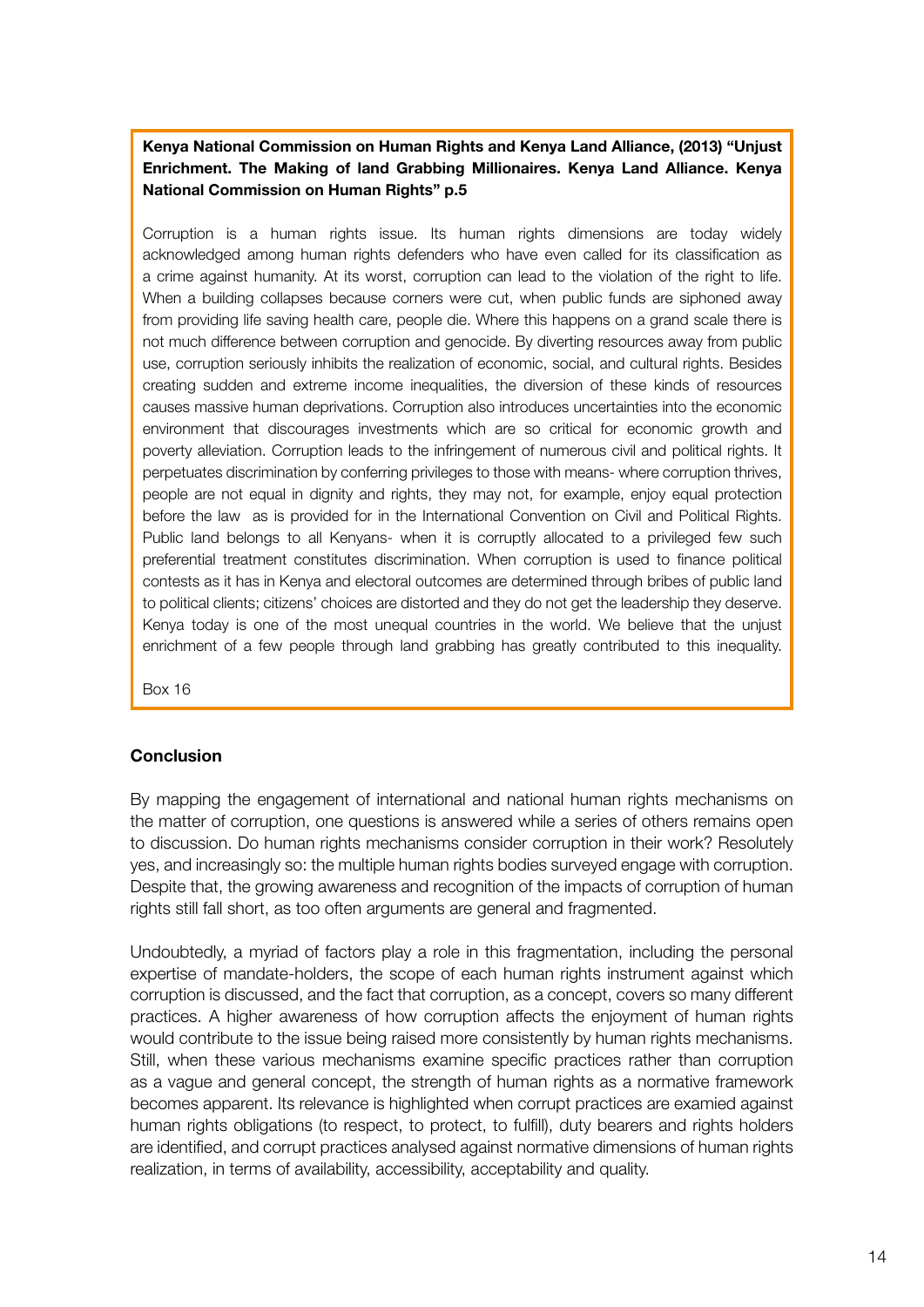# 2. Current Practices of Integrating Human Rights in the Fight Against Corruption

A HRBA, emphasising the roles of principles, standards, and mechanisms for the promotion of protection of human rights, can be a valuable tool in anti-corruption. Applied to anticorruption, the HRBA places the human rights entitlements of the people – as rights holders – and the corresponding obligations of states – as duty-bearers – at the centre of all efforts. These broad statements are now largely accepted, yet there is no clarity on how exactly that is operated in practice, raising a number of questions: is existing anti-corruption practice by far and large oblivious of human rights, or are there existing practices that already include elements of a HRBA?

In this chapter we argue that conceptualizing and putting into practice a HRBA to anticorruption does not necessarily mean a complete overhaul of existing practice. We highlight a handful of examples of anti-corruption practices and discuss the extent to which they incorporate elements of a HRBA.

# 2.1. Anti-Corruption Practices That Already Integrate Some Components of Human Rights Practice

A HRBA empowers people to know and claim their rights. It increases the ability of organisations, public bodies and businesses to fulfil their human rights obligations. It also creates solid accountability so people can seek remedies when their rights are violated. The principles that underpin the HRBA are: Participation, Accountability, Non-Discrimination and Equality, Transparency, Empowerment and Rule of Law. The intersection with principles that underpin anti-corruption is most clear in the case of the principles of transparency, accountability, and rule of law. The International Council for Human Rights Policy, in a seminal study on anti-corruption and human rights, proposed that anti-corruption programmes would gain traction if they were to incorporate human rights principles<sup>36</sup>. In this section, we explore whether the evolution of both anti-corruption and human rights practice in the last few years might have led to a stage where there is considerable overlapping.

# 2.1.1 Civil Society

Civil society organisations play a critical role in monitoring public affairs, whether from an anti-corruption perspective or from a human rights perspective, or both. Organisations with a global reach might explicitly give to their work both a human rights and an anticorruption dimension. For example, Global Witness presents itself in the following manner: "Global Witness campaigns to end environmental and human rights abuses driven by the exploitation of natural resources and corruption in the global political and economic system. At Global Witness, we protect human rights and the environment by fearlessly confronting corruption and challenging the systems that enable it."37

For other organisations that do not frame their work with references to both human rights and anti-corruption, however, it does not follow that the work undertaken is exclusively useful. For example, in Liberia the Coalition for Transparency and Accountability in

<sup>36</sup> International Council on Human Rights Policy and Transparency International (2010) Integrating Human Rights in the Anti-Corruption Agenda: Challenges, Possibilities and Opportunities,; see also International Council on Human Rights Policy (2009) Corruption and Human Rights: Making the Connection.

<https://www.globalwitness.org/en/about-us/>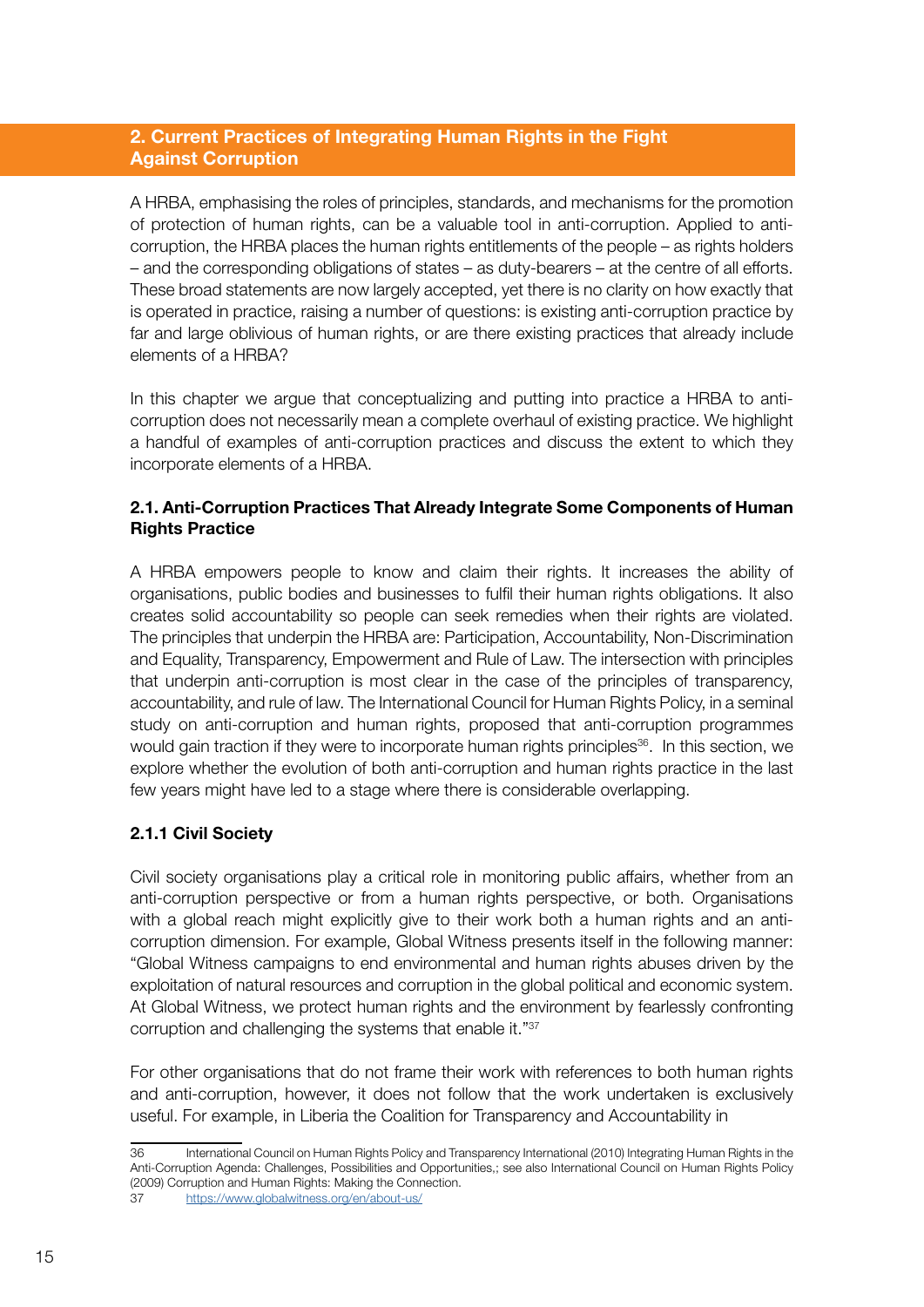Education (COTAE) 38, which is coordinated by the anti-corruption organisation Center for Transparency and Accountability (CENTAL)39, monitored the implementation of the Public Private Partnership Program in Education introduced by the Ministry of Education of Liberia in 2016. While concerns around the public-private partnership programme documented from its right to education dimension have been quite large<sup>40</sup>, the work undertaken by the COTAE successfully links the anti-corruption and the human rights elements: from the absence of transparency in public procurement processes to the concerns with the availability, accessibility and quality of the education provided. In this sense, without making upfront references to the ICESCR or the CRC, or the right to education, the COTAE has effectively framed its findings in human rights terms. Its analysis is in line with the criteria set out by the Committee on Economic, Social and Cultural Rights in its assessment of the progressive realisation of economic and social rights, while its primary concern is the anticorruption dimension.

# 2.1.2 UNDP

The United Nations Development Programme (UNDP), as the lead development agency of the United Nations and a member of the United Nations Development Group, has adopted the UN Statement of Common Understanding on the Human Rights-Based Approach to Development Cooperation and Programming of 200341. It also plays a key role in the implementation of the 2030 Agenda for Sustainable Development and, notably, in supporting states to achieve the SDGs.

The UNDP has developed and implemented a large number of projects to support states in their anti-corruption work, yet remarkably the extent to which the programmes and projects were actually "normatively grounded in international human rights standards and principles" is often ambiguous. The Global Anti-Corruption Initiative (GAIN), UNDP's global anti-corruption programme, which ran from 2013 to 2017, makes scarce references to human rights and none to the international human rights framework. Yet it remarks that through the Human Rights Council, states have recognized "that corruption is an enormous obstacle to the realization of all human rights — civil, political, economic, social and cultural, as well as the right to development"42.

With its unique position in the UN system, the UNDP stands as the organisation best placed to develop a human rights approach to anti-corruption. However, there does not seem to have been a concerted effort in this direction and it is rather at the level of each programme that one needs to find elements that would naturally take their place in such a HRBA to anti-corruption. For example, in Kosovo, the UNDP's programme to support anti-corruption (SAEK)43, is grounded on the UN Common Development Plan (CDP) of 2011-201544, in other words the strategic framework document for UN programmes and agencies during

- 38 [http://www.cotae.cental.org/](http://www.cotae.cental.org/ )
- 39 <http://www.tiliberia.org/>
- 40 See for example the work of the Right to Education Initiative [http://www.right-to-education.org/](http://www.right-to-education.org/ ) , also at [http://](http://www.right-to-education.org/blog/evidence-marketing-recalling-known-independently-verified-facts-about-bridge-international) [www.right-to-education.org/blog/evidence-marketing-recalling-known-independently-verified-facts-about-bridge-internation](http://www.right-to-education.org/blog/evidence-marketing-recalling-known-independently-verified-facts-about-bridge-international)[al](http://www.right-to-education.org/blog/evidence-marketing-recalling-known-independently-verified-facts-about-bridge-international)
- 41 [https://undg.org/document/the-human-rights-based-approach-to-development-cooperation-towards-a-com](https://undg.org/document/the-human-rights-based-approach-to-development-cooperation-towards-a-common-understanding-among-un-agencies/ )[mon-understanding-among-un-agencies/](https://undg.org/document/the-human-rights-based-approach-to-development-cooperation-towards-a-common-understanding-among-un-agencies/ )

42 UNDP (2014) UNDP Global Anti-corruption Initiative (GAIN) 2014-2017, available at: [http://www.undp.org/content/](http://www.undp.org/content/undp/en/home/librarypage/democratic-governance/anti-corruption/undp-global-anti-corruption-initiative--gain--2014-2017.html ) [undp/en/home/librarypage/democratic-governance/anti-corruption/undp-global-anti-corruption-initiative--gain--2014-2017.](http://www.undp.org/content/undp/en/home/librarypage/democratic-governance/anti-corruption/undp-global-anti-corruption-initiative--gain--2014-2017.html ) [html](http://www.undp.org/content/undp/en/home/librarypage/democratic-governance/anti-corruption/undp-global-anti-corruption-initiative--gain--2014-2017.html ) 

<sup>43</sup> UNDP (2011) Support to Anti Corruption Efforts in Kosovo (SAEK), available at: [http://www.ks.undp.org/content/](http://www.ks.undp.org/content/dam/kosovo/docs/SAEK/SAEK%20PRODOC%20SIGNED.pdf) [dam/kosovo/docs/SAEK/SAEK%20PRODOC%20SIGNED.pdf](http://www.ks.undp.org/content/dam/kosovo/docs/SAEK/SAEK%20PRODOC%20SIGNED.pdf)

<sup>44</sup> UNKT Common Development Plan 2011-2015 (2011) available at: [http://www.ks.undp.org/content/dam/kosovo/](http://www.ks.undp.org/content/dam/kosovo/docs/UNKT_CDP-English.pdf) [docs/UNKT\\_CDP-English.pdf](http://www.ks.undp.org/content/dam/kosovo/docs/UNKT_CDP-English.pdf)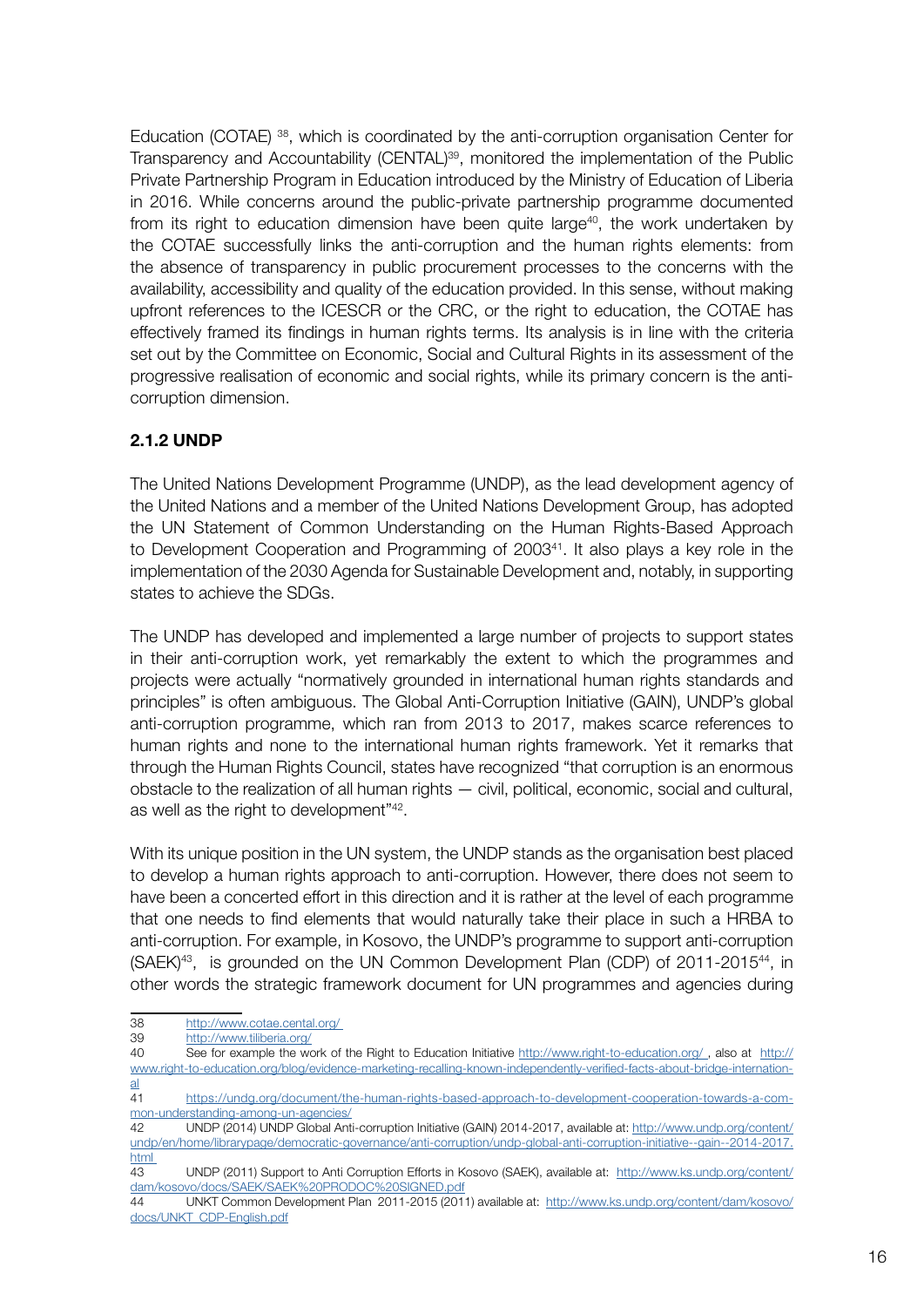the five-year period. This key document uses a HRBA, particularly in relation to the development outcomes on which the SAEK is established.

#### 2.1.3 The World Bank

The World Bank integrated anti-corruption into its work in the mid-1990s, under the leadership of its then president James Wolfenson. Its engagement with human rights, however, as has been argued elsewhere<sup>45</sup>, has been scarce and rhetorical, even if the Nordic Trust Fund operating under its auspices has conducted valuable research on human rights topics. For instance, the publication "Integrating Human Rights into Development: Donor Approaches, Experiences, and Challenges<sup>"46</sup>, argues for the integration of human rights principles into anti-corruption practice.

In practice, however, the World Bank has developed the Global Partnership for Social Accountability (GPSA)<sup>47</sup>, which gives grants to civil society organisations. As of June 2018, the GPSA funded 23 projects in 17 countries, in various sectors such as health, education, social protection, water, and across issues such as public sector procurement and budget transparency.

The concept of social accountability, as accepted by the World Bank, has extensive cross-over with human rights principles: participation, transparency, accountability. But as Ackerman explains, social accountability initiatives tend to come up short on elements of the HRBA, such as legal recourse<sup>48</sup>. In addition, Ackerman continues "there are sometimes" problems with the issue of inclusiveness, as when social accountability initiatives are designed in a "top-down" fashion and only involve elite NGOs<sup>49"</sup>. Contrary to the United Nations Children's Fund (UNICEF), which grounds its social accountability work within Human Rights Based programming, and to UNDP, which also works on social accountability projects, in which notions of rights and entitlements are included, the World Bank seems to operate completely separately from the notion of human rights. The GPSA encapsulates both the growing internal recognition of the relevance of human rights to the work of the World Bank and the barriers to a formal recognition. Using social accountability is an efficient pragmatic solution, but it is likely to fall short in addressing discriminatory practices, inequalities and unjust power relations. These are central in tackling corruption.<sup>50</sup>

# 2.1.4 Does The Absence of an Explicit Human Rights Framework Matter?

The examples above raise the question of whether there is enough existing practice that crosses over between human rights and anti-corruption to articulate what a HRBA to anticorruption can be. However, the lack of systematic, comprehensive underpinning of human rights principles complicates the task. Moreover, there are serious questions raised with the approach because they fail to use human rights principles, either as a rule like the

<sup>45</sup> Report of the Special Rapporteur on extreme poverty and human rights, Philip Alston, on the World Bank and human rights, A/70/274, 2015.

<sup>46</sup> Organisation for Economic Cooperation and Development and International Bank for Reconstruction and Development / The World Bank (2016), Integrating Human Rights into Development: Donor Approaches, Experiences and Challenges, third edition, Washington D.C., World Bank.

<sup>47</sup> <https://www.thegpsa.org/>

<sup>48</sup> Ackerman, John M., (2005) Human Rights and Social Accountability, Social Development Papers, Participation and Civic Engagement, No. 86, p.7, available at: [http://documents.worldbank.org/curated/en/250451468048914790/Hu]( http://documents.worldbank.org/curated/en/250451468048914790/Human-rights-and-social-accountability)[man-rights-and-social-accountability]( http://documents.worldbank.org/curated/en/250451468048914790/Human-rights-and-social-accountability)

<sup>49</sup> Supra.

<sup>50</sup> Shawar, Yusra Rihbi and Jennifer Prah Rugger, (2018) The World Bank, in Meier, Benjamin Mason and Laurence O. Gostin, (2018) Human Rights in Global Health, Oxford: Oxford University Press.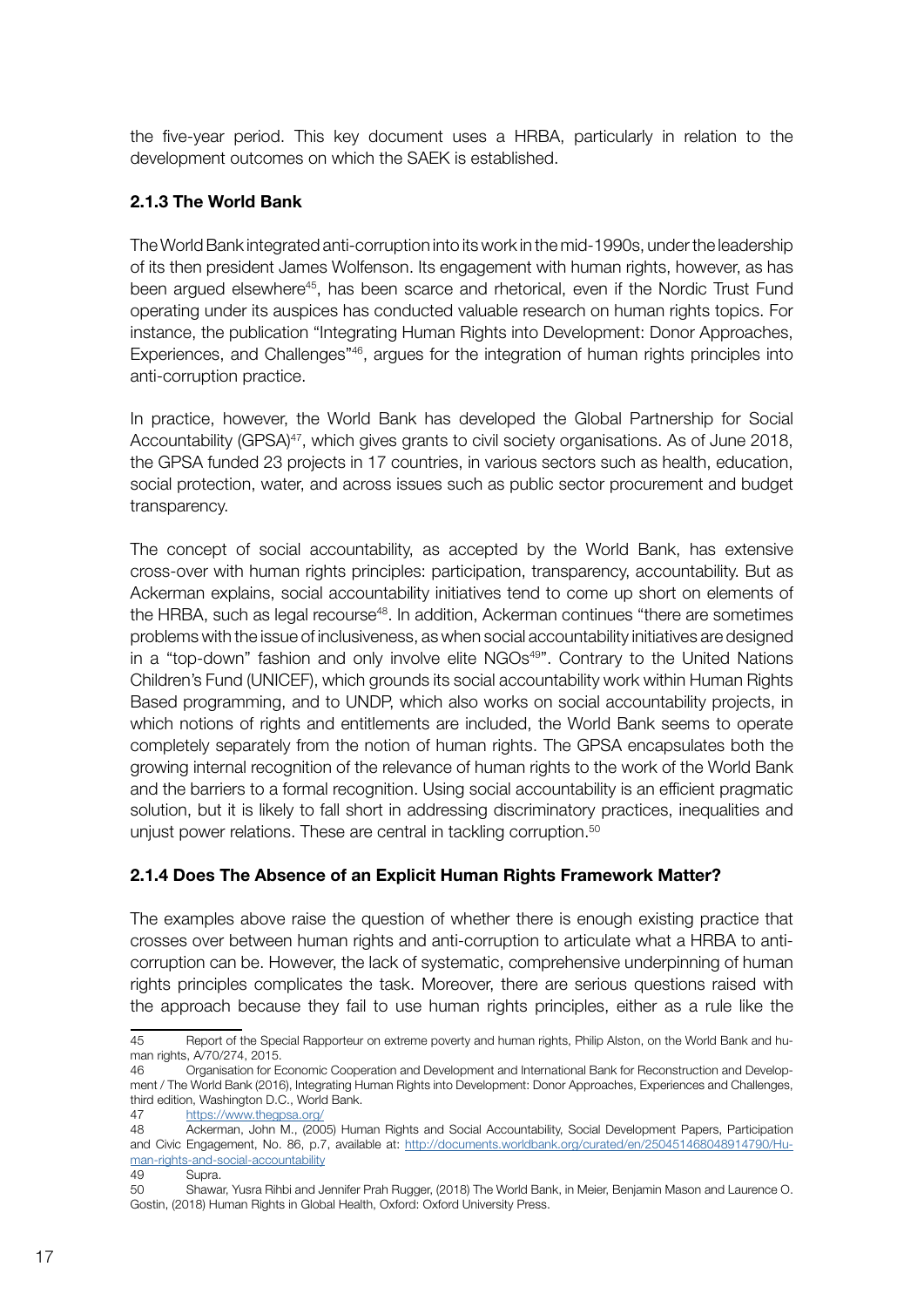World Bank, or selectively depending on the approach of the state concerned, as in the case of UNDP. Human rights give rise to obligations that provide a framework for action for duty bearers, as well as a framework of reference for monitoring and accountability. They are recognised in international and regional human rights agreements and often even in domestic constitutions. Thus, if corrupt practices prevent states from realizing rights and people from enjoying rights, these rights should be normative standards for policies and programmes aimed at reducing corruption.

# 2.2 Anti-Corruption Litigation

Shifting from a purely criminal law approach to anti-corruption towards a HRBA can contribute to developing a better understanding of who the victims of corruption are and how reparations can be envisaged. The argument that the poor and marginalised groups in society are the primary victims of corruption here encounters the discourse of the HRBA, which is seen as framework to prioritize those who face most discrimination.

Strategic litigation is understood here as the act of bringing selected cases to national courts or international judicial or quasi-judicial bodies, with the aim that it will bring about changes in law, or in practice, or create public awareness about the issues at stake in the case. Cases are not chosen randomly, but rather with a certain advocacy goal, and in the public interest, in the sense that the result would vindicate the rights of persons beyond those named in the cases.

As detailed in the first section of this report, international human rights mechanisms have yet to examine individual petitions in which complainants put acts of corruption at the centre of their claim that their human rights were infringed upon. For example, *Nash Rojas et al*, who studied the jurisprudence of the IACHR in order to establish the elements of a HRBA to anti-corruption, acknowledge that corruption is not at the centre of the rulings they have examined before setting out what they believe should be the key elements of such a HRBA to anti-corruption<sup>51</sup>. For *Nash Rojas et al*, the IACHR would be a medium to use for strategic litigation of corruption. Because they emphasise inherent links between corruption and discrimination and based on the fact that corruption should be understood as structural rather than contextual, they discuss possible means of reparations without devoting much attention to the determination of victims.

The issue of determining who the victims of corruption are and how reparation should be implemented is not resolved in cases that involve the recovery of assets of grand corruption. A number of legal initiatives across jurisdictions have had to deal with this issue. First, in 2010, the Nigerian organisation Socio-Economic Rights and Accountability Project (SERAP) brought sufficient evidence of corruption involving personnel and resources of Nigeria's ministry of education before the Court of Justice of the Economic Community of West African states. In its ruling, the court determined that corruption in education could constitute a violation of the right to education if efforts were not made to prosecute corrupt officials and recover stolen funds, and that it was the right jurisdiction to examine the case.<sup>52</sup> Still, the Court rules that it lacked sufficient evidence regarding the acts of corruption in the case. A number of non-governmental organisations have also been engaging in strategic litigation to pursue grand corruption before national courts. In the ill-gotten gains case against Equatorial

52 Mumuni, Adetokunbo (2016) Litigating Corruption in International Human Rights Tribunals: SERAP before the ECOW-AS Court, available at<https://www.opensocietyfoundations.org/sites/default/files/legal-remedies-8-mumuni-20161014.pdf>

<sup>51</sup> Nash Rojas, Claudio, et al (2014) Corrupción y Derechos Humanos: Una mirada desde la Jurisprudencia de la Corte Interamericana de Derechos Humanos, see in particular pp. 12-14.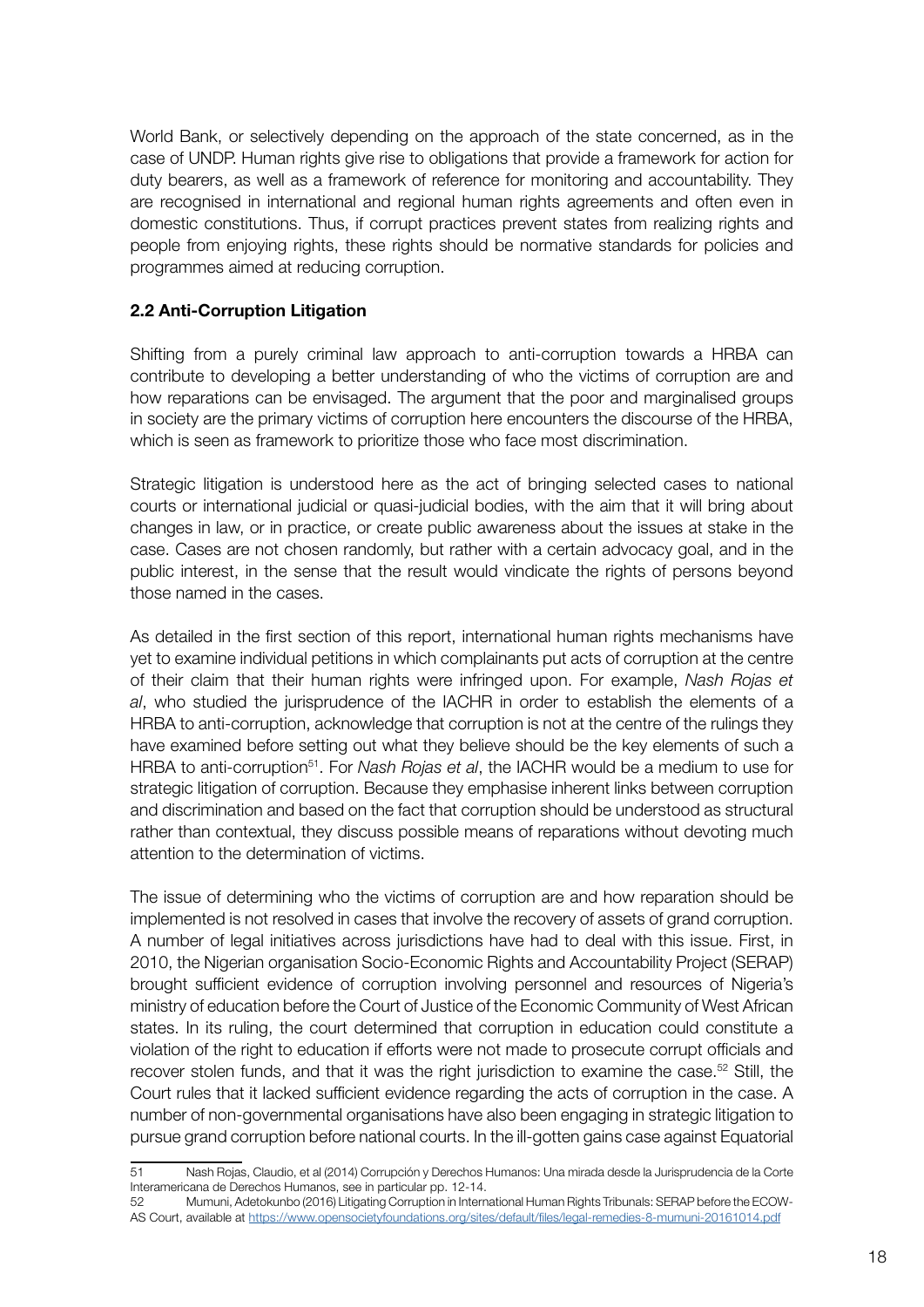Guinea's ruling family Obiang (the *biens mal acquis* trials), Sherpa, Transparency International France, and a few other organisations, filed criminal complaints before French Prosecutors accused Teodorin Obiang of embezzlement and money laundering. This landmark case<sup>53</sup> also brought to light a significant gap in the asset recovery legislation in France: while over 100 million euros worth of assets were confiscated by the French authorities, the legal framework called for it to be deposited in French coffers rather than allowing for the assets to be returned to Equatorial Guinea. The management of proceeds of asset recovery poses an array of legal questions, including questions regarding human rights. For example, if the assets were stolen from a state, their disappearance from state's coffers undermines that state's ability to comply with its obligations under human rights treaties. The ICESCR explicitly recognises that the fulfilment of economic, social and cultural rights requires a significant investment of resources, but it is also increasingly accepted that many aspects of civil and political rights fulfilment are also heavily resources-dependent, such as creating a functioning judicial system.

Some argue that international human rights law provides a normative framework to justify that recovered assets be allocated to NGOs whose sole purpose would be to dispense the funds into social projects, without giving access to these funds to the state from which assets had been initially stolen. This argument prevailed during the creation and existence of the BOTA foundation, through which assets were eventually disbursed in Kazakhstan. Creating the foundation, it was argued, allowed stolen assets to be returned to victims of corruption.54 The "victims", in this case, are not identified individually, but collectively as the target group of public policies that should have been implemented by the state, had the money been utilized where allocated rather than lost to corruption. There is little to no guidance emanating from human rights mechanisms on the identification and rights of victims. The Independent Expert on the effects of foreign debt has, in its most recent visits to Switzerland and Ukraine, written about asset recovery. However guidance remains limited: in the case of Switzerland, his report evokes the responsibilities of Switzerland to seize stolen assets, and the fact that it has been more willing to do so in past years. The report does not expand on whether international human rights law gives any guidance on asset recovery.55 The Independent Expert's press statement about his mission to Ukraine, insisted on principles of transparency and right to information:

"In relation to the recovery of assets stolen during the presidency of Viktor Yanukovych is as important to ensure fast, high-quality and impartial investigation as it is to make all information available to the public. On the one hand, accountability and access to information are at stake. Who looted what, when, how and what happened to these recovered assets are fundamental questions that require complete and transparent responses. On the other hand, the international network that facilitated the misappropriation of public funds for years needs to be publicly exposed (and held accountable) in order to be fully dismantled."56 It is possible that the Independent Expert's final mission report will expand on the articulation of these principles. However, it is important to note that the Independent Expert does not

<sup>53</sup> Transparency International France (2017) Le Sort des Biens Mal Acquis et autres avoirs illicites issus de la grande corruption, Plaidoyer pour une procédure adaptée, au service des populations victimes, available at : [https://transparen](https://transparency-france.org)[cy-france.org](https://transparency-france.org) ; Perdriel-Vaissière, Maud (2017) France's Biens Mal Acquis Affair: Lessons from a Decade of Legal Struggle, available at : <https://www.opensocietyfoundations.org/sites/default/files/legal-remedies-11-perdriel-20170612.pdf>

<sup>54</sup> Open Society Justice Initiative (2015) Repatriating Stolen Assets: Potential Funding for Sustainable Development, available at: [https://www.opensocietyfoundations.org/sites/default/files/repatriating-stolen-assets-background-20150727.](https://www.opensocietyfoundations.org/sites/default/files/repatriating-stolen-assets-background-201) [pdf](https://www.opensocietyfoundations.org/sites/default/files/repatriating-stolen-assets-background-201)

<sup>55</sup> Report of the Independent Expert on the effects of foreign debt and other related international financial obligations of States on the full enjoyment of all human rights, particularly economic, social and cultural rights, on his visit to Switzerland, A/HRC/37/54/Add.3, 2018.

<sup>56</sup> Independent Expert on the effects of foreign debt and other related international financial obligations of States on the full enjoyment of all human rights, particularly economic, social and cultural rights, Press statement visit to Ukraine, 14-2 May 2018, available at: [https://www.ohchr.org/EN/NewsEvents/Pages/DisplayNews.aspx?News-](https://www.ohchr.org/EN/NewsEvents/Pages/DisplayNews.aspx?NewsID=23118&LangID=E)[ID=23118&LangID=E](https://www.ohchr.org/EN/NewsEvents/Pages/DisplayNews.aspx?NewsID=23118&LangID=E)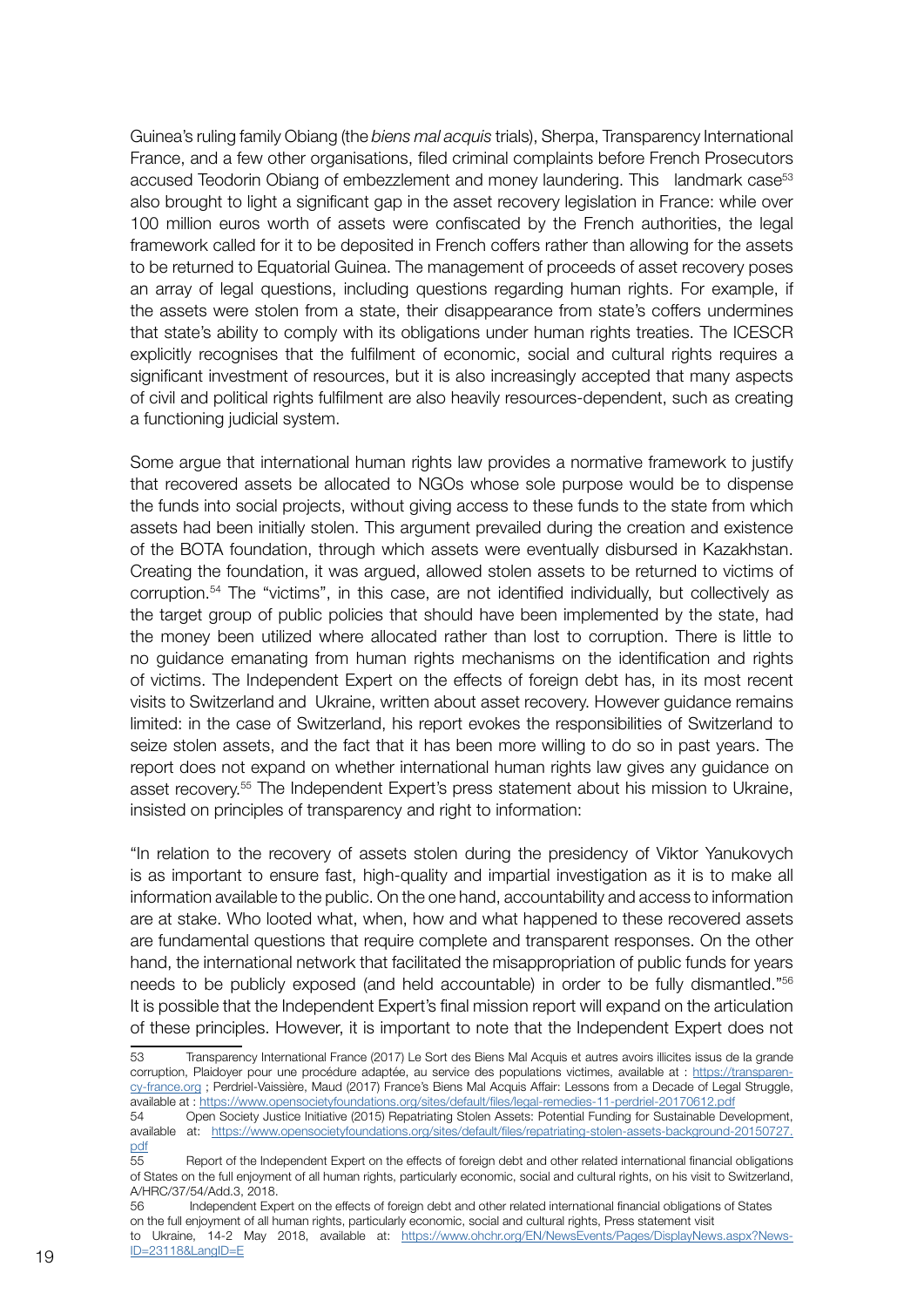mention victims at any point in his work, and it appears that neither international human rights agreements nor jurisprudence has explored that issue and given a definitive answer.

#### **Conclusion**

This chapter explored elements of existing anti-corruption practice that intersect with human rights practice. By exploring three examples of anti-corruption practice, at civil society level, at national level through the UNDP and at the level of the World Bank, we have demonstrated that integrating human rights framework in anti-corruption does not presuppose a complete overhaul of existing practice. On the contrary, the conception that anti-corruption practice is strictly detached from human rights practice is a myth in many respects. Nevertheless, just as anti-corruption practice has taken many forms and evolved substantially in the past decades, so has the international human rights regime, which has grown into a sophisticated framework of treaties, networks, institutions, and standards and practices, with the objective of imprinting global standards onto domestic practice. The persistence of important stakeholders to avoid referring to human rights poses serious questions.

The study shows that a case can be made for the notion that a HRBA to anti-corruption practice puts victims at the centre, but important questions remain unanswered and more research is needed to articulate this argument. The recourse to international human rights mechanisms via strategic litigation, if developed, would likely help find some of these answers.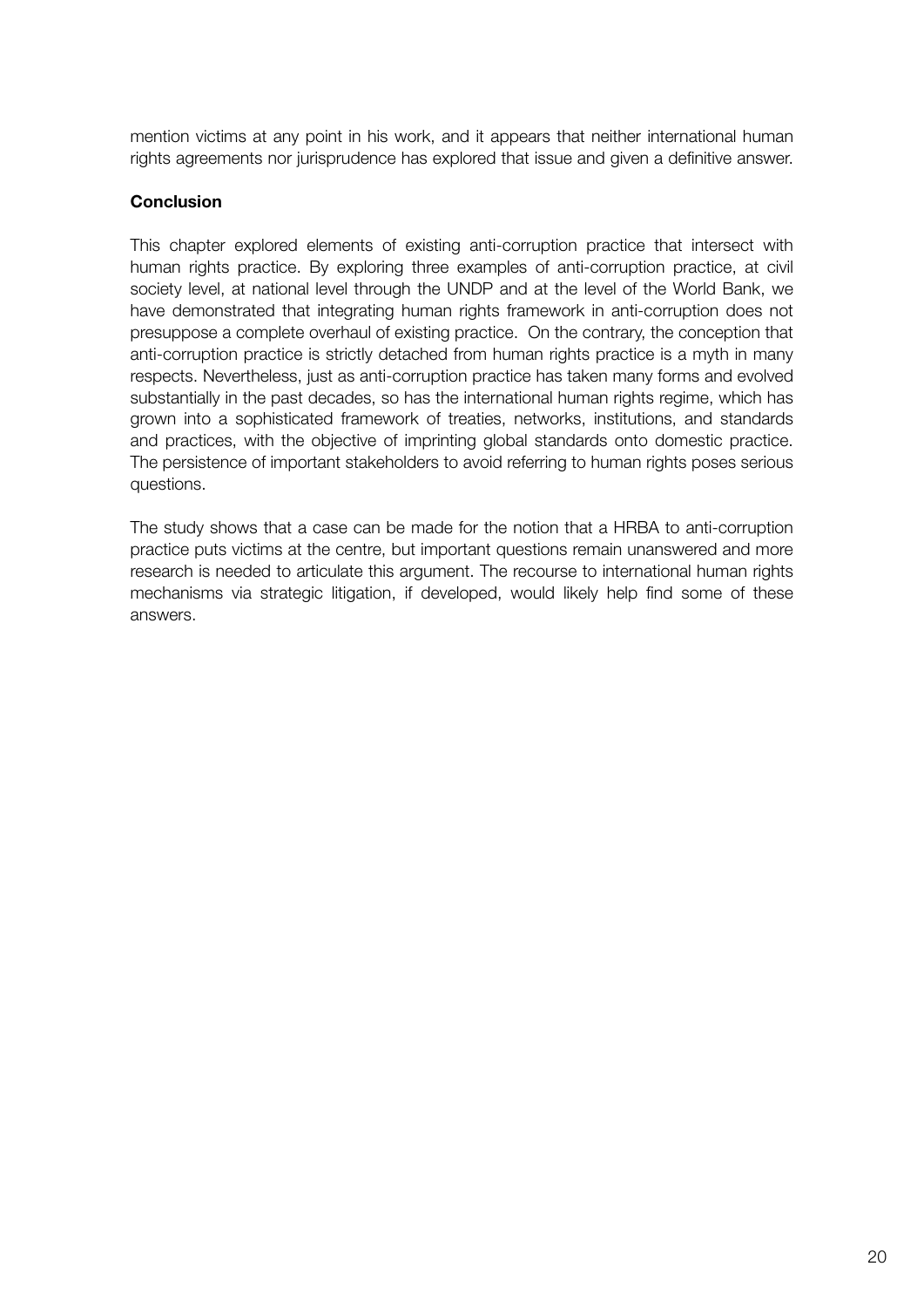#### 3. Human Rights Based Approach to Anti-Corruption: What Is Still Ahead? Practical Recommendations

#### Introduction

The perception that corruption is a disease or an unavoidable tragedy has held ground for a long time. It is a misplaced analogy, not only because it gives a sense of fatality it also curtails efforts to reduce it. For too long, international human rights mechanisms have paid too little attention to the ways in which corruption precludes effective human rights protection. However, the mapping analysis of this study shows that this perception is losing ground. Likewise, the notion that human rights and anti-corruption communities have been functioning in silos is partially a myth, which could be done away with. This section explores ways to consolidate the integration of human rights and anti-corruption practices.

#### 3.1 Treaty Bodies

The mapping exercise at the beginning of this study clearly pointed to the unsystematic manner in which corruption has been addressed in the jurisprudence of international human rights mechanisms. Without advocating for a one-size-fits-all model, we argue here that they should provide clearer guidance on corruption.

This is important because one of the purposes of concluding observations on state reports and general comments adopted by treaty bodies is to provide authoritative guidance on interpreting the provisions of the covenants. Additionally, special procedures contribute to the work of treaty bodies by developing a comprehensive understanding of rights and state obligations. General comments are not legally binding but they carry legal and normative weight, while special procedures reports, like treaty body state reports, are important sources for general comments.

#### 3.1.1 Concluding Observations

As guardians of the treaties, the human rights treaty bodies are responsible for interpreting the covenants, and they do so by examining states' practices in the periodic reviews. Based on the reports submitted by states on the measures they have adopted to give effect to the rights in each covenant, the Committees assess progress made in the enjoyment of those rights in their concluding observations. As they meet several times per year to review states from every region, the Committees have a certain margin to tailor their questions and observations to best scrutinize each state. In this sense, treaty bodies' concluding observations to states constitute the first possible avenue to developing a finer approach on the nature and scope of corrupt practices and how they affect rights in the different treaties. Taking into account the complete reporting process, treaty bodies might include in their list of issues specific questions pertaining to corruption in the state party concerned, like anti-corruption policies in place, and the allocation of resources for measures to reduce corruption. Such questions might also be tailored to the different states. In certain cases, corruption in places of detention could be prioritized, in others the political financing and the influence of economic lobbies on policy-making might be preferred. Alternatively, the focus might be placed on measures to detect, investigate and prosecute corruption affecting migrants. A multitude of scenarios could be envisaged, given the nature of the reporting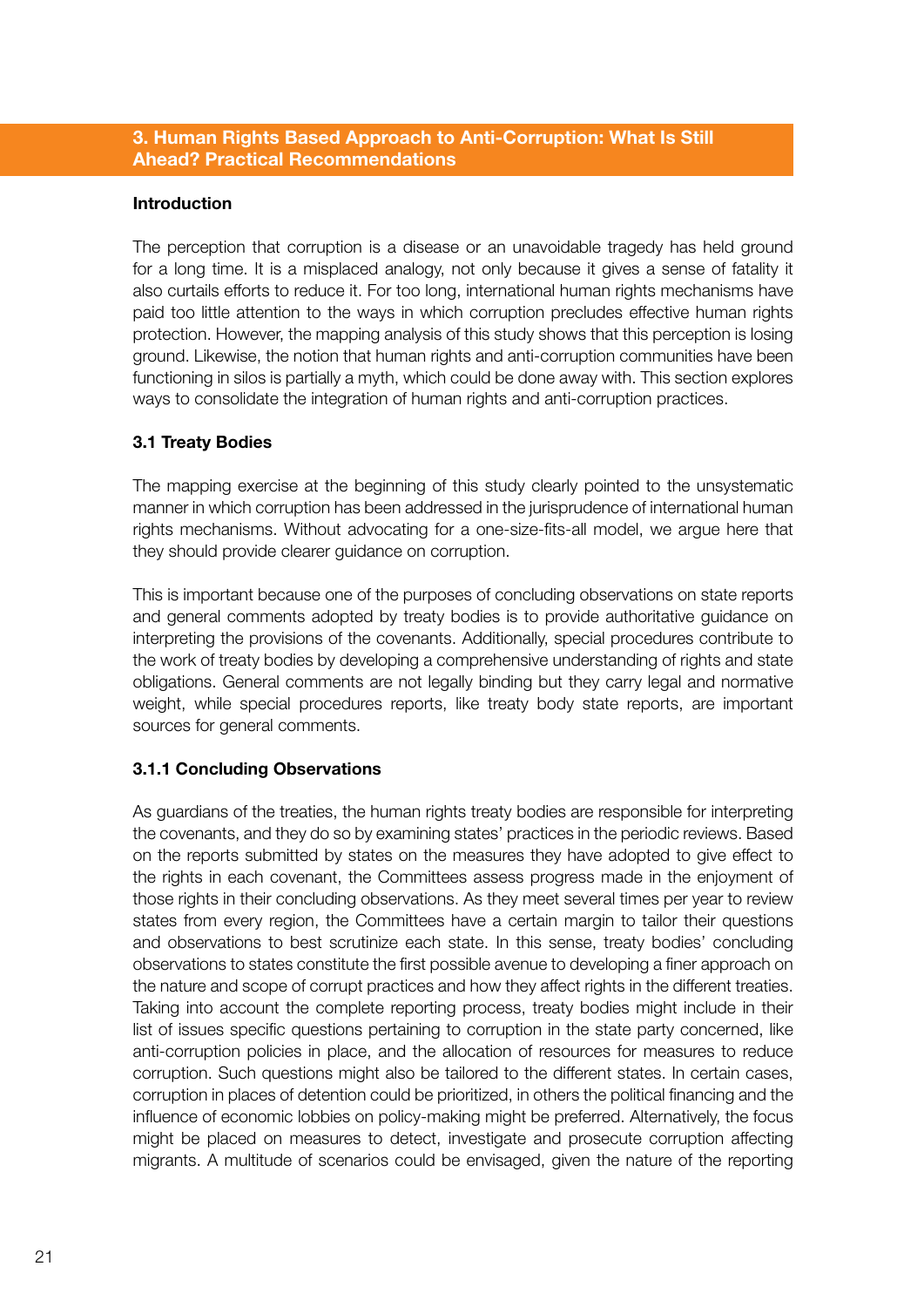system, where different states are reviewed each year by one or two of the ten treaty bodies. In turn, based on the responses of states, the treaty bodies would have the opportunity to review the state-parties' anti-corruption measures in relation to the rights embedded in each treaty, thereby gradually developing a basis for interpretation of how corrupt acts interfere with states' human rights obligations.

Nevertheless, several non-negligible conditions need to be met in order for this to prove effective. Firstly, there are practical conditions: 'Lists of Issues' and concluding observations are constrained in length. Brevity is essential but can limit the number of issues raised.

Secondly, the diversity of profiles and interests of mandate holders on each Committee reduces the chances that corruption will be given a central role in the state review. It must be acknowledged that corruption is a current issue, albeit not the only one that might interest states, treaty bodies and their members. During each review process, Committees prioritize which issues to raise with state parties. Corruption is likely to be left out unless Committee members are willing to discuss it and are in possession of up-to-date data and information to engage in dialogue with the State parties.

Thirdly, Committees are also limited in state reviews by the submissions they receive. Shadow reports by civil society organisations, provided they are submitted on time for their considerations in the 'List of Issues', would thus play a key role by bringing information that is specific enough to warrant attention by the Committee, and strategic enough to contribute to the Committees exploration of corruption's impacts on various rights in each convention.

# 3.1.2 General Comments

General Comments by the treaty bodies constitute the second possible avenue to address corruption, one that would stand more authoritatively than the accumulated jurisprudence through concluding observations. Indeed, General Comments carry more significance because they are more comprehensive. Taking into consideration the impact of corruption on all human rights, the treaty bodies could develop a joint General Recommendation or Comment on human rights and corruption together. Still not all Committees use General Recommendations, while others are already engaged in drafting General Comments on other topics. Finally, some treaty body members also argue that before embarking on the exercise of drafting a General Comment, a Committee also needs to have already examined the issues extensively and methodically in concluding observations, yet none of the Committees have reached that level.

# 3. 2 Special Procedures

# 3.2.1 A Mandate For Human Rights and Anti-Corruption?

The current study, arguably, demonstrates that there would be enough grounds for creating a stand-alone special procedure mandate. The work of a mandate holder would create the space for discussions on states' obligations in an incremental manner, if thematic reports have carefully chosen themes and country visits allow for an array of issues to be examined. The Human Rights Council should give careful consideration to this proposal, even in light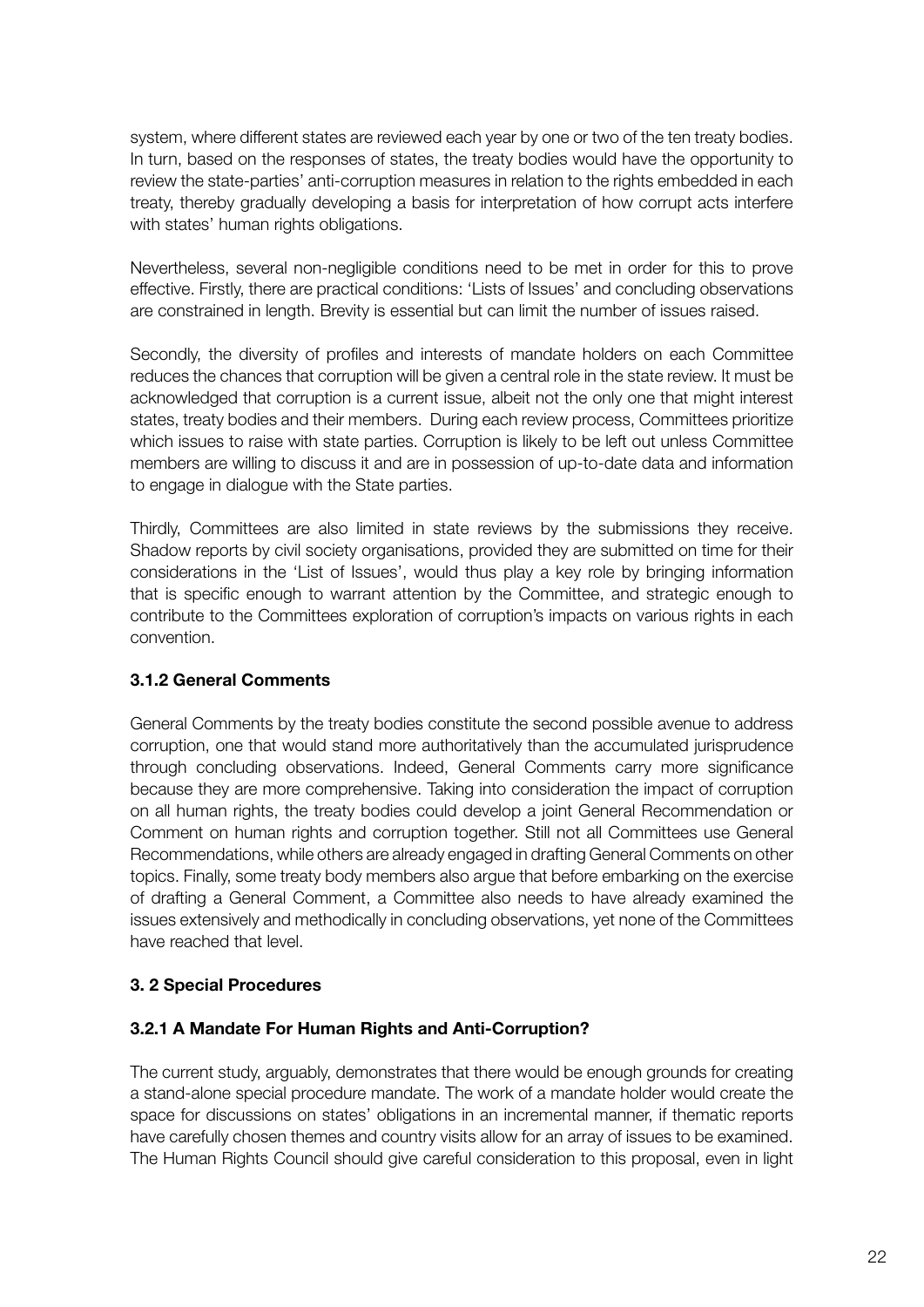of current resource constraints facing the UN human rights system and of the existence of a high number of other special procedures mandates. A carefully-delineated mandate may prove an asset for states, as well as advocacy and research organisations.

# 3.2.2 General Request That All Special Procedures Address Corruption In Thematic And Country Reports

If the creation of a new mandate on human rights and anti-corruption cannot meet the approval of the Human Rights Council, states could explore ways to invite existing special procedures mandate holders to address corruption and anti-corruption as it relates to their area of human rights expertise. This can take the form of one thematic report – for example the last resolution on torture and corruption invited the Special Rapporteur on torture to turn his attention to this matter. The corruption dimension could also be integrated more systematically into their country missions, thereby allowing national human rights and anticorruption institutions and organisations to participate.

Several mandate-holders could contribute substantially in addressing the relationship between corruption and human rights, including the special rapporteurs on the independence of judges and lawyers, on freedom of expression, on freedom from torture, inhuman and degrading treatment, and all economic and social rights mandates. The position of the working group on business and human rights is also primordial concerning issues of corruption involving the business sector.

The risk, however, is that if all these mandate holders effectively dedicate some work to human rights and anti-corruption separately, their approaches and priorities will be difficult to reconcile, thereby jeopardizing a the development of a comprehensive HRBA to anticorruption practices.

# 3.2.3 Communications

Special Procedures can also request information on specific cases or concerns, by sending communications to states. It allows them to raise concerns with states, on the basis of the information they receive, from individuals or civil society organisations. Therefore, civil society organisations could establish relatively informal communication channels with special procedures mandate holders, by submitting information on specific issues or cases. In turn, mandate holders would have a basis to request further information from states on their legislation and policies, as well as articulate detailed human rights based arguments on cases and issues pertaining to corruption.

# 3.3 Civil Society Organisations

The active involvement of anti-corruption organisations, in particular civil society organisations, is key to developing the practice of a HRBA to anti-corruption. As mentioned above, they have a potential to interact with human rights mechanisms by submitting information in the form of shadow reports to treaty bodies, by contributing to special procedures country visits and by using the communications procedure. By making information and data available to human rights mechanisms, they can lead these mechanisms towards the development of interpretations of human rights treaties and standards as they relate to anti-corruption policy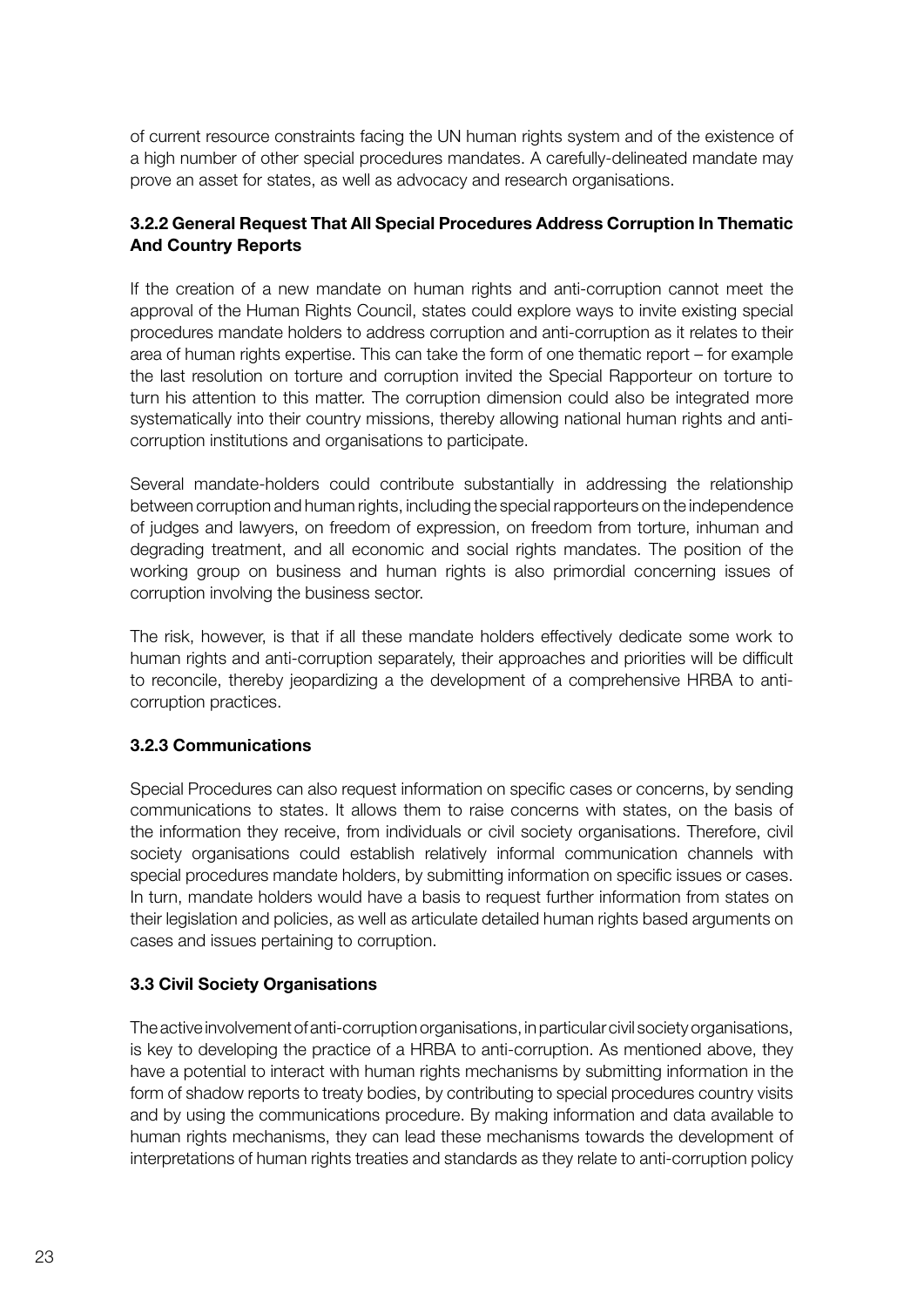and practice. For example, whistle-blower protection is widely recognised as an issue in anti-corruption that should be strengthened. Organisations engaging in advocacy work on this specific matter could engage in a systematic manner with international, regional and local stakeholders involved.

Civil society organisations also have the potential to integrate human rights in their work at country level. Anti-corruption specialists can find strong allies among human rights specialists, the former bringing their specific expertise of the many forms that corruption takes and the latter analyzing it against human rights obligations. Such forms of collaboration can accelerate knowledge about human rights impacts of corruption, focus discussions on duty bearers and rights holders, and create opportunities for strategic litigation.

# 3.4 Donor Agencies

Donor agencies might also contribute to the integration of human rights in anti-corruption work, by using human rights to frame their anti-corruption policies and programmes, and distributing funds to institutions working with human rights-based anti-corruption practice.

Some donors have adopted a HRBA at programmatic level, and should in principle apply it systematically through their programmes and activities, but not all have a specific anticorruption programme among their governance or integrity programmes or activities.<sup>57</sup> Donors that integrate human rights in their work can be explicit about how they define human rights-based anti-corruption donor support, bilaterally and multilaterally, and prioritize funding in this area.

Donors can also choose to help finance the programmes and projects of partners that aim at integrating human rights and anti-corruption. From the larger operations of multilateral organisations, such as UNDP, to smaller-scale activities of civil society organisations, donors can play a benefical role, by prioritizing grants to actors that will engage with international and regional human rights mechanisms on corruption-related issues.

<sup>57</sup> Organisation for Economic Cooperation and Development and International Bank for Reconstruction and Development / The World Bank (2016), Integrating Human Rights into Development: Donor Approaches, Experiences and Challenges, third edition, Washington D.C., World Bank.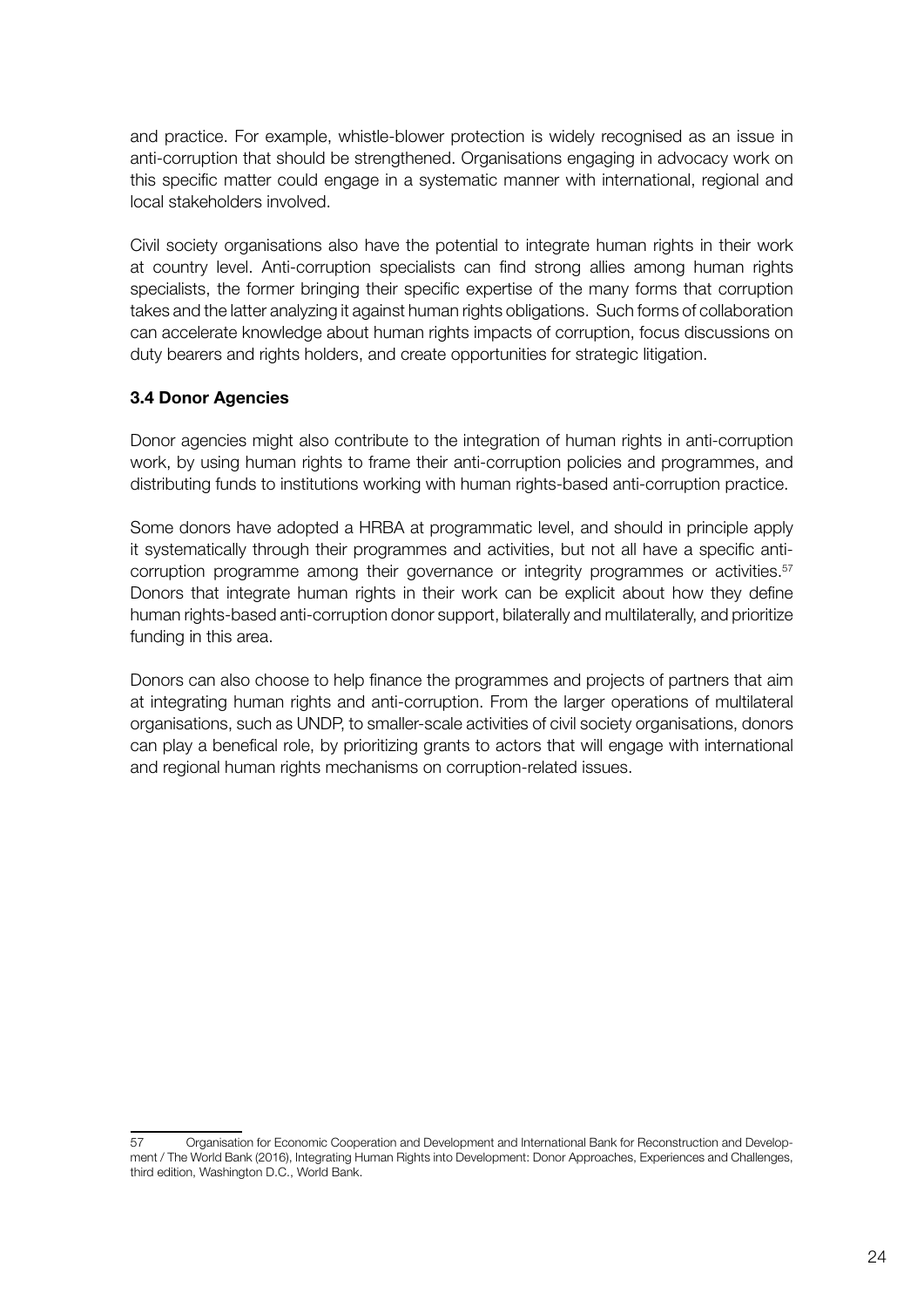#### 4. Conclusion

Advances made in the past ten years to break down silos between anti-corruption and human rights experts are unquestionably significant. Discussions around the relationship between human rights and corruption have been coming and going for a couple of decades at least, both in the academic community and among advocacy groups, almost always revolving around the idea that the silos were standing strong. In this study, we have demonstrated that (a) it is partially a myth, since the core issues dealt with by both communities are of similar nature, and (b) that there are opportunities, and ways to implement anti-corruption mechanisms with a HRBA.

Newly found common interest is not by any means the only reason why change is flourishing. Change is also the result of other contextual elements. First, the global policy context has changed. The adoption of the SDGs, in particular SDG 16.4 and 16.6, has prompted not only human rights practitioners to re-evaluate positions and discourses on human rights and development. It has also prompted anti-corruption and development practitioners to rethink their approaches and find means to combine efforts. Second, global economic trends seem to dash hopes for equality, as staggering income inequality continues to widen. The 2008 economic crisis may have been serious but it was followed by a rapid recovery of the richest while the most vulnerable have not felt any trickle down of wealth, or power. Thirdly, the global political context has also changed, with growing global awareness that the millions "lost" to corruption do not disappear without making victims, nor do they solely further indebt already poor countries. The mass exposure of information that started with Wikileaks and lead to the LuxLeaks and to the Panama Papers, shed light on the murky dealings of offshore banking. From tax avoidance to tax evasion and illicit financial flows, the wealth needed to realise human rights has been disappearing and the role that financial secrecy plays in facilitating corruption and in driving economic and financial instability worldwide is now under scrutiny.

We have recommended courses of action, practical steps for all stakeholders to take in order to make headway on integrating human rights and anti-corruption. A number of substantial issues also come to mind that could be starting points for common work of anti-corruption and human rights communities.

Firstly, myths need debunking about tensions between human rights and anti-corruption goals, tensions that can easily be overrated. On the one hand, some overly sceptical anticorruption experts equate human rights institutions to forums used by the powerful to portray themselves as victims, when faced with anti-corruption investigations and trials, usually after months or years holding public office in their countries. On the other hand, the sceptics in the human rights community point to punitive anti-corruption investigations used as tactics by ruling politicians to silence their opposition, often newly ousted rivals. There is some truth to these assertions. Numerous judgments of the European Court of Human Rights reveal the extent to which anti-corruption investigations may be marred with violations of presumption of innocence and fair trial provisions, and how persons with access to knowledge, financial resources and power are more likely to have these violations vindicated. Meanwhile places as varied as France, Hungary, Georgia and Malaysia<sup>58</sup> are

<sup>58</sup> See for example: 'Affaire Clearstream : le parquet épargne Dominique de Villepin' Fabrice Lhomme, Mediapart, 4 June 2008; available at: https://www.mediapart.fr/journal/france/040608/affaire-clearstream-le-parquet-epargne-dominique-de-villepin ; Malaysia's New Leader Agrees to a Pardon for an Old Foe, Anwar Ibrahim, Austin Ramzy, New York Times, 11 May 2018 available at: [https://www.nytimes.com/2018/05/11/world/asia/malaysia-pardon-anwar-ibrahim.html; Lili Di Pup](https://www.nytimes.com/2018/05/11/world/asia/malaysia-pardon-anwar-ibrahim.html; Lili Di Puppo (2014) The construction of success in anti-corruption activity in Georgia, East European Politics, 30:1, 105-122)[po \(2014\) The construction of success in anti-corruption activity in Georgia, East European Politics, 30:1, 105-122](https://www.nytimes.com/2018/05/11/world/asia/malaysia-pardon-anwar-ibrahim.html; Lili Di Puppo (2014) The construction of success in anti-corruption activity in Georgia, East European Politics, 30:1, 105-122)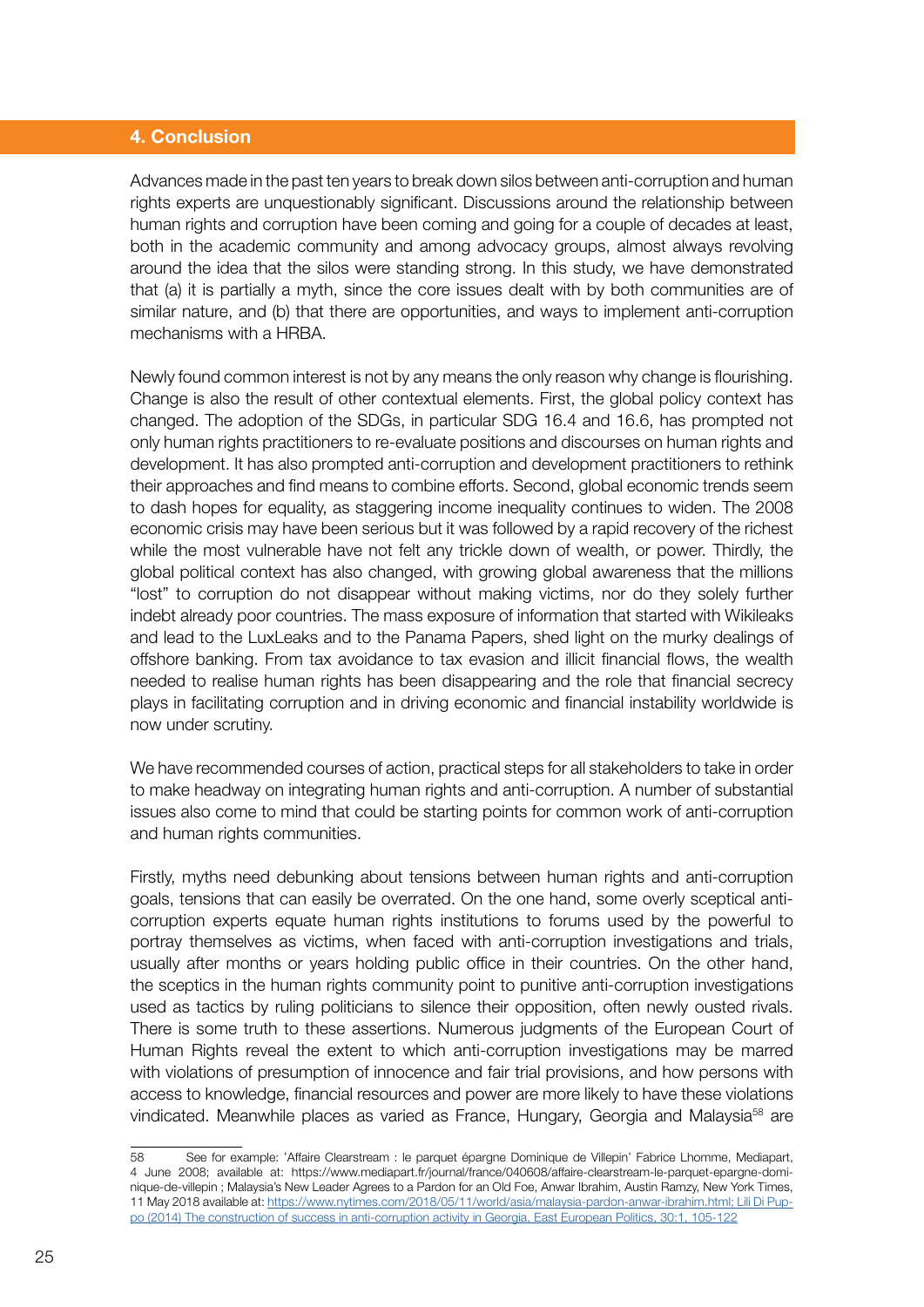among a long list of countries where anti-corruption investigations have indeed been used against opponents in politics. Both are symptoms of larger problems relating to integrity and independence in the administration, not of actual tensions between the pursuits of human rights versus the pursuits of anti-corruption. All human rights must be upheld in all anti-corruption investigations and prosecutions, meanwhile politicians using their elected positions to enrich themselves ought to be removed from office and prosecuted, and the prevention of state capture must be a priority.59

Secondly, protecting those who participate in anti-corruption efforts is an area where human rights and anti-corruption might cooperate as a matter of priority. On a conceptual level, it is a key element of the "participation" dimension of the HRBA: people must have a voice and space to speak up without fear of retaliation. On a practical level, concerns grow from all directions on this matter. Human rights institutions and advocacy groups increasingly sound the alarm on reducing civic spaces that make, among others, anti-corruption activists and advocacy groups vulnerable. The protection of whistle-blowers is yet to grasp the attention of human rights mechanisms on par with the protection of human rights defenders.

Investigative journalism is critical in bringing allegations of corruption to light, as it is an element of the "accountability" dimension of the HRBA. It also evolves rapidly and its features deserve attention from human rights bodies. Work in global consortiums, heavy reliance on high volumes of data in multiple formats and from multiple sources, raise new questions relating to the protection of freedom of expression, in particular media freedom, but also freedom of association and the protection of privacy and correspondence.

The growing recourse to strategic lawsuits against public participation (SLAPP) whereby large business enterprises use their power and access to financial resources to engage in legal proceedings against individuals – journalists, editors, whistle-blowers, activists, academics – who have come to criticise their company or their products should also be a common concern for both human rights and anti-corruption experts. Even when these suits have a cloak of legality, they are made possible by differentials of power between the parties. A cornerstone of the HRBA is to address power inequalities and level the playing fields, thus the negative impacts of SLAPPs need to be scrutinized.

Thirdly, grounding anti-corruption in human rights has the potential of contradicting claims of Western biases. While petty corruption may affect people living in the global south disproportionately, it is not a more serious issue than grand corruption. Illicit asset transfers made possible by banking secrecy laws in Western countries dry out resources of states. Banking secrecy affects states' ability to use the maximum of their available resources to the fulfilment of human rights. As the Universal Declaration of Human Rights defined human rights as a "common standard of achievement for all peoples and all nations", it is important to scrutinize how all forms of corruption affect the enjoyment of human rights beyond the labels of petty or grand corruption – how to do so requires further practice and research.

We have demonstrated through this study that the concept of a HRBA to anti-corruption, as a politically agreed-upon concept mentioned in a series of international human rights resolutions and agreements, need not be an empty political shell. We have also made a

<sup>59</sup> 'They Eat Money': How Mandela's Political Heirs Grow Rich Off Corruption, Norimitsu Onishi and Selam Gebrekidan, New York Times, 16 April 2018, available at: [https://www.nytimes.com/2018/04/16/world/africa/south-africa-corruption-ja](https://www.nytimes.com/2018/04/16/world/africa/south-africa-corruption-jacob-zuma-african-national-congress.html?mtrref=undefined&gwh=58B08BA353DD132BB5692E5D712E43C8&gwt=pay)[cob-zuma-african-national-congress.html?mtrref=undefined&gwh=58B08BA353DD132BB5692E5D712E43C8&gwt=pay](https://www.nytimes.com/2018/04/16/world/africa/south-africa-corruption-jacob-zuma-african-national-congress.html?mtrref=undefined&gwh=58B08BA353DD132BB5692E5D712E43C8&gwt=pay); Pakistan ex-PM Nawaz Sharif given 10-year jail term, BBC News, 6 July 2018, available at: [https://www.bbc.com/news/](https://www.bbc.com/news/world-asia-44737793) [world-asia-44737793](https://www.bbc.com/news/world-asia-44737793)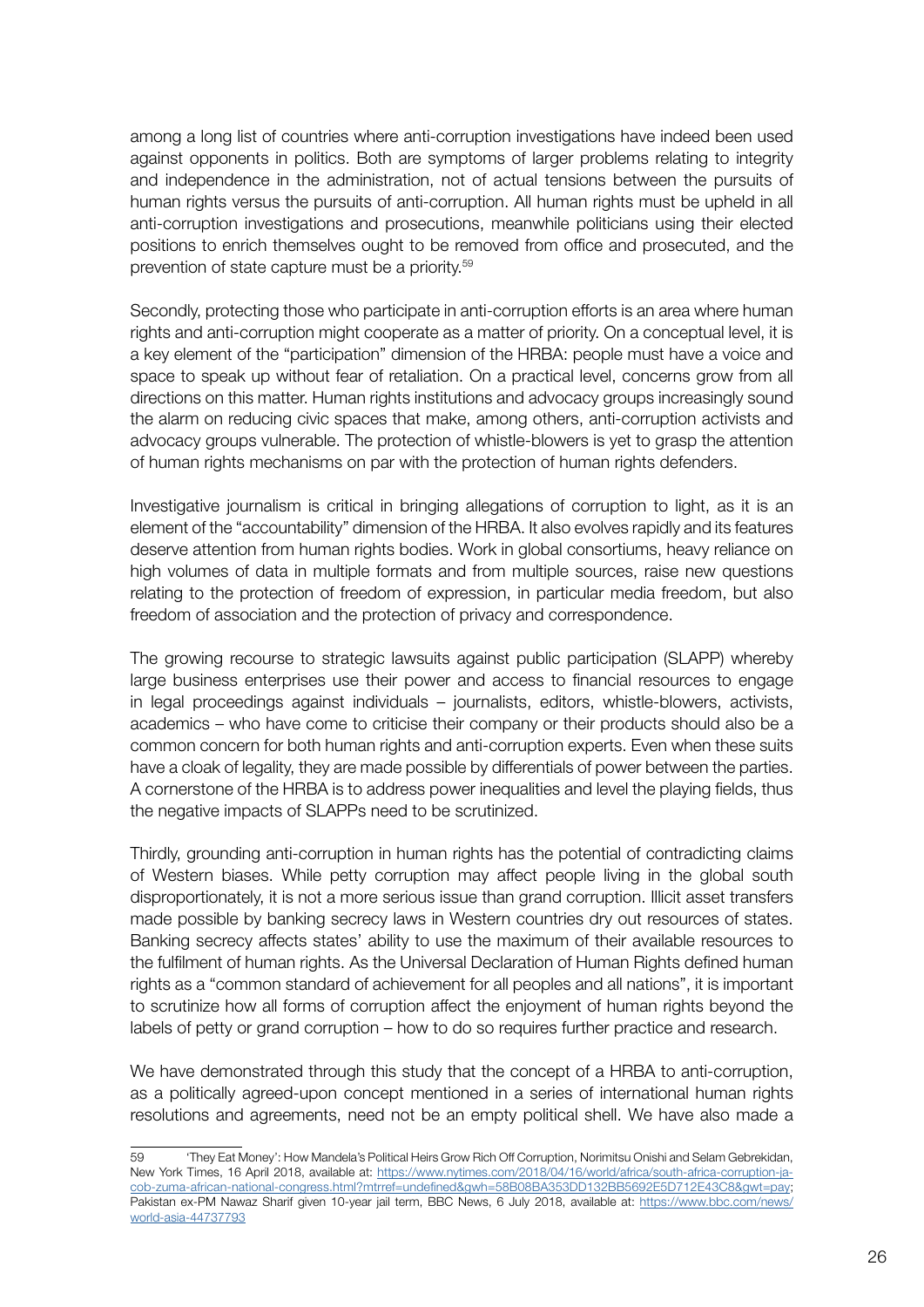case that a HRBA to anti-corruption should focus on identifying duty-bearers and rightsholders, it is not limited to victims of corruption. This question could be discussed on a theoretical level, however we feel that practice should in the near future provide some answers. Getting these answers rests on the condition that the human rights and the anticorruption communities try, test and refine practical ways of working together.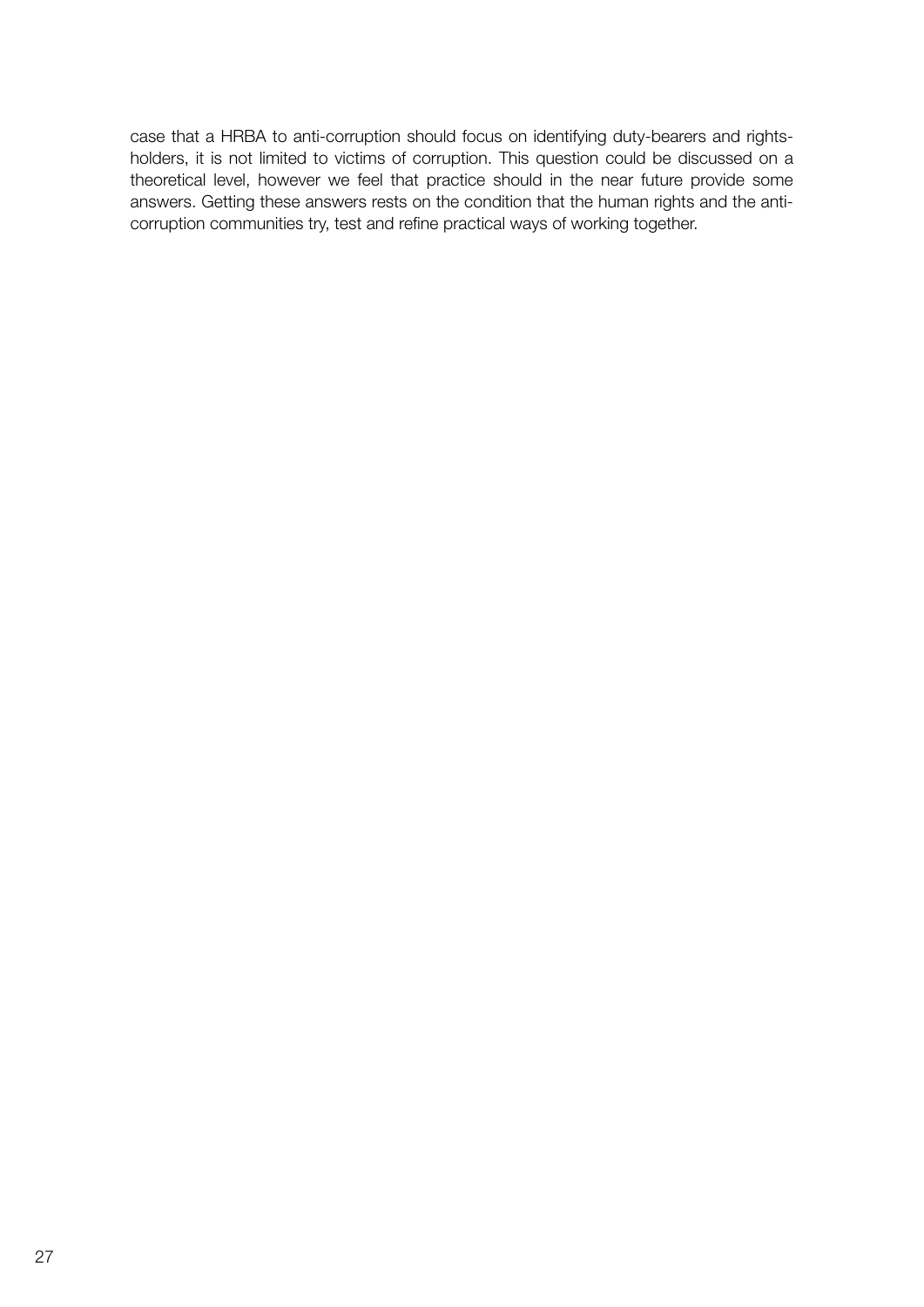#### Abbreviations

CAT - Committee against Torture

CAT - Convention against Torture and Other Cruel, Inhuman or Degrading Treatment

CCPR - Human Rights Committee

CDP - UN Common Development Plan

CEDAW - Committee on the Elimination of Discrimination against Women

CEDAW - Convention on the Elimination of All Forms of Discrimination against Women

CENTAL - Center for Transparency and Accountability of Liberia

CERD - Convention on the Elimination of All Forms of Racial Discrimination

CESCR - Committee on Economic, Social and Cultural Rights

COTAE - Coalition for Transparency and Accountability in Education

CPT - European Committee for the Prevention of Torture and Inhuman or Degrading Treatment or Punishment

CRC - Committee on the Rights of the Child

ECHR - European Court of Human Rights

ECRI - European Commission against Racism and Intolerance

ESC - European Social Charter

GAIN - Global Anti-Corruption Initiative

GPSA - Global Partnership for Social Accountability

HRBA - Human Rights Based Approach

HUDOC - Database of the European Court of Human Rights

IACHR - Inter-American Court of Human Rights

ICCPR - International Covenant on Civil and Political Rights

ICESCR - International Covenant on Economic, Social and Cultural Rights

KNCHR - Kenya's National Commission on Human Rights

NGOs – Non-governmental Organisations

NHRIs - National human rights institutions

SAEK - Programme to Support Anti-Corruption of the United Nations Development Programme

SAHRC - South Africa Human Rights Commission

SDGs - Sustainable Development Goals

SERAP - Socio-Economic Rights and Accountability Project of Nigeria

SLAPP - Strategic Lawsuits against Public Participation

UN - United Nations

UNDP - United Nations Development Programme

UNICEF - United Nations Children's Fund